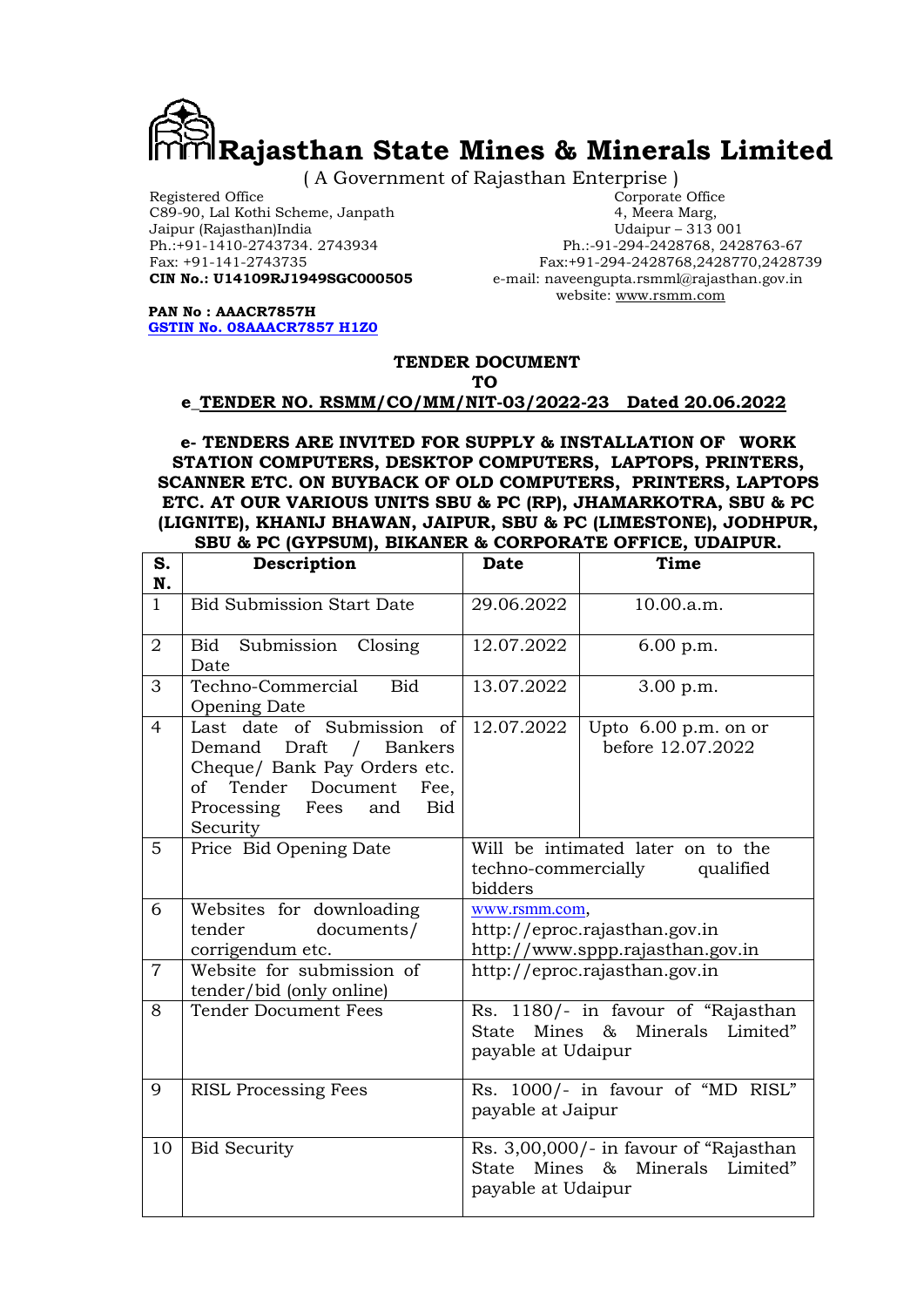

( A Government of Rajasthan Enterprise )

Registered Office Corporate Office<br>
Corporate Office C89-90, Lal Kothi Scheme, Janpath A, Meera Marg, C89-90, Lal Kothi Scheme, Janpath 4, Meera Marg, Jaipur (Rajasthan)India and Janpath 4, Meera Marg, Ph.:+91-1410-2743734. 2743934<br>Fax: +91-141-2743735

Jaipur (Rajasthan)India Udaipur – 313 001 Fax: +91-141-2743735<br> **CIN No.: U14109RJ1949SGC000505** e-mail naveengupta.rsmml@rajasthan.gov.in e-mail naveengupta.rsmml@rajasthan.gov.in website: www.rsmm.com

PAN No : AAACR7857H GSTIN No. 08AAACR7857 H1Z0

# e\_TENDER NO. RSMM/CO/MM/NIT-03/2022-23 Dated 20.06.2022

# NOTICE INVITING e-TENDER

e- Tenders in Two parts (Techno Commercial Part & Price Part) are invited from OEM/or their authorized dealers/ distributors for Supply & Installation of following items:-

| <b>Description of Items</b>                                                                                                                                                                                                                                                                                                                                           | <b>Bid Security</b> | Due Date<br>of Opening |
|-----------------------------------------------------------------------------------------------------------------------------------------------------------------------------------------------------------------------------------------------------------------------------------------------------------------------------------------------------------------------|---------------------|------------------------|
| SUPPLY & INSTALLATION OF<br>WORK STATION<br>COMPUTERS, DESKTOP COMPUTERS, LAPTOPS,<br>PRINTERS, SCANNER ETC. ON BUYBACK OF OLD<br>COMPUTERS, PRINTERS, LAPTOPS ETC. AT OUR<br>VARIOUS UNITS SBU & PC (RP), JHAMARKOTRA,<br>SBU & PC (LIGNITE), KHANIJ BHAWAN, JAIPUR,<br>SBU & PC (LIMESTONE), JODHPUR, SBU & PC<br>(GYPSUM), BIKANER & CORPORATE OFFICE,<br>UDAIPUR. | $3,00,000/-$        | 13.07.2022             |

For more details, visit us on web site www.rsmm.com, www.eproc.rajasthan.gov.in, http://www.sppp.rajasthan.gov.in or contact DGM (MM) at the above address.

> (L.S. Sardalia) GGM(MM)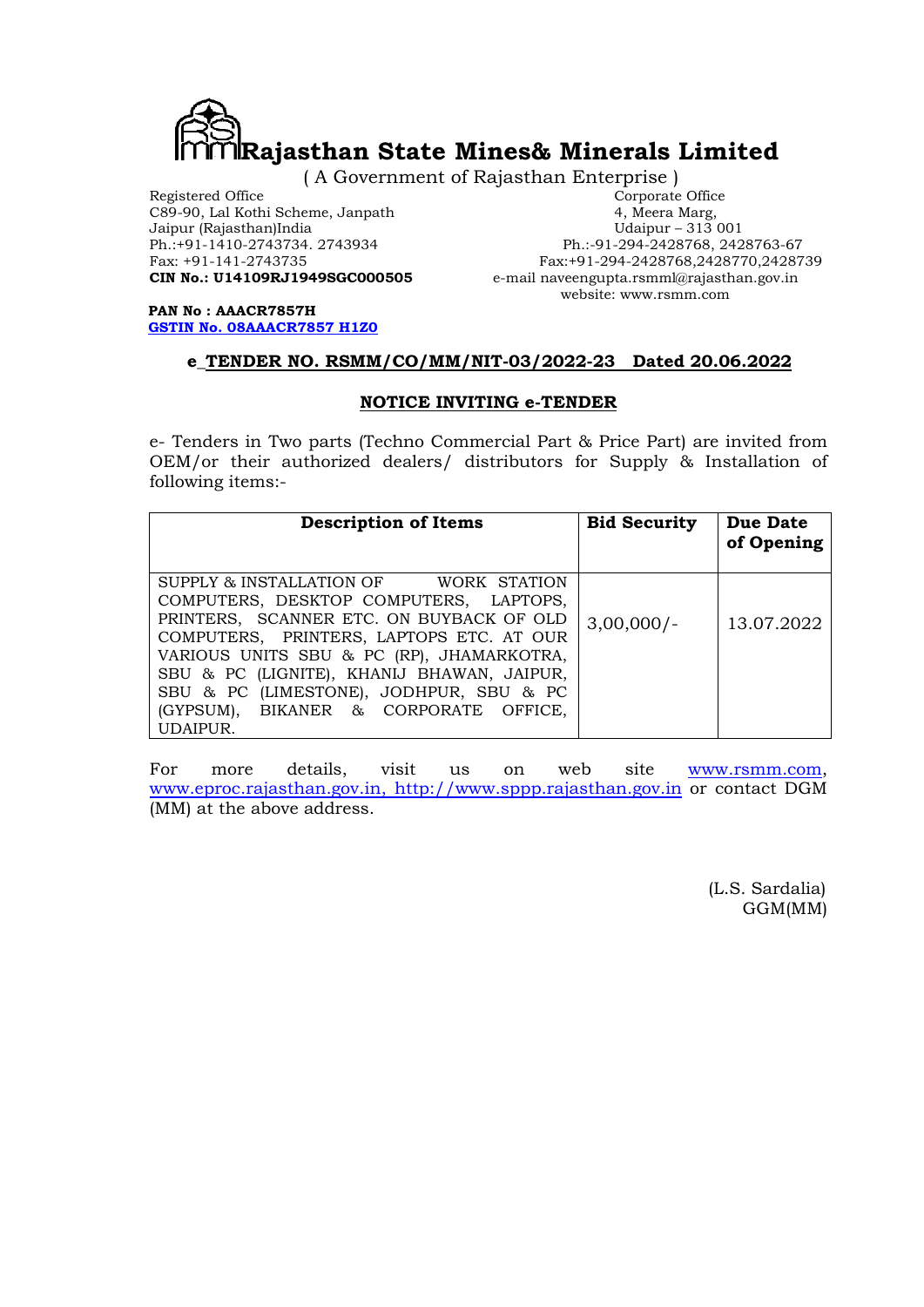| General        | Instruction for preparation & submission of tender and   |
|----------------|----------------------------------------------------------|
|                | General Conditions of e-Tender                           |
| Annexure-I     | General profile of tenderer                              |
| Annexure- II   | Undertaking towards acceptance of all terms & conditions |
|                | of tender                                                |
| Annexure- III  | Undertaking towards non suspension/non banning/GST.      |
| Annexure-IV    | Registration details as per Micro, Small & Medium        |
|                | Enterprises Development Act, 2006.                       |
| Annexure- V    | Details of taxes & duties offered in price bid           |
| Annexure- VI   | Check-list to technical specification                    |
| Annexure- VI-a | Distribution of tendered quantities                      |
| Annexure- VI-b | Details of item under buy-back                           |
| Annexure-VII   | Declaration by tenderer                                  |
| Annexure-VIII  | B.G. Format for Security Deposit                         |
| Annexure-IX    | B.G. Format for Bid Security                             |
| Annexure-X     | Format of Performance Security Declaration               |
| Annexure-XI    | Format of Bid security declaration                       |
| Annexure- A    | Compliance with the Code of Integrity and No Conflict of |
|                | Interest.                                                |
| Annexure-B     | Declaration by the Bidder regarding Qualifications.      |
| Annexure- C    | Grievance Redressal during Procurement Process and Form  |
|                | No. 1.                                                   |
| Annexure- D    | Additional Conditions of Contract.                       |
| Form-A         | Format of Application by MSME for Purchase Preference in |
|                | Procurement of Goods                                     |
| Form-B         | Format of Affidavit                                      |

### Instructions for preparation & submission of e-tender and Conditions of e-Tender:

# 1.0 Instructions for preparation & submission of tender:

- i) Tender shall be submitted online only through e-procurement portal of GoR i.e. www.eproc.rajasthan.gov.in.
- ii) The Tender document fee shall be in the form of NEFT/RTGS/Demand Draft/Bankers Cheque/ Bank Pay Order drawn in favour of "Rajasthan State Mines & Minerals Limited" payable at Udaipur and shall be submitted to the office of the GGM(MM), 4-Meera Marg, Udaipur upto schedule date and time, as above.
- iii) The **Bid Security** shall be in the form of  $NET/RTGS/Demand$  Draft / Bankers Cheque/ Bank Pay Order /BG drawn in favour of "Rajasthan State Mines & Minerals Limited" payable at Udaipur and shall be submitted to the office of the GGM(MM), 4-Meera Marg, Udaipur upto schedule date and time, as above.
- (iv) The Processing Fee shall be in the form of NEFT/RTGS in RSMML's account /Demand Draft / Banker Cheque drawan in favour of " MD RISL" payable at Jaipur and shall also be submitted to the office of the GGM(MM), 4-Meera Marg, Udaipur upto schedule date and time, as above.
- v) Conditional tenders and casual letters sent by the bidders will not be accepted.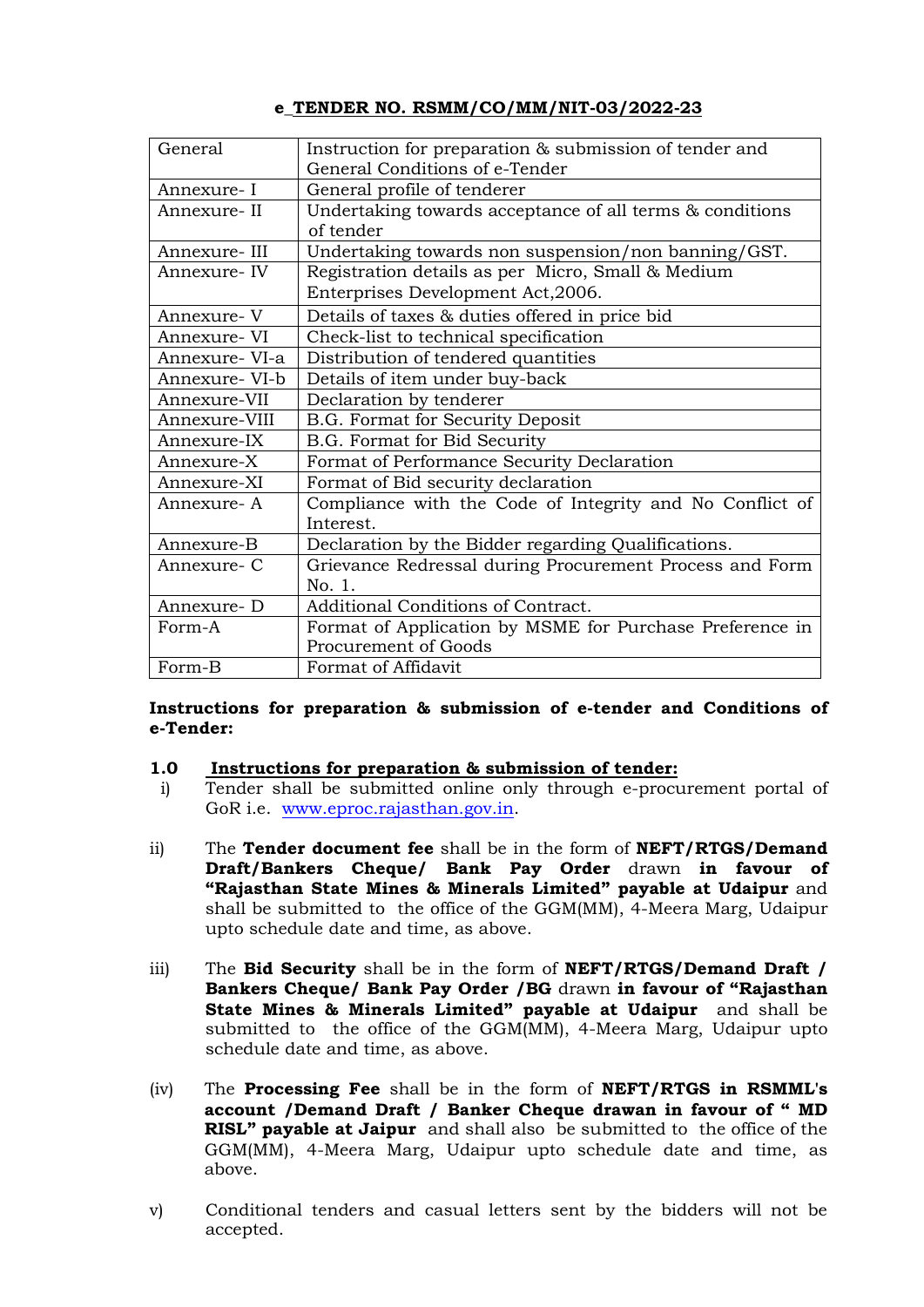- vi) Bidders are requested to read the instruction in the Tender Document/Bid before submitting the Tender/BID online.
- vii) The Tender Document is not transferable.
- viii) Bidders who wish to participate in this tender will have to be registered on http://eproc.rajasthan.gov.in. To participate in online tenders, bidders will have to procure Digital Signature Certificate (type II or III) as per Information Technology Act-2000 using which they can sign their electronic bids. Bidders can procure the same from any CCA approved certifying agency or may contact Govt. of Rajasthan e-procurement Cell, Department of IT & C for further assistance. Bidders who already have a valid Digital Certificate need not to procure a new Digital Certificate.
- ix) Contact details of Government of Rajasthan e-procurement Cell, Department of IT&C are : Telephone No. 0120-4200462, 0120-4001002, 8826246593, (Local Help Desk No. 0141-4022688 available all working days between 10.00 AM to 6.00 PM ), email: eproc@rajasthan.gov.in, support-eproc@nic.in. Address: e-procurement cell, RISL. Yojana Bhawan, Tilak marg,C-Scheme, Jaipur.
- x) Training for the bidders on the usage of e-Tendering system is also being arranged by RISL on regular basis. Interested bidders may contact e-Procurement Cell, RISL.
- xi) Bidder shall submit their offer on-line in electronic formats both for techno-commercial and financial bid, however Demand Draft / Bankers Cheque/ Bank Pay Orders for Tender Fees, Processing Fees and Demand Draft / Bankers Cheque/ Bank Pay Orders/BG (as per Annexure-IX) for Bid Security should be submitted offline (manually/post/courier) to the office of GGM(MM) before scheduled date & time as mentioned in tender document. Scanned copies of Demand Daft/Bankers Cheque/ Bank Pay Orders should also be uploaded along with the online Bid.
- xii) Bid Security, Tender Document Fees & Processing Fees may also be furnished by the way of RTGS/NEFT in the account of RSMML in addition to other modes already prescribed in the relevant clauses of the tender document.

Our Bank Details are as under: IDBI Bank, Account No.:050102000002202 IFSC Code: IBKL0000050 Saheli Marg, Udaipur (Raj.) India

- Note: Tenderes are requested to forward the UTR no. & other relevant details through email immediately after deposition of fees through RTGS/NEFT for verification at our end on above mentioned e-mail address.
- xiii) Before electronically submitting the tenders, it should be ensured that all the tender papers including conditions of contract are digitally signed by the tenderer.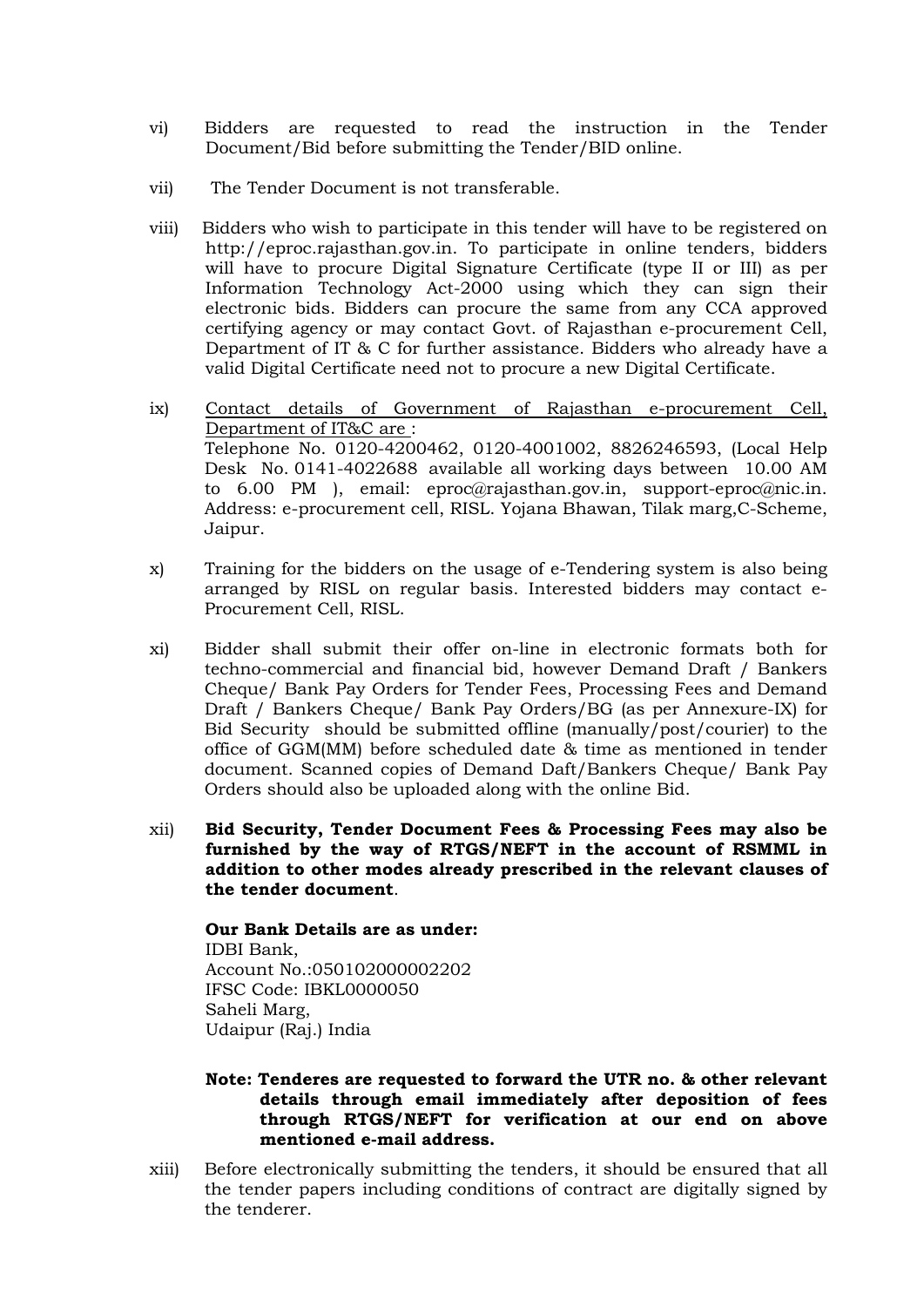- xiv) Bidders are also advised to refer "Bidders manual" available under "Download" section for further details about the e-tendering process.
- xv) All bidders are advised not to wait for last date and submit their tender/bid at earliest. The Company shall not be responsible for any interruption/technical snag in website and No extension in deposition of Tender/bid shall be allowed unless otherwise RSMML extends the dates.
- xvi) Provisions of Rajasthan Transparency in Public Procurement Act,2012 and Rajasthan Transparency in Public Procurement Rule,2013 & subsequent amendments time to time, will also be applicable.
- xvii) In compliance to the Rajasthan Transparency in Public Procurement Act,2012 and Rajasthan Transparency in Public Procurement Rule, 2013, following Annexures are enclosed :
	- i) Annexure-A- Compliance with the Code of Integrity and No Conflict of Interest.
	- ii) Annexure-B- Declaration by the Bidder regarding Qualifications.
	- iii) Annexure-C- Grievance Redressal during Procurement Process and Form No. 1.
	- iv) Annexure-D- Additional Conditions of Contract.
	- v) Form A & B.
	- vi) Bidders shall have to upload the legible/readable bid documents online through e-proc portal in the "covers" as below/prescribed in the document in PDF/jpg format.

### COVER-A

- i) Scanned Copies of Demand Draft / Bankers Cheque/ Bank Pay Orders /NEFT/RTGS Details/ BG (Only for bid security) towards Tender document Fees, Bid Security and Processing fees.
- ii) Authorization certificate in favour of the authorized representative for signing the tender.
- iii) General profile of tenderer as per annexure-I, undertaking towards acceptance of all terms & conditions of tender as per annexure-II, declaration towards banning/suspensions/GST as per annexure-III.
- iv) Registration details as per MSMED Act, 2006 as annexure-IV alongwith supporting documents.
- v) Details of taxes & duties offered in the price bid as per annexure-V.

#### COVER-B

- i) Check-list to technical specification for the tendered product as per annexure-VI.
- ii) Supporting document towards status of the tenderer. In case of participation by the dealer/distributors, authorisation certificate of manufacturer is to be enclosed.
- iii) Declaration by tenderer as per annexure-VII.
- iv) Duly filled, sealed and signed copies of Annexure-A, B, C and D.
- v) Form-A & B.

#### COVER-C

Price Bid in xls format. (BOQ).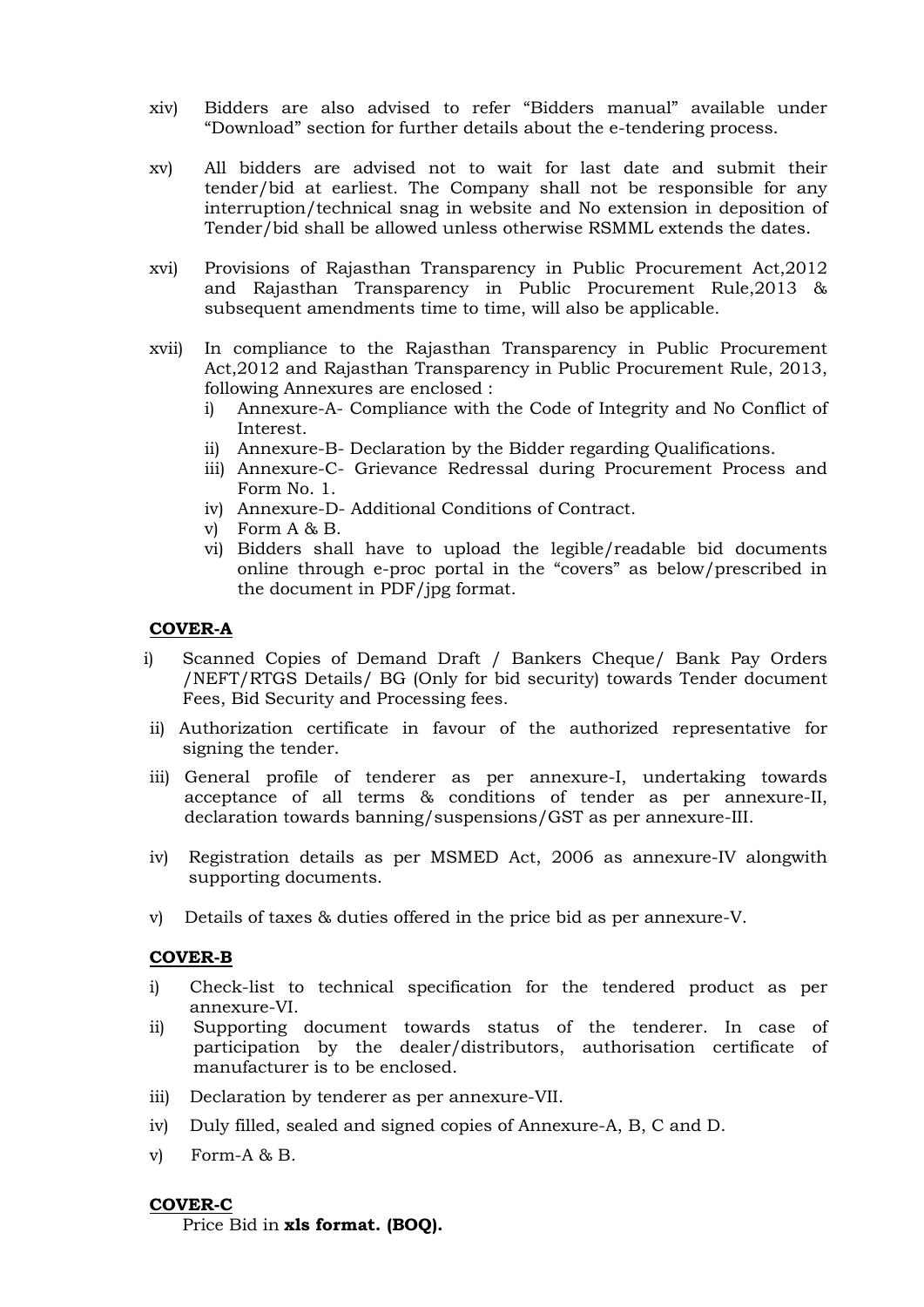# 2.0 SUBMISSION & OPENING OF TENDERS:

The online submission of bids on the e-procurement portal i.e. http://eproc.rajasthan.gov.in within the specified date and time will be the sole responsibility of the Tenderers. In case the date of opening of bids happens to be a holiday, then the bids shall be opened on the next working day.

Tenderers are requested to ensure submitting their tender online on eprocurement portal only and furnishing Demand Draft / Bankers Cheque /Bank Pay Orders/RTGS/NEFT towards tender document fee & Processing Fees and Demand Draft / Bankers Cheque/Bank Pay Orders/ BG (as per Annexure-IX) towards Bid Security offline to the office of GGM(MM) within the specified time & date of submission. Tenders in physical form (offline) will not be acceptable in any case.

Tenderers may note that they will not be able to submit their tenders online after the specified/ scheduled date & time of submission of bid document. Tenderers should also to ensure furnishing Demand Draft/ Bankers Cheque /Bank Pay Orders/RTGS/NEFT towards tender document fee & Processing Fees and Demand Draft/ Bankers Cheque/Bank Pay Orders /RTGS/NEFT/ BG (as per Annexure-IX) towards Bid Security to the office of GGM (MM) within the specified time & date of submission, failing which, their online bids will not be opened.

# 2.0 SPECIFICATIONS & QUANTITY:

Specifications & quantities of items and details of buyback items on as is where basis are as details at Annexure-VI wherein tenderer is to mention the details of offered items by them.

 Distribution of quantities are given at annexure-VI,a. Details of items to be given under buy back is given at annexure-VI,b.

 Tenderers are advised to visit respective units to access the conditions of the items under buy back before offering their rates. No claim on this account will be entertained by RSMML.

- Note- RSMML at its sole discretion may enhance the quantity up to 50% of total tendered quantity/ value on same rate & other terms & conditions.
- **4.0 SCOPE OF WORK:** Tenderer will Supply & Install the ordered stores at our various units SBU & PC (RP), Jhamarkotra, SBU & PC (Lignite), Khanij Bhawan, Jaipur, SBU & PC (Limestone), Jodhpur, SBU & PC (Gypsum),Bikaner & Corporate Office, Udaipur.
- 5.0 DELIVERY BASIS: On F.O.R. destination basis.
- 6.0 DELIVERY PERIOD: Tenderer should offer minimum possible delivery period for supply of offered items on f.o.r. destination basis.
- 7.0 INSPECTION: at the Consignee's end. Consignee is:-

# 1. For SBU –PC(Lignite), Jaipur

Head & In-charge, SBU-PC (Lig.) or his authorised representative RSMM Ltd. Khanij Bhawan, Tilak Marg, C-Scheme, Jaipur-302005.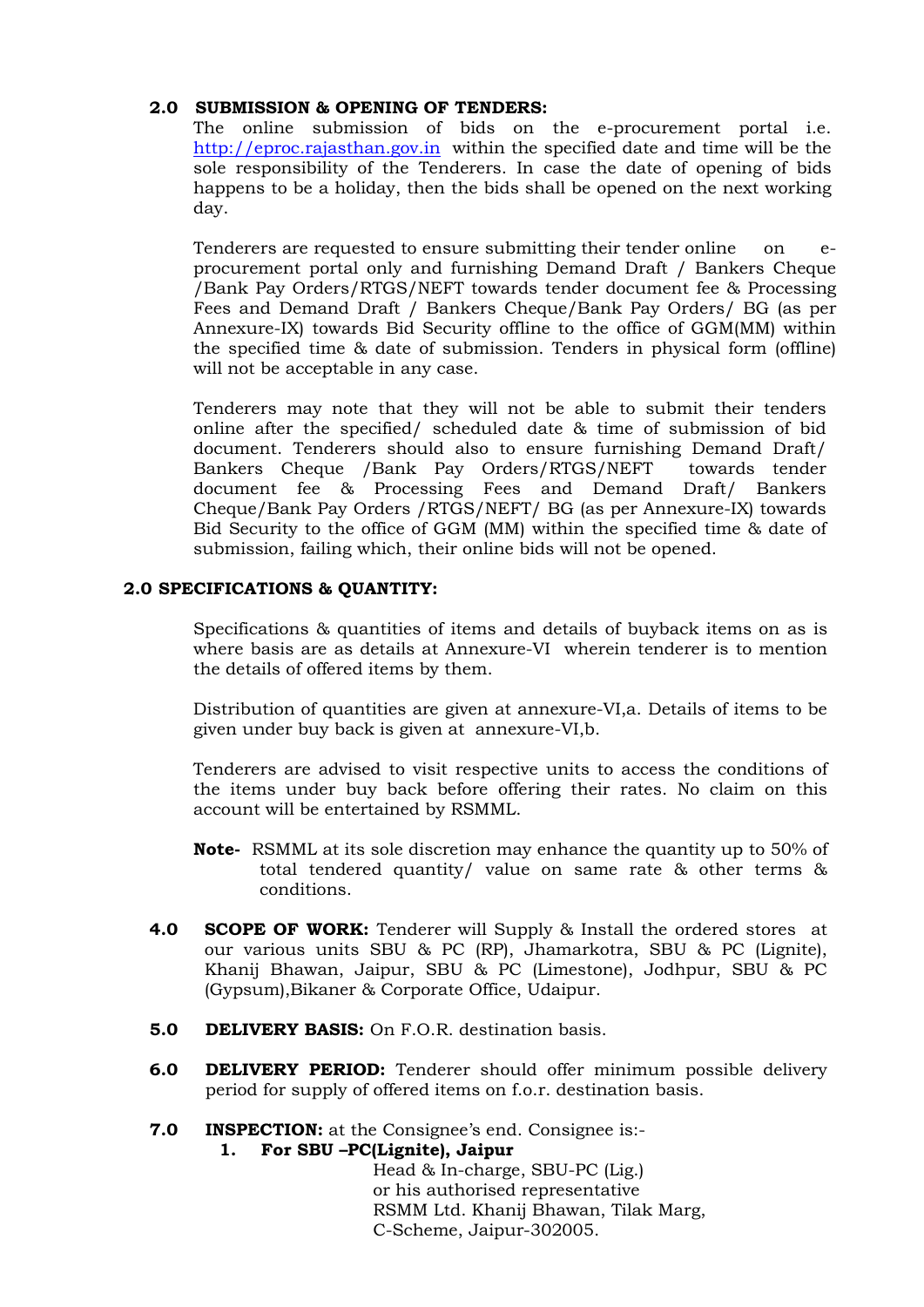# 2. For SBU –PC(RP), Jhamarkotra

 GGM, SBU-PC (RP) or his authorised representative RSMM Ltd., Jhamarkotra, about 25 km. away from Udaipur. Via & distt. Udaipur.

# 3. For SBU-PC (Limestone), Jodhpur

GGM, SBU-PC (LS) or his authorised representative RSMM Ltd. 8, West Patel Nagar, Circuit House Road, Jodhpur-342 011.

# 4. For SBU –PC(Gyp), Bikaner

H&I, SBU-PC (Gyp) or his authorised representative RSMM Ltd., 2, Gandhi Nagar Scheme, Bikaner-334001.

# 5. For Corporate Office, Udaipur

DGM (Administration ) or his authorised representative RSMM Ltd. 4, Meera Marg, Udaipur -313001.

**8.0 VALIDITY:** The tenderer shall keep the offer open for acceptance by RSMML for a minimum period of **four months** from the schedule/extended date of opening of tender (Part-I), within the period the tenderer shall have no right to withdraw, cancel, amend or modify his offer. In case of withdrawal/cancellation/ amendment/ modification in the offered tender, the bid security by the tenderer shall stand forfeited. The validity period may be extended further, if required, by mutual consent from time to time.

In case, tenderer, after issuance of communication of acceptance of offer by RSMML, fails to execute the contract as per the conditions of the contract, such an event will be considered as the tenderer's calculated willful breach of the contract. The cost & consequence in such cases shall be on the sole account of the tenderer. Moreover, RSMML have full right to claim damages thereof in addition to the forfeiture of Bid Security.

**9.0 GUARANTEE/ WARRANTY:** The items should carry guarantee/ warranty of items as per details mentioned in Annexure-VI.

# 10.0 BID SECURITY, TENDER DOCUMENT FEES & PROCESSING FEES:

- a) The tenderer shall deposit (interest free) a sum of Rs. 3,00,000/- (Rupees Five Lakhs only) as Bid Security in the form of Demand Draft / Bankers Cheque/ Bank Pay Orders/ in the form of BG (as per attached Annexure-IX ) payable to RSMML, Udaipur.
- b) Further, tenderers shall deposit a sum Rs. 1,180/- towards tender document fees and Rs. 1000/- towards processing fees by Demand Draft / Bankers Cheque/ Bank Pay Orders only to the office of GGM(MM) within the specified date & time. The details of furnishing such financial instruments are elaborated in clause no. 1.0. Payments through Cash, Cheque will not be accepted.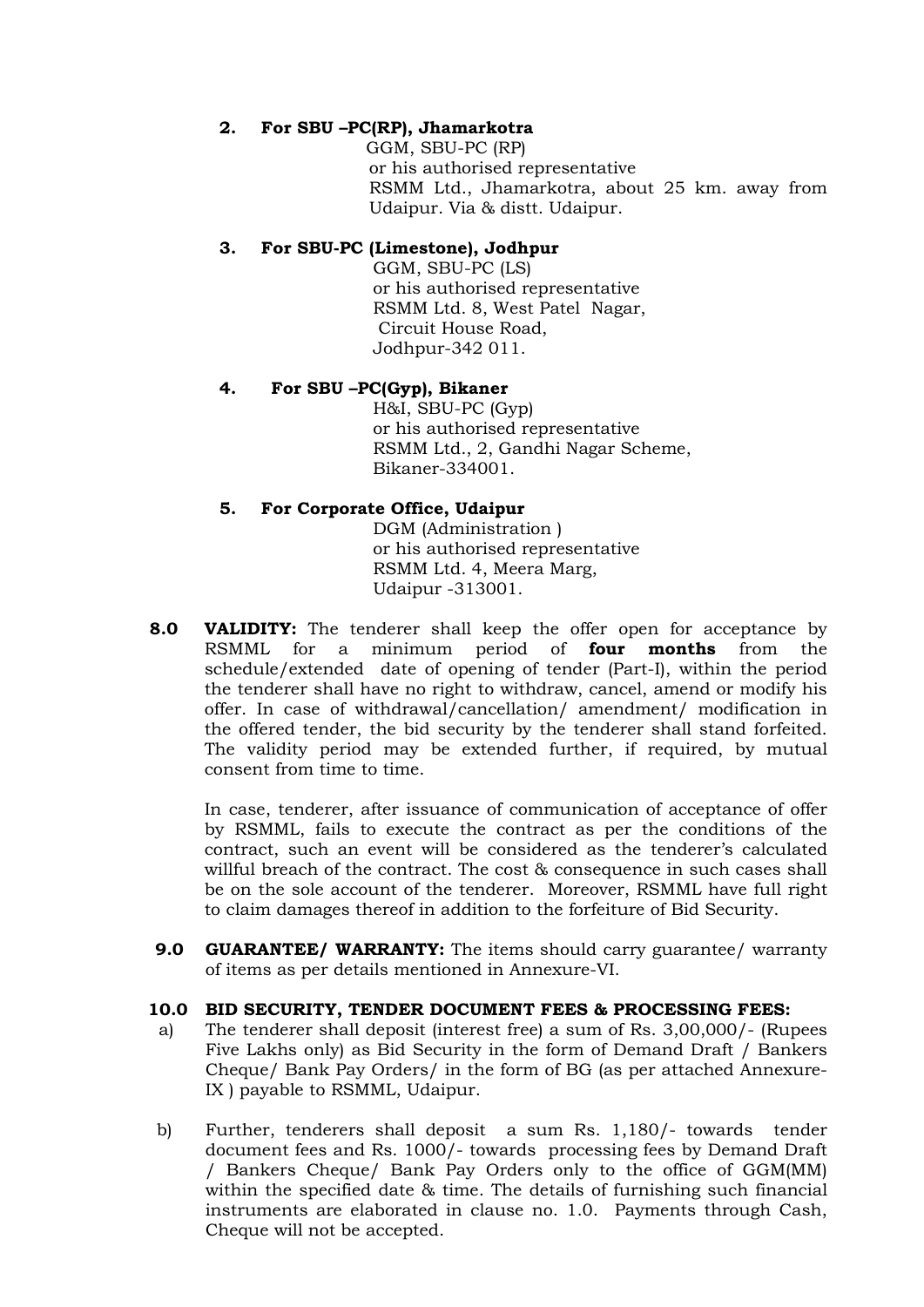Demand Draft / Bankers Cheque/ Bank Pay Orders for Tender Fees, Processing Fees and Bid Security should be submitted offline (personally/post/courier) to the office of GGM(MM) before scheduled date & time as mentioned in tender document. Scanned copies of Demand Draft / Bankers Cheque/ Bank Pay Orders / BG(for bid security) should also be uploaded along with the online Bid. The tender document fees & processing fees are non-refundable.

### c) The Bid Security shall be forfeited in case of :

- If tenderer unsolicited revises and/or modifies and/or withdraw  $\&$ /or cancel/amend the offer at its own after submission of tender during the validity period.
- ii) If it is established that tenderer has submitted any wrong information/forged document alongwith the tender or thereafter.
- iii) If the tenderer declines to accept contract/order placed by the Company subsequent to acceptance of his offer.
- $\overline{iv}$  If the tenderer does not submit the security deposit cum performance guarantee.
- $\overline{v}$ ) If the tenderer breaches any promising provision of code of integrity prescribed for bidder as detailed at Annexure –A.
- (d) The Bid Security furnished by the unsuccessful tenderers will be refunded after finalization of tender / validity of the offer has expired. Bid Security of successful tenderer will be refunded after receipt of Security Deposit cum performance guarantee.
- (e) The Bid Security of a tenderer lying with the company in respect of other tenders awaiting approval or rejected or on account of contract completed will not be adjusted towards bid security against this tender, however, the bid security originally deposited may be taken into consideration in case tender is re-invited. However, tender document fees and processing fees have to be furnished afresh incase of re-tender.

#### 11.0 SECURITY DEPOSIT CUM PERFORMANCE GUARANTEE:

Successful bidder(s) is to furnish Security Deposit cum Performance Guarantee (Performance Security) as below-

i) The rate of security deposit (performance security) as per the prevailing terms and condition of the Company is @ 5% of total estimated order value. However, the reduced performance security  $\omega$  2.5% of the total order value will be taken initially in compliance of the notification dated 18.12.2020 issued by finance department, Govt. of Rajasthan pertaining to amendment in RTPP Rule no. 75(2) applicable up to 31.03.2023. In case, The Govt. of Rajasthan either revises the rates of security deposit (performance security) later at any date or does not extend the existing date of providing the benefits of reduced security deposit (i.e. 31.03.2023), the successful bidder would be bound to deposit the deferential security deposit amount toward performance security either through any options as specified below, within a period of 30 days of the demand raised by the Company. In case of non-payment of deferential amount in the stipulated time period (or as extended by the company), the company may recover the same from due payments to bidder and/or take penal action as per provision of tender/other guidelines.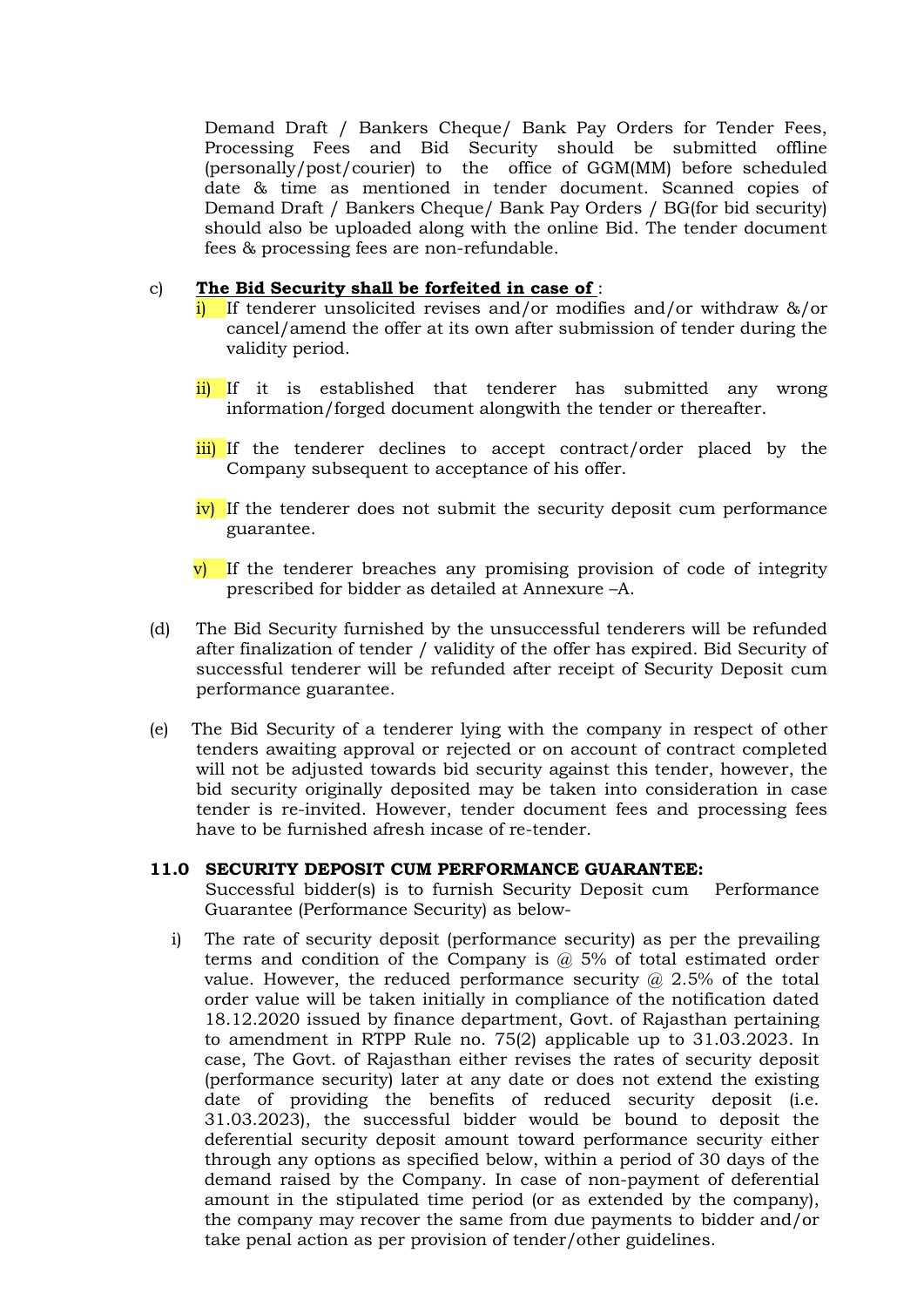- ii) Security Deposit cum Performance Guarantee will be submitted by the bidder in the form of Demand Draft or in the form of Bank Guarantee in RSMML Performa from any Public Sector /ICICI/HDFC/AXIS Bank (except state Bank of India) having its Branch at Udaipur, within 21 days from the date of LOA/PO on the stamp paper of appropriate value. The Bank Guarantee should be valid for a period of 6 months in excess of the delivery period + warranty period.
- iii) The BG shall liable to be invoked/ amount of SD is liable to be forfeited wholly or partly at the sole discretion of the Company, should the supplier either fails to execute the work within the stipulated period or fails to fulfill the agreed obligations or fails to settle in full it's dues to the Company.
- iii) The Company is empowered to recover from the S.D. any sum due and /or any other sum that may be fixed by the Company as being the amount or loss or losses or damages suffered by it due to un-satisfactorily performance or non fulfillment of any of the conditions of the tender/ contract.
- iv) The Bank Guarantee/ S.D. shall remain in force and binding, notwithstanding, if any variation, alternation, modifications are made to the contract or any extension of the contract period is granted by RSMML.
- v) RSMML shall not pay any interest on the Security Deposit. The security Deposit shall be released on application by the Supplier after the expiry of guarantees and after discharge of all the supplier's obligations under the contract.
- vi) The said Security shall not in any way be construed as a limitation of the supplier's responsibility or liability pertaining to its obligations and guarantees under the contract and shall be without prejudice to any other remedies available to RSMML in terms of the contract and or as per the laws of the land.
- vii) In case SD is being furnished in the form of Bank Guarantee, the BG should be furnished on the non-judicial stamp paper of the value equal to 0.25% (Zero Point Twenty Five Percent) of total Security Deposit amount subject to the maximum of Rs. 25000/- or as applicable at the time of submission of B.G.
- viii) Bank Guarantee/S.D. should be send to the office of GGM(MM), CO.

### 12.0 RELAXATION IN TENDER DOCUMENT FEES, BID SECURITY & SECURITY DEPOSIT CUM PERFORMANCE GUARANTEE:

- (A) Tenderers offering in capacity of micro, small and medium enterprises of the State Rajasthan, having acknowledgment of Entrepreneurs Memorandum-II/Udyog Aadhaar Memorandum as mentioned in Micro, Small and Medium Enterprises Development Act, 2006, issued by the competent authority facilitated, on furnishing of a self-attested copy of acknowledgment of Entrepreneurs Memorandum-II/Udyog Aadhaar Memorandum, following relaxations will be provided
	- a) Tender document fees will be taken @50% of the prescribed total value of Tender document fees.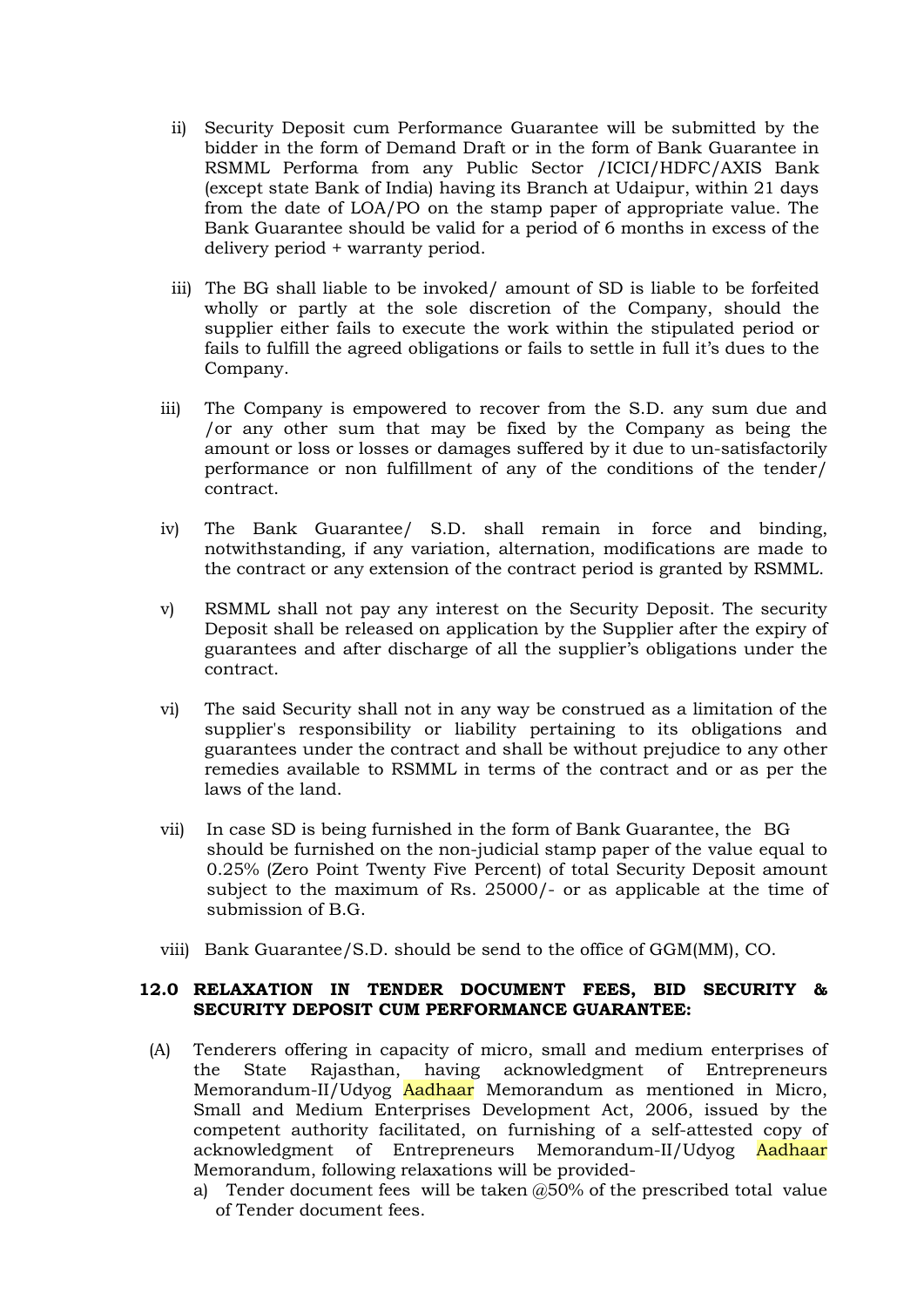- b) Bid Security will be taken @25% of the total value of Bid Security. In case of offering the quantity lesser than the tendered quantity, then they can submit proportionate amount of bid security in proportion to the quantity being offered with respect to the bid security amount for tender quantity.
- iii) Security Deposit will be taken  $\omega$  0.5% of the total value of order.
- (B) In case of participation by Undertakings, Corporations, Autonomous Bodies which are controlled and managed by Govt., Govt. Undertakings and Companies of Union Govt. & Govt. of Rajasthan, they are exempted from deposition of Bid Security & Performance Security (Security deposit). However, they will have to give bid declaration as per annexure-X & annexure-XI respectively.

Except above, no exemption in respect of Tender Document Fee, Bid Security & Security Deposit (Performance Security) will be given to any party on any grounds (except considered by management on the merit of the case ) and their offer will be liable for rejection.

# 13.0 PURCHASE PREFERENCE TO MSME FIRMS:

The purchase preference will be given to MSMEs firms of Rajasthan as per notifications issued by Finance Department, GoR. For availing the purchase preference, bidder has to furnish declaration/certificate as per Form-A & B annexed.

# 14.0 RSMML's RIGHT:

The Company reserves the following rights at its sole discretion without assigning any reason thereof:

- a) Not to accept any offer or reject any or all the offers.
- b) To increase/decrease the quantity of any item
- c) To accept a tender either for the total scope of work or part thereof
- d) To cancel the tender, postpone it for another date, change the venue of the receipt/ opening of the tender.
- e) to increase/decrease the quantity of any individual item under purchase without altering the quantities under buy back.
- f) To purchase the items with or without buyback.
- g) To give all or partial quantities of items under buyback.
- h) To reject the offer, if it is established that the tenderer has submitted any wrong & misleading information/ forged document along with offer or thereafter.
- i) To accept/ reject the offered items on technical ground if not found as per company's requirement.
- j) To divide/split the quantity of any item/s or all the items among more than one tenderer.

# 15.0 RATES:

i) The price should be quoted on-line in Indian Currency strictly in Price Bid (BOQ) Cover – C on f.o.r. destination basis.

# Important Instruction for offering prices-

# i) For supply of new items-

Bidder is to quote Total price in Rs. for whole quantity of that particular item.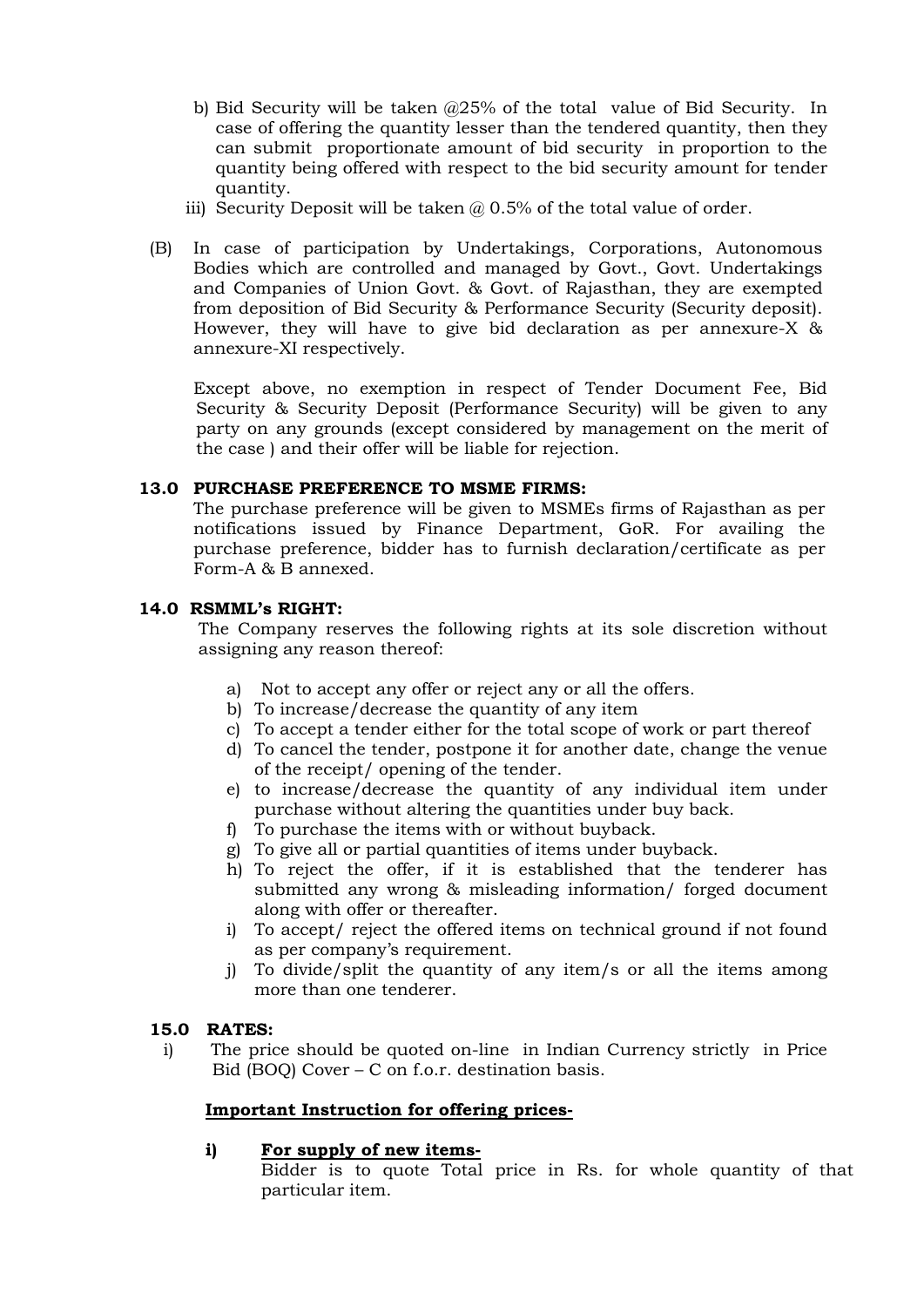# ii) For Buy back of old items-

Bidder is to quote Total buy back price in Rs. inclusive of GST@18%, offered for buy-back of total old items against the respective items.

- **Example-** In case the total buy-back charges is Rs. 118/-, then, it will be considered as total basic price Rs. 100/- plus GST Rs. 18/-. In case of change in GST at the time of delivery/invoice, same will be applicable.
- ii) Tenderer (s) are requested to offer prices strictly in the BOQ uploaded on the site. They should first download the BOQ from the site on their system and after filling it, the same BOQ should be uploaded on the e-procurement portal.
- iii) The quoted price will remain firm and fixed till complete execution of contract. The quoted price shall be on F.O.R. destination basis inclusive of basic price, Taxes, Duties, Levies, Packing, Forwarding, Transportation, Insurance, any other Delivery Charges etc.
- iv) Entries should be neat and legible without any correction. Corrections. if any, must be signed in full and dated.
- v) The charges towards duties, taxes, levies or any other charges as applicable for the supply of ordered store must be stated specifically. Applicable GST on Transportation, Insurance & any other charges, if applicable should also be considered & offered while filling GST charges (IGST/CGST/SGST) in BOQ. In the absence of any such stipulation it will be presumed that the price include all such charges and no claim whatsoever for the same will be entertained.
- vi) The prices quoted must be in figures & words both. In case, if there is any difference, the lower of them will be considered.

# 16.0 PRICE VARIATION:

- i) The agreed price shall remain firm and fixed till the complete execution of the contract. Only variation on account of changes in GST by the Government will be considered on production of documentary proof.
- ii) Save and except as aforesaid, the tenderer shall not be entitled to raise any claim and/or demand and/or any dispute on account of escalation or raise or increase in the prices of any other item or element.
- iii) Timely deposition of GST and filing of requisite tax returns of relevant tax period would be the sole responsibility of the supplier. The supplier will also ensure that necessary credit on this account is available to RSMML in the next month. In case of any discrepancy, where credit is not available to RSMML, then company is free to deduct/recover/retain such amount from the bills of supplier or any other amount due to him/ or from Security Deposit, as the case may be.
- iv) In case of reversal of Input Tax Credit (ITC), imposition of penalty on account of payment of GST and default in filing of returns towards the payment for the work, supplier is liable to pay all such dues to the company, failing which RSMML is free to deduct /recover/ retain such amount from the bills of supplier or any other amount due to him/ or from Security Deposit, as the case may be.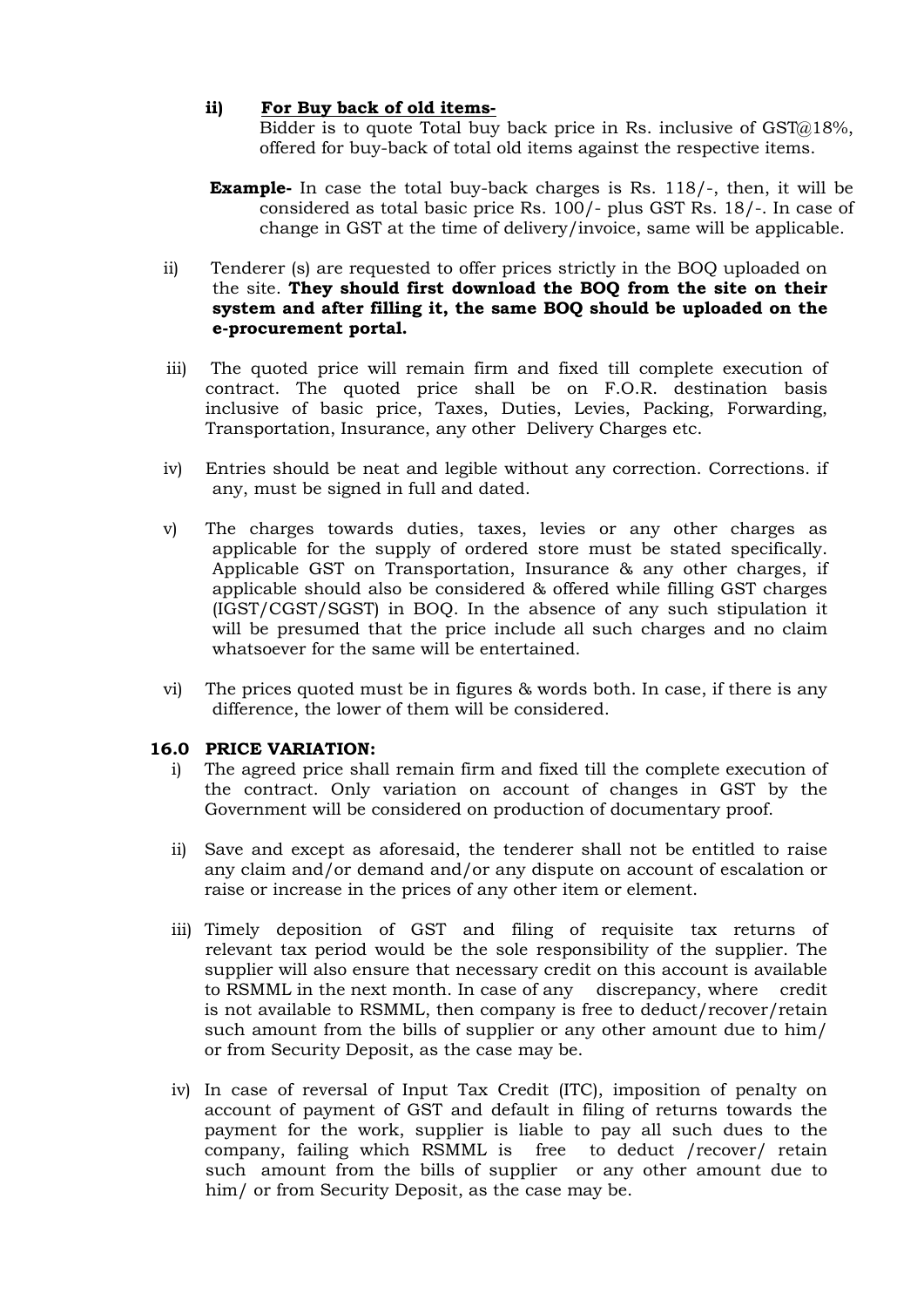- v) The bidder shall submit an undertaking with bills bearing GSTIN and HSN/SAC Code that '' total GST has been deposited and returns have been filed for relevant tax period.''
- vi) In addition, a general undertaking shall also be furnished by the bidder at the time of submission of bid that ''as on date, no default has been made by us towards payment of GST and all returns up to the last date of submission of bid have been filed by us.''

### 17.0 NO COMPENSATION FOR ALTERATION OF DELIVERY SCHEDULE OR SUSPENSION OF SUPPLIES:

If at any time before commencement of the supply if the Company, for any reason, whatsoever do not require the whole supply or part thereof as specified in the PO, shall give notice in writing of the same to the supplier and the supplier shall not be entitled for any compensation and/or damage of any kind whatsoever on account for loss or profit etc. nor the contractor be entitled to any claim for compensation for re-scheduling of delivery period.

### 18.0 EXCEPTION & DEVIATION/ ACCEPTANCE OF ALL THE TERMS & CONDITION OF TENDER:

Tenderers are advised to submit their offer based on terms & conditions and specifications contained in the tender document and not to stipulate any deviations. Offer containing stipulations of deviations to the terms & conditions are liable to be ignored. However, in case it is absolutely unavoidable to deviate from tender conditions then the tenderers should mention the deviations at their risk of rejection only in 'Annexure- II'. Deviations mentioned anywhere else in the offer shall not be considered without any consequences.

- vii) Tenderer should mention the deviations, if any, at their own risk of rejection of their offer.
- viii) Deviations mentioned anywhere else in the offer shall be ignored without any consequences.
- ix) Tenders containing corrections and alterations are liable to be rejected unless all such corrections and alterations are legible, clear and signed by the tenderer.

# 19.0 DETERMINATION OF LOWEST BIDDER FOR EVALUATION PURPOSE:

- a) The lowest tenderer shall be determined on the basis of total landed cost(except GST) for each item separately.
- b) L-1 bidder for i.e. item no. 1 to 6 of BOQ) will be determined considering the total price minus buyback value of old items respectively.
- c) The total landed cost will include the basic price, installation, freight, insurance & any other delivery charges except GST (CGST/SGST/IGST) up to the destination.
- d) In case RSMML opt for placing order/s with more than one tenderer, then initially L2 tenderer will be extended opportunity to match agreed L1 rate, on refusal by L2 tenderer, then to L3 tenderer & so on.
- b) In the event the company does not find the lowest quoted rate, acceptable to it, then the tender will be scrapped and may be re-tender, or company may take any other suitable action as deemed fit looking to the exigency of the work.
- c) Online comparative chart may not necessarily be generated and if generated, it may not be treated as final because of method of determination of lowest tenderer as detailed above.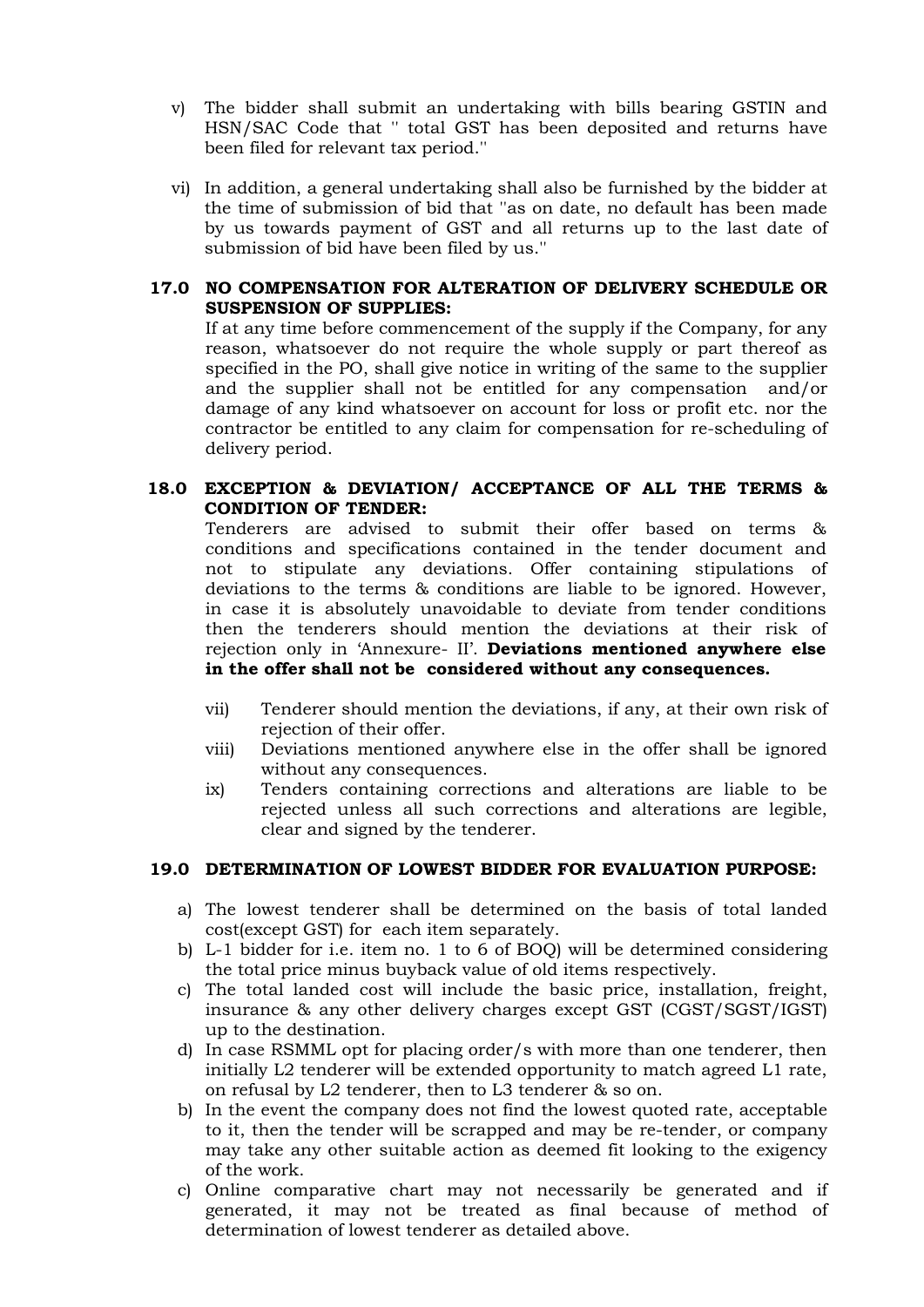#### d) NEGOTIATIONS:

- i) Negotiations may be conducted with the lowest tenderer only. In case of non-satisfactory achievement of rates from lowest tenderer, RSMML may choose to make a written counter offer to the lowest tenderer and if this is not accepted, RSMML may decide to reject and re-invite fresh tenders or to make the same counter-offer first to the second lowest tenderer, then to the third lowest tenderer and so on in the order of initial bidding, and work order be awarded to the tenderer who accepts the counter offer.
- ii) In the case, when the quotations given by the tenderer during negotiations is higher than the original quotation of the tenderer then the tenderer will be bound by the lower rate originally quoted by the tenderer.
- iii) In case of negotiations, representative of the tenderer attending negotiations must possess written authority from the tenderer to the effect that he is competent to modify/amend the submitted tender deviations and rates offered by them.

### 20.0 COMPENSATION FOR DELAYED DELIVERY:

In the event supplier fails to deliver the stores as per delivery schedule in full/part within the delivery date as per the delivery schedule, the Company shall be entitled at its option either:

- a) to recover from the supplier as agreed pre determined compensation  $\omega$  1/2% (Half percent) per week of the total value of undelivered stores for each week or part thereof the delivery has been delayed, subject to a maximum of 5% of the total value of the undelivered stores,
- b) either to purchase from elsewhere, without notice to the supplier at his risk and cost full or undelivered part, as the case may be

#### OR

c) to cancel the contract.

In case of b & c above, the Company will be empowered to purchase stores which are readily available with alternative source to meet the requirement irrespective of the fact whether these are similar or not.

# 21.0 TERMS OF PAYMENT & PAYING AUTHORITY:

- i) 100% payment within 30 days on receipt and installation of stores at site.
- ii) Billing & Paying Authority: The bill in triplicate along-with the supporting documents duly verified by the consignee as to delivery & installation will be submitted to the office of GGM(MM), CO. for payment purpose. The Payment disbursing authority is – The Financial Advisor, RSMML, 4-Meera Marg, Udaipur.
- iii) Payment will be made through RTGS/NEFT.

#### 22.0 TERMINATION:

a) In case of failure to perform the job as required under this contract or observe breach of any of the terms and conditions by the tenderer, the company shall give a notice to rectify the default or breach within 10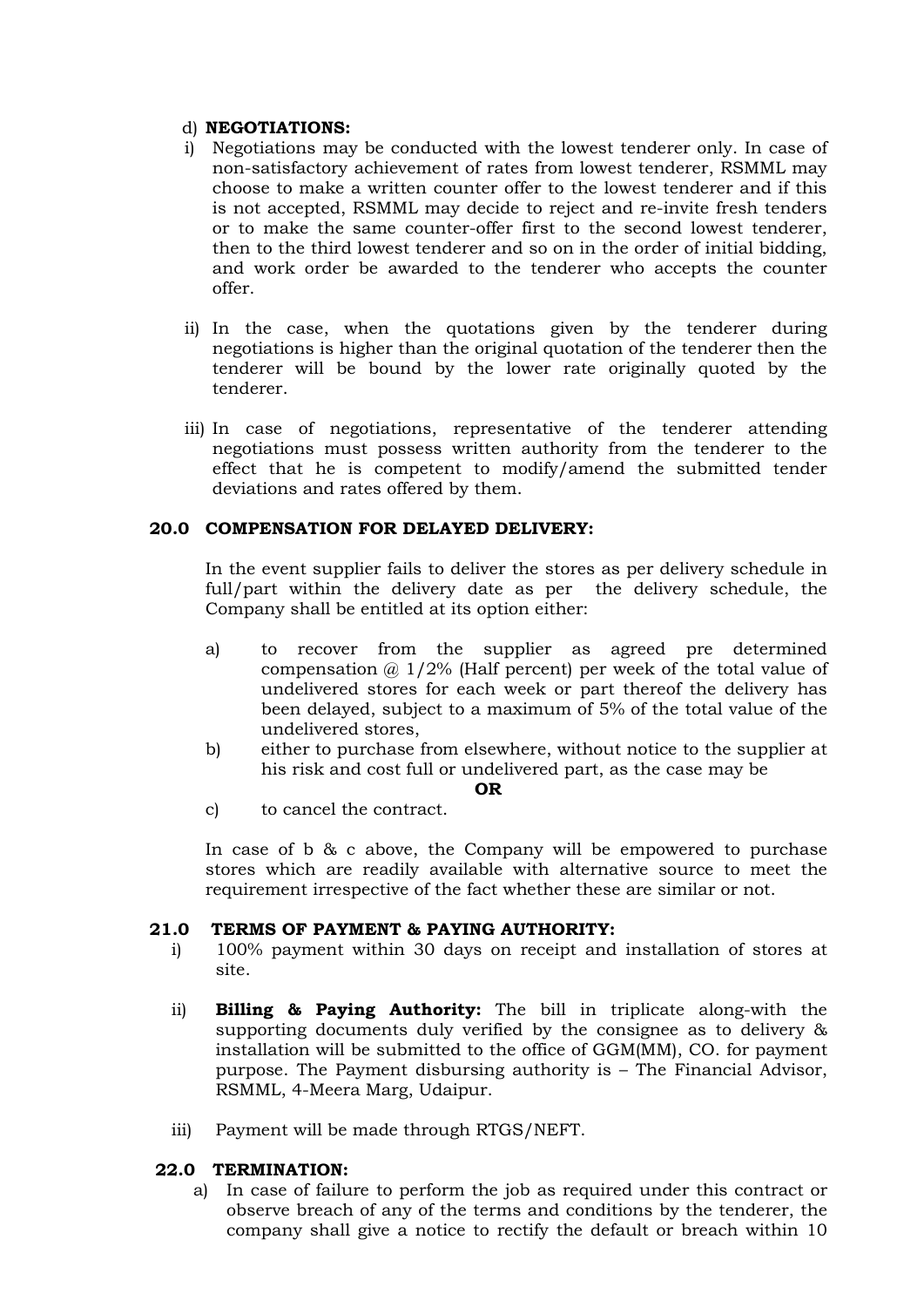days. Failure to rectify such default/ breach may result in termination of the contract and forfeiture of security deposit without any prejudice to the company's rights to claim damages/costs/loss etc caused by such default/breach. Such termination shall not absolve the tenderer of the liabilities accruing till the date of such termination.

- b) The contract may also be terminated in the event the tenderer is being adjudged insolvent or going into Liquidation or Winding up of their business, or making arrangement with their creditors.
- c) Notwithstanding anything contained herein above, the company in its absolute discretion may at any time terminate the order without assigning any reason thereof by giving Fifteen day's notice to the tenderer at their last notified address. In such an event the tenderer shall not be entitled to raise any claim or demand for compensation, loss of profit and/or damages and / or losses or costs by reason of such earlier termination on any ground whatsoever.

### 23.0 FORCE MAJEURE:

At any time, during the continuance of the contract, the performance in whole or in part by either party (sub-vendors excluded) and/ or obligations under this contract shall be prevented or delayed by reason of any war, Hostility acts of public enemy, civil commotion, sabotage, fires, floods, explosion, epidemics, quarantine restrictions, nonperformance due to Acts of God or Acts of Government /statutory bodies (herein after referred as "Event") then provided a notice of the happening of any such event is given within seven days from the date of occurrence thereof neither party shall by reason of such event be entitled to terminate this contract nor shall either party have any claim for damage against the other in respect of such non-performance or delay in performance and the deliveries and/or performance of the work under the contract shall be resumed as soon as practicable after such event has come to an end or ceased to exist and decision of Company as to whether the deliveries and/or performance of the work have been so resumed or not shall be final and conclusive. Provided further that if the performance in whole or in part is delayed by reasons of any such events for a period exceeding thirty days either party may at its option terminate the contract.

#### 24.0 JURISDICTION:

The contract is subject to the exclusive jurisdiction of courts at Udaipur only in the state of Rajasthan.

For RAJASTHAN STATE MINES & MINERALS LIMITED,

(L.S. Sardalia) GGM (MM)

I/We have studied the above terms and conditions and having understood the same in true sense and spirit, I/We shall abide by and adhere to the above terms and conditions fully.

Signature of Tenderer with official stamps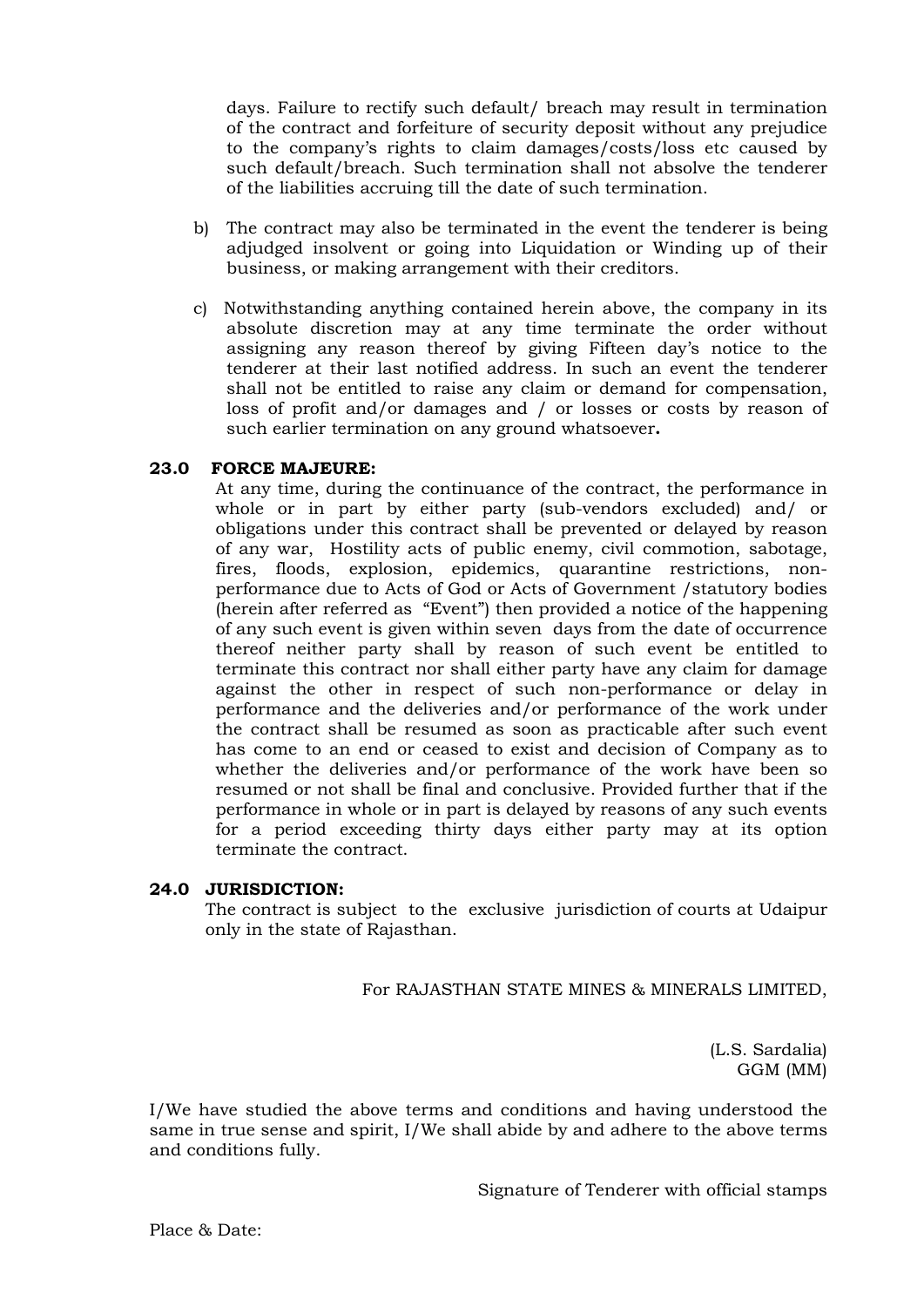### Annexure - I

# e\_TENDER NO. RSMM/CO/MM/NIT-03/2022-23

# GENERAL PROFILE OF TENDERER

| $\mathbf{1}$    | Name & address of the                                                    |         |         |         |
|-----------------|--------------------------------------------------------------------------|---------|---------|---------|
|                 | tenderer:                                                                |         |         |         |
|                 | Telephone No.:                                                           |         |         |         |
|                 | Fax No.:                                                                 |         |         |         |
|                 | e-mail address :                                                         |         |         |         |
| $\overline{2}$  | Date of establishment.                                                   |         |         |         |
| 3               | Whether Proprietor/<br>Partnership/Company<br>(Enclose copy of document) |         |         |         |
| 4               | Name of owner/partners<br>Directors with full address.                   |         |         |         |
| $5\overline{)}$ | Name of the Offered Product                                              |         |         |         |
| 6               | Annual turnovers in rupees for<br>last three years.                      | 2021-22 | 2020-21 | 2019-20 |
| $\overline{7}$  | PAN No.                                                                  |         |         |         |
| 8               | GSTIN No.                                                                |         |         |         |
| 9               | HSN Code of offered products                                             |         |         |         |
| 10              | Entrepreneurs Memorandum<br>no. as per MSMED Act 2006                    |         |         |         |
|                 | Nature of Activity                                                       |         |         |         |
|                 | (manufacturing/Service)                                                  |         |         |         |
|                 | Category of Enterprise:                                                  |         |         |         |
|                 | (Micro/ Small/ Medium)                                                   |         |         |         |
|                 |                                                                          |         |         |         |
|                 |                                                                          |         |         |         |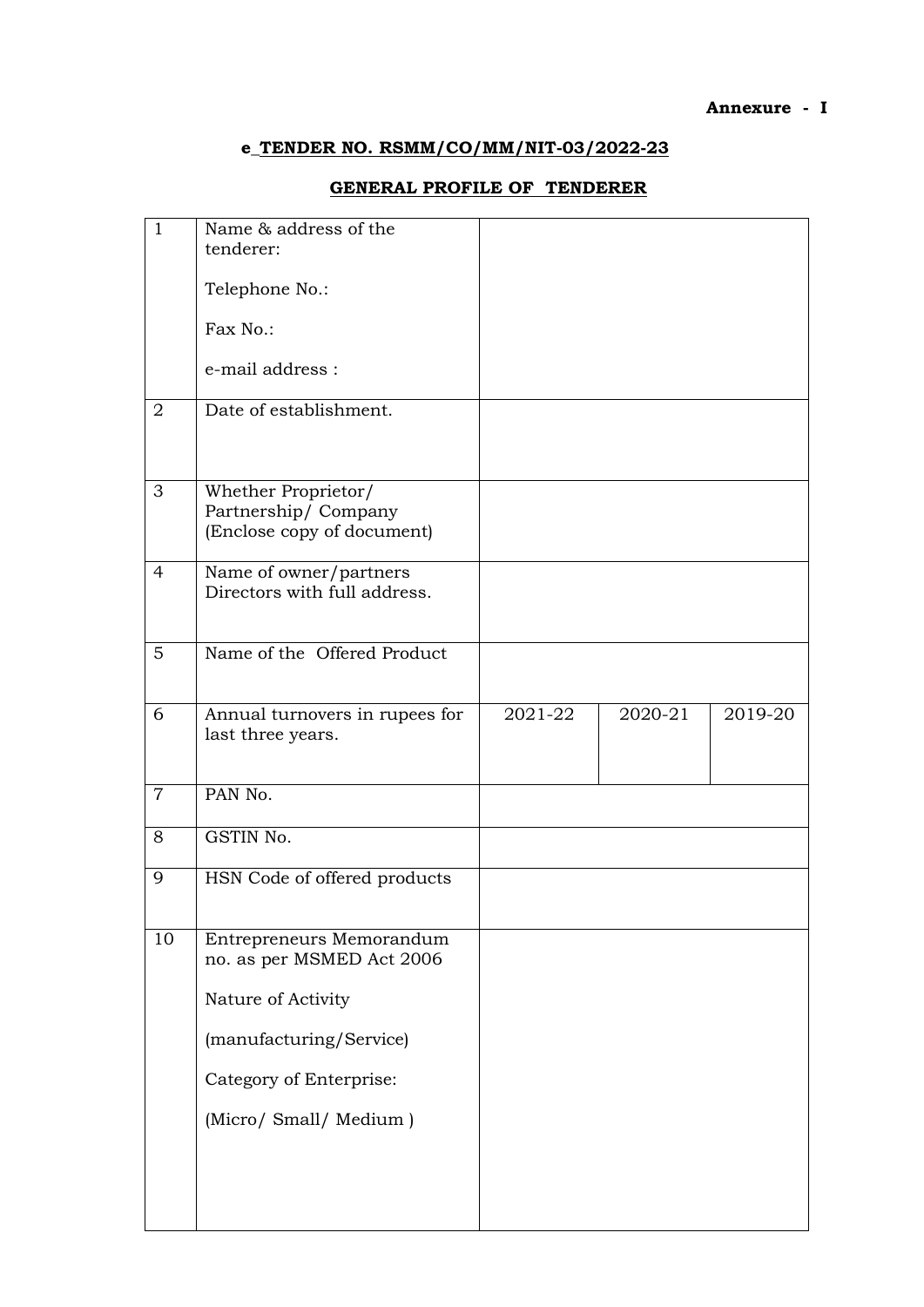| 11 | Banker details:                  |  |
|----|----------------------------------|--|
|    |                                  |  |
|    |                                  |  |
|    | Name                             |  |
|    |                                  |  |
|    |                                  |  |
|    |                                  |  |
|    | Branch No.                       |  |
|    |                                  |  |
|    |                                  |  |
|    |                                  |  |
|    | Address                          |  |
|    | Bank Account No.                 |  |
|    |                                  |  |
|    | Type of $A/c$ : Saving /         |  |
|    | Current/CC/ any other            |  |
|    |                                  |  |
|    | IFSC code                        |  |
| 12 | Any other important              |  |
|    | information related to the       |  |
|    | tender requirement.              |  |
|    |                                  |  |
| 13 | Offered Delivery Period for      |  |
|    | supply items as per annex-VI     |  |
|    | from the date of issue of order: |  |
|    |                                  |  |
|    | 1. For item sr. no. 1:           |  |
|    |                                  |  |
|    | 2. For item sr. no. 2:           |  |
|    | 3. For item sr. no. 3:           |  |
|    |                                  |  |
|    | 4. For item sr. no. 4:           |  |
|    |                                  |  |
|    | 5. For item sr. no. 5:           |  |
|    | 6. For item sr. no. 6:           |  |
|    | 7. For item sr. no. 7:           |  |
|    |                                  |  |
|    |                                  |  |

Date & Place:

Signature of tenderer with official stamp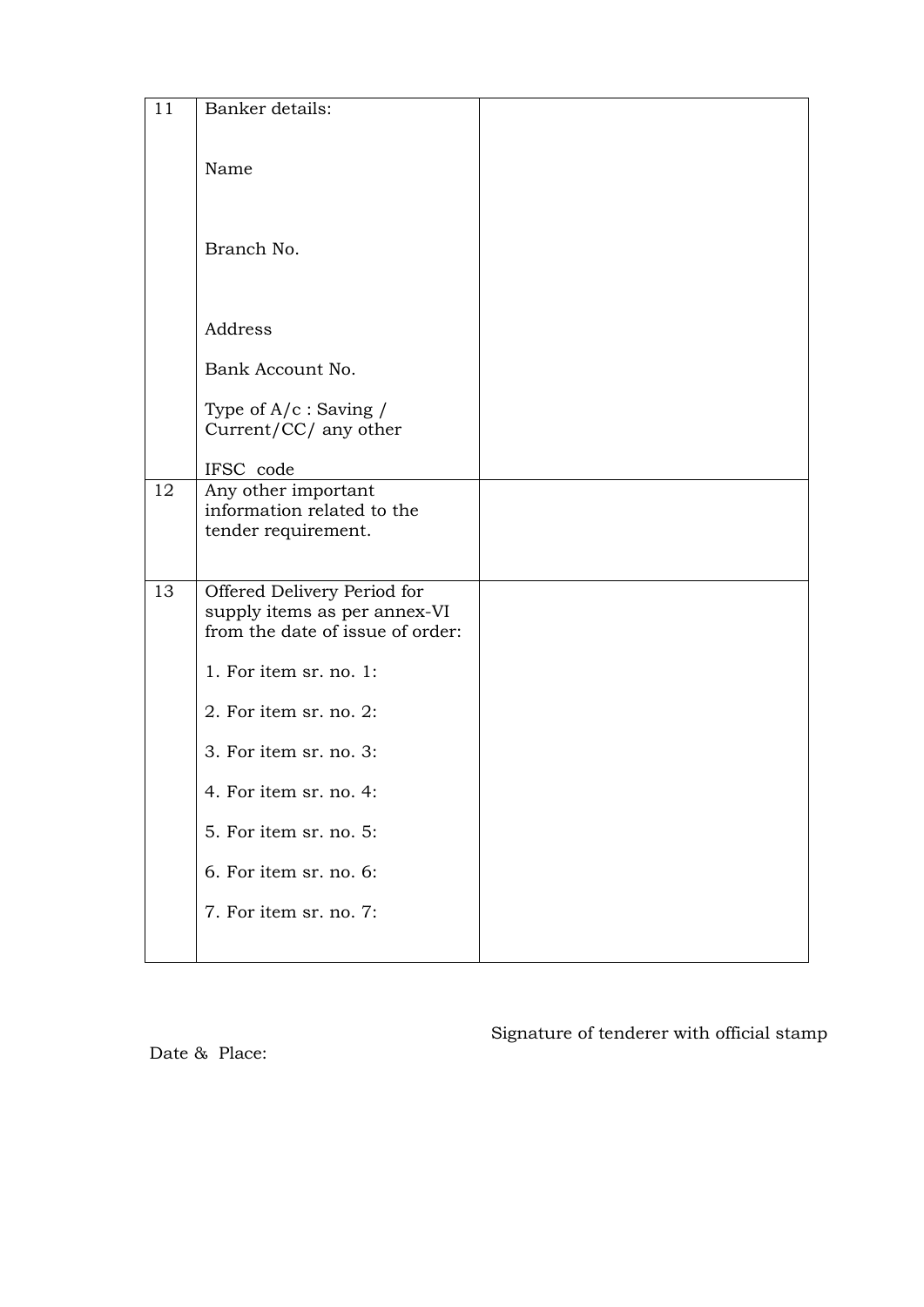Annexure - II

### e\_TENDER NO. RSMM/CO/MM/NIT-03/2022-23

### UNDERTAKING TOWARDS ACCEPTANCE OF ALL TERMS & CONDITIONS OF TENDER

Name of Tenderer

#### We confirm that all the terms & conditions of tender is acceptable to us except the following:

Tenderer may stipulate here exceptions and deviations to the tender conditions, if considered unavoidable. In case the tenderer does not mention any information to the deviations in the below format & furnish it blank then it will be presumed that the tenderer is not offering/ putting any deviations to the tender terms & condition. Tenderer should mention the deviations, if any, at their own risk of rejection of their offer.

| S.No. | Tender<br>Clause<br>no. | Requirement as per<br>tender clause | Offered condition/ Deviation |
|-------|-------------------------|-------------------------------------|------------------------------|
|       |                         |                                     |                              |
|       |                         |                                     |                              |
|       |                         |                                     |                              |
|       |                         |                                     |                              |
|       |                         |                                     |                              |

Company may accept or not to accept the deviations put by the tenderer at its sole discretions. No claim on this will be entertained.

Note: Deviations to the tender terms, if any, mentioned any where else ( i.e. in any other document) will not be considered & accepted. RSMML will not entertain any claim of the tenderer on offered deviations (mentioned anywhere else).

Signature of tenderer with official stamp

Date: Place: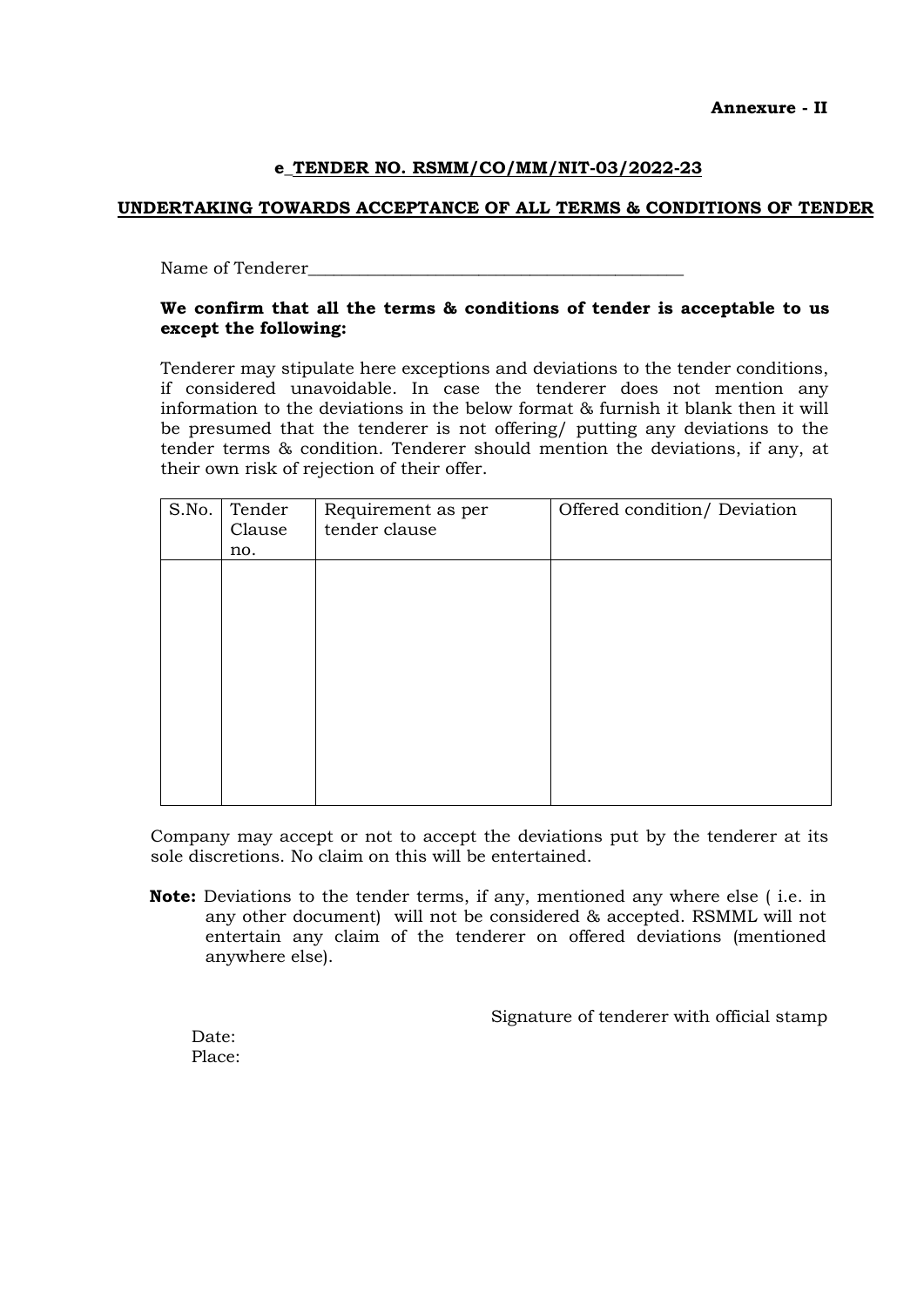### UNDERTAKING TOWARDS NON SUSPENSION/NON BANNING/GST

Name of the Tenderer: \_\_\_\_\_\_\_\_\_\_\_\_\_\_\_\_\_\_\_\_\_\_\_\_\_\_\_\_\_\_\_\_\_\_\_

- i) We hereby declare that we have not been banned/suspended or de-listed by RSMML / as per point no. h of Annexure-A.
- ii) We undertake that ''as on date, no default has been made by us towards payment of GST and all returns up to the last date of submission of bid have been filed by us.''
- iii) We undertake that all the hardware & software supplied shall be original new components/ parts/ assembly/ software only, from respective OEMs of the products and are not refurbished/ duplicate.
- iv) We undertake that all softwares shall be supplied along with the authorized license details and it shall be sourced from the authorized source (e.g. Authorized Microsoft Channel in case of Microsoft products)

Signature of Tenderer with official stamp

Place: Date: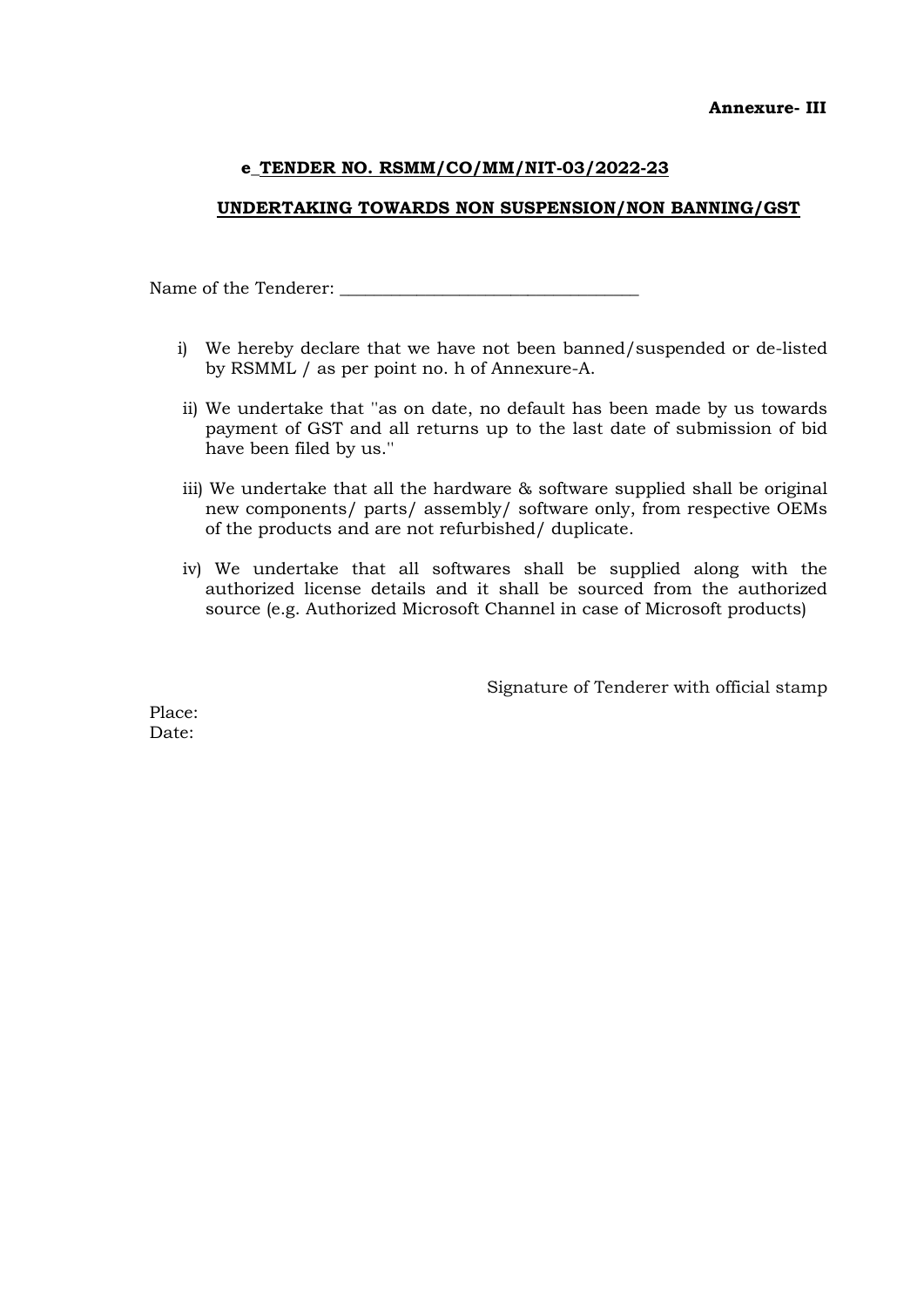# Declaration for Registration under Micro, Small & Medium Enterprises Development Act, 2006.

- 1. Whether the tenderer is registered under Micro, Small & Medium Enterprises Development Act , 2006. \_\_\_\_\_\_\_\_\_\_\_\_\_\_\_\_\_\_\_\_(Yes/NO)
- 2. If yes, please furnish the declaration given below at point no.3.
- 3. We (Name of tenderer\_\_\_\_\_\_\_\_\_\_\_\_\_\_\_\_\_\_\_\_\_\_\_\_\_\_\_\_\_\_\_\_\_\_\_\_\_\_\_\_\_), hereby declare that, our organization is registered under Micro, Small & Medium Enterprises Development Act, 2006 as (Micro, Small & Medium) Enterprises having entrepreneurs Memorandum no.......................... and under category of ...................(Manufacturer/Service).
- 4. Enclose attested copy of registration certificate.

Signature of tenderer with official stamp

Date: Place: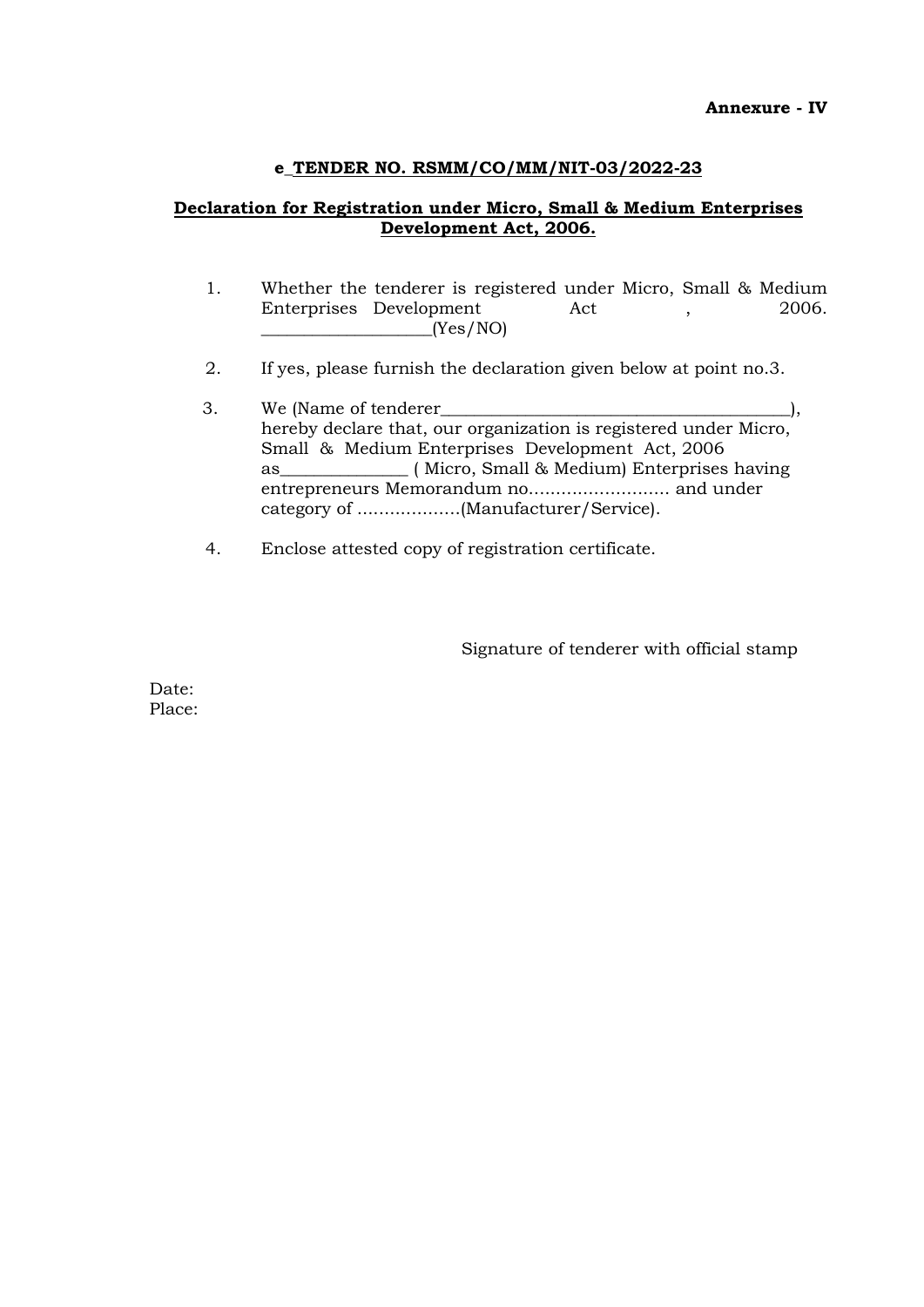#### Annexure - V

# e\_TENDER NO. RSMM/CO/MM/NIT-03/2022-23

# DETAILS OF TAXES & DUTIES OFFERED IN PRICE BID

Name of Tenderer\_\_\_\_\_\_\_\_\_\_\_\_\_\_\_\_\_\_\_\_\_\_\_\_\_\_\_\_\_\_\_\_\_\_\_\_\_\_\_\_\_\_\_\_

| Particulars | % Rate considered in price bid |
|-------------|--------------------------------|
| CGST@       |                                |
| $SGST$ $@$  |                                |
| IGST $@$    |                                |

Signature of tenderer with official stamp

Date: Place: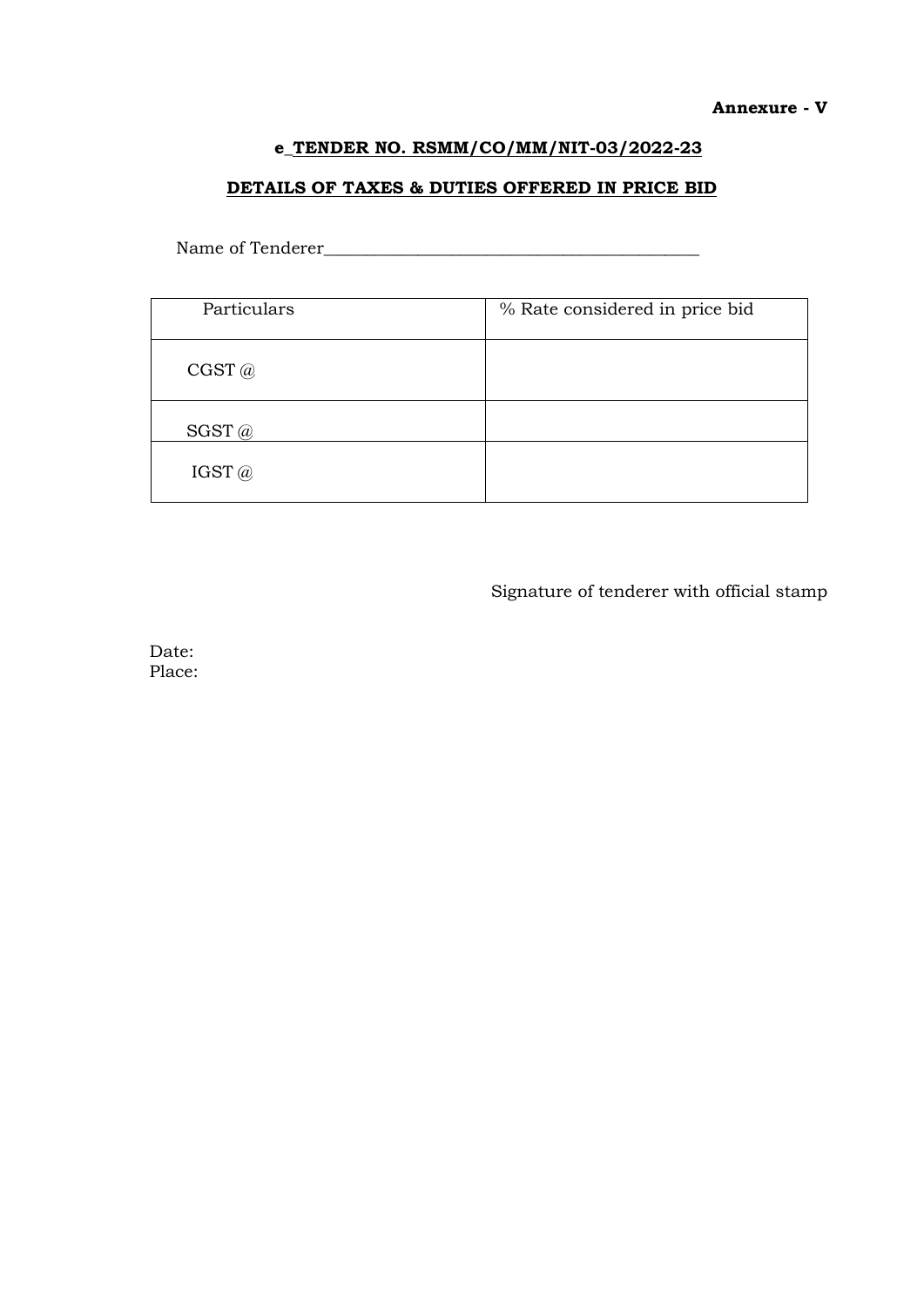### CHECK LIST TO TECHNICAL SPECIFICATIONS OF COMPUTERS & PRINTERS & **SCANNER**

|          | Name of Tenderer                                                                                                                                                                                                                                                                                                                                                                                                                                                                                                                                                                                                                                                                                                                   |                                                                                                                                   |                                                      |                           |
|----------|------------------------------------------------------------------------------------------------------------------------------------------------------------------------------------------------------------------------------------------------------------------------------------------------------------------------------------------------------------------------------------------------------------------------------------------------------------------------------------------------------------------------------------------------------------------------------------------------------------------------------------------------------------------------------------------------------------------------------------|-----------------------------------------------------------------------------------------------------------------------------------|------------------------------------------------------|---------------------------|
| S.<br>N. | Description                                                                                                                                                                                                                                                                                                                                                                                                                                                                                                                                                                                                                                                                                                                        | Qty. in Nos.                                                                                                                      | MAKE &<br><b>MODEL OF</b><br><b>OFFERED</b><br>ITEM: | Agreed<br>/Deviation<br>s |
| 1.       | Work station Computer(HP/Dell/Lenovo/Acer)<br>having following specifications:<br>Form factor: Tower<br><b>Processor:</b> 11th Generation Intel Core i7/3rd<br>generation AMD RYZEN 7<br>RAM: 16 GB DDR4<br>Graphics Card: NVIDIA/AMD 4GB<br>Storage:<br>256 GB SSD Boot<br>1 TB HDD Secondary<br>Networking: Ethernet 10/100/1000 Mbps, Wi-Fi<br>Accessories: Keyboard, Optical Mouse<br><b>OS:</b> Preloaded Windows 11 pro for business with<br>Recovery Media<br>Software:<br>• Microsoft office Home & Business 2021 (Retail<br>Pack-Life time validity & one user per license)<br>• 3 Years Quick Heal Total Security<br><b>Monitor:</b><br>29 inch Ultra Wide LCD/LED Monitor with HDMI<br><b>Warranty: 3 Years on-site</b> | 10<br>Nos. (under<br>buyback of<br>10 nos of<br>Desktop<br>Computers<br>as per<br>details in<br>Annexure-<br>$VI-a & VI-b$        |                                                      |                           |
| 2        | Work station Computer(HP/Dell/Lenovo/Acer)<br>having following specifications :<br>Form factor: Tower<br><b>Processor</b> : 11th Generation Intel Core $i7/3$ <sup>rd</sup><br>generation AMD RYZEN 7<br>RAM: 16 GB DDR4<br>Storage:<br>• 256 GB SSD Boot<br>• 1 TB HDD Secondary<br>Networking: Ethernet 10/100/1000 Mbps, Wi-Fi<br>Accessories: Keyboard, Optical Mouse<br><b>OS:</b> Preloaded Windows 11 pro for business with<br>Recovery Media<br>Software:<br>• Microsoft office Home & Business 2021 (Retail<br>Pack-Life time validity & one user per license)<br>• 3 Years Quick Heal Total Security<br><b>Monitor:</b><br>19.5 inch LCD/LED Monitor<br><b>Warranty: 3 Years on-site</b>                                 | 03 nos.<br><i>(under)</i><br>buyback of<br>03 nos. of<br>Desktop<br>Computers<br>as per<br>details in<br>Annexure-<br>VI-a & VI-b |                                                      |                           |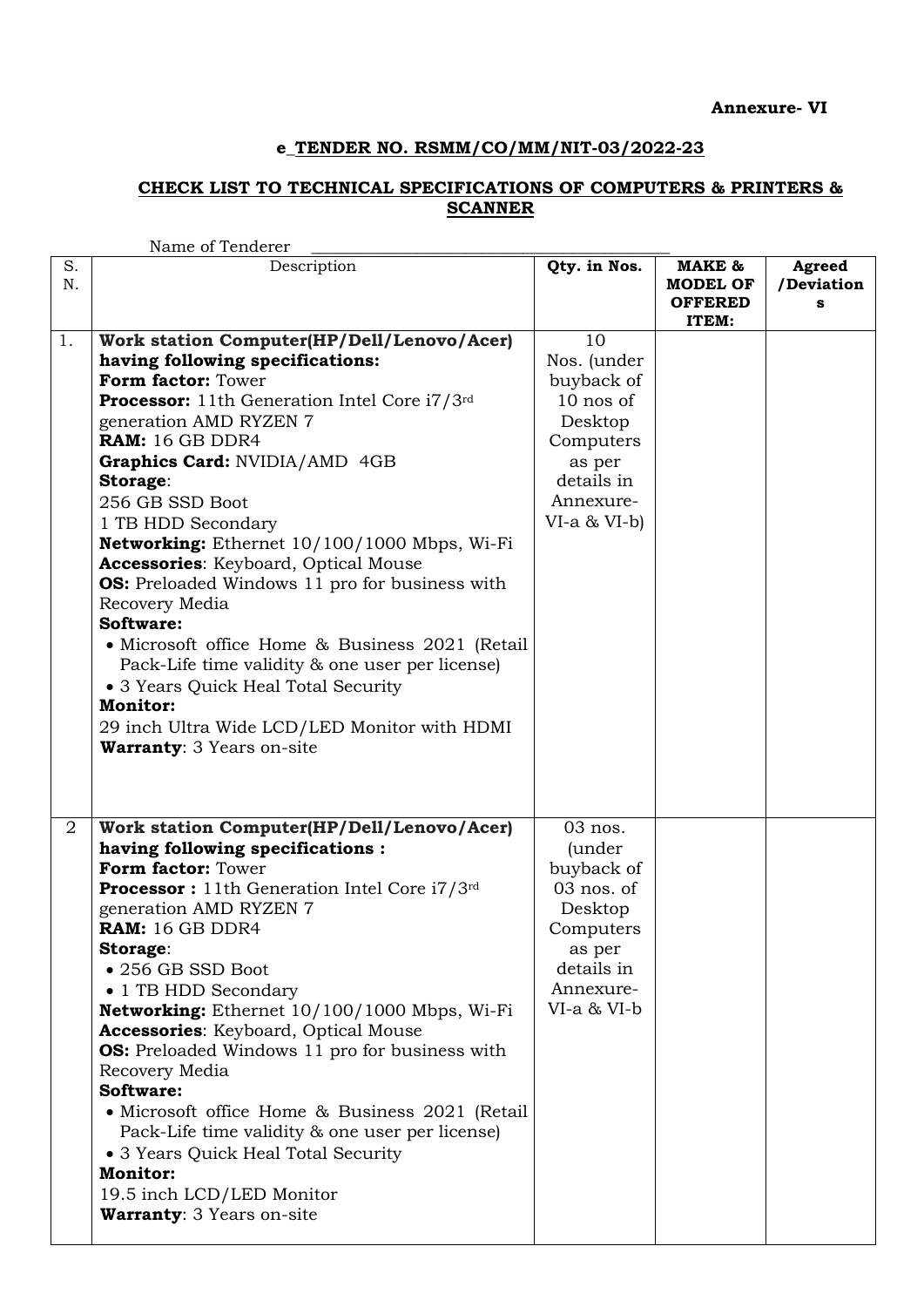| 3               | Desktop Computer (HP/Dell/Lenovo/Acer))<br>having following specifications :<br>Form factor: Tower<br><b>Processor:</b> 11th generation Intel Core i5 / 3rd<br>generation AMD RYZEN 5<br>RAM: 8 GB DDR4<br><b>Storage:</b> 512 GB SSD<br>Networking:<br>Ethernet $10/100/1000$ Mbps, WiFi<br>Accessories: Keyboard, Optical Mouse<br><b>OS:</b> Preloaded Windows 11 Pro for business with<br>Recovery Media<br>Software:<br>• Microsoft office Home & Business 2021 (Retail<br>Pack-Life time validity & one user per license)<br>• 3 Years Quick Heal Total Security<br>Monitor: 19.5 inch LCD/LED Monitor<br>Warranty: 3 Years on-site | 157 nos.<br><i>(under</i><br>buyback of<br>157 nos. of<br>Desktop<br>Computers<br>as per<br>details in<br>Annexure-<br>VI-a & VI-b |  |
|-----------------|-------------------------------------------------------------------------------------------------------------------------------------------------------------------------------------------------------------------------------------------------------------------------------------------------------------------------------------------------------------------------------------------------------------------------------------------------------------------------------------------------------------------------------------------------------------------------------------------------------------------------------------------|------------------------------------------------------------------------------------------------------------------------------------|--|
| 4               | Laptop (HP/DELL/LENOVO/ACER) having<br>following specifications:<br><b>Processor:</b> 11th Generation Intel Core i3<br>RAM: 8 GB DDR4<br>Storage:<br>512 GB SSD<br><b>Networking:</b> Ethernet 10/100/1000 Mbps, Wi-Fi,<br>Bluetooth<br><b>OS:</b> Preloaded Windows 11 pro for business with<br>Recovery Media<br>Software:<br>• Microsoft office Home & Business 2021(Retail<br>Pack-Life time validity & one user per license)<br>• 3 Years Quick Heal Total Security<br><b>Display:</b> 14 inch FHD<br><b>Carry Case:</b> To be provided<br><b>Warranty:</b> 3 Years on laptop & 1 Year on battery                                    | 13 nos.<br><i>(under)</i><br>buyback of<br>03 nos. of<br>Laptops as<br>per details<br>in<br>Annexure-<br>VI-a & VI-b               |  |
| $5\overline{)}$ | <b>Single-Functional Monochrome Laser Printer</b><br>(HP/Canon) ) having following specifications :<br><b>Printing Technology: Laser</b><br>Printing Speed: 28ppm<br>Resolution: 600 x 600dpi<br><b>Duty Cycle:</b> 30,000 pages<br><b>Duplex Printing: Auto</b><br><b>Connectivity ports:</b><br>Wired: High-Speed USB 2.0, Ethernet<br><b>O/S Supported:</b> Microsoft <sup>®</sup> 10,8.1,8 (32, 64bit)<br>Warranty: 3 Year on-site                                                                                                                                                                                                    | $41$ nos.<br><i>(under)</i><br>buyback of<br>$44$ nos. of<br>as per<br>details in<br>Annexure-<br>VI-a & VI-b                      |  |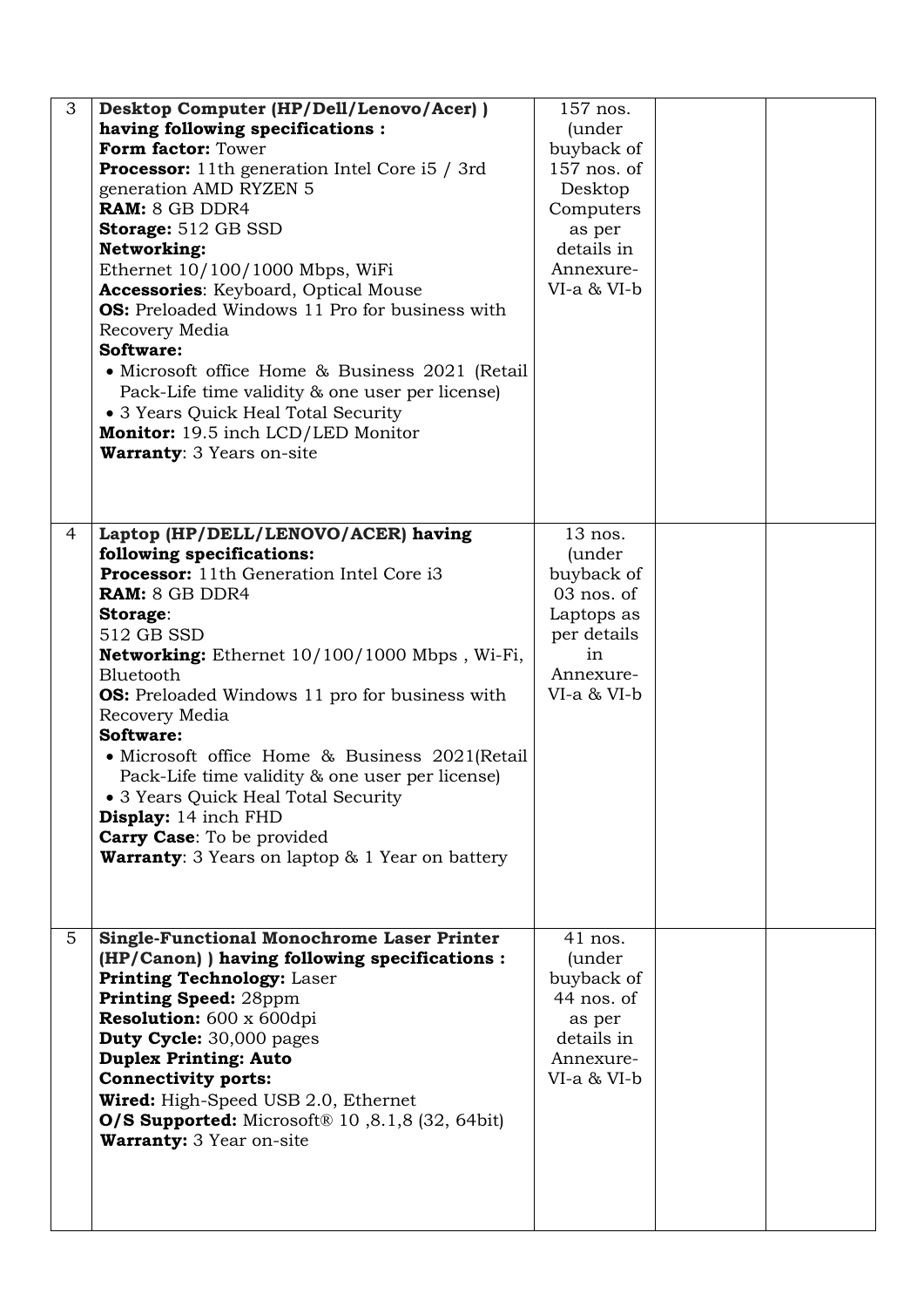| 6              | <b>Multi-Functional Monochrome Laser Printer</b>    | 30 nos.        |  |
|----------------|-----------------------------------------------------|----------------|--|
|                | (HP/Canon) having following specifications :        | <i>(under)</i> |  |
|                | <b>Printing Technology: Laser</b>                   | buyback of     |  |
|                | <b>Functionality: Print/Scan/Copy with ADF</b>      | $18$ nos. of   |  |
|                | <b>Printing Speed:</b> 25 ppm                       | Printers as    |  |
|                | Resolution: 600*600 dpi                             | per details    |  |
|                | Paper Size: A4, B5, A5, Legal, Letter               | in             |  |
|                | Duty Cycle:15000 PPM                                | Annexure-      |  |
|                | <b>Duplex Printing: Auto</b>                        | VI-a & VI-b    |  |
|                | Scanning Resolution: 600*600 dpi                    |                |  |
|                | Scanner Output Format: JPG, RAW, PDF, TIFF,         |                |  |
|                | <b>PNG</b>                                          |                |  |
|                | <b>Connectivity:</b>                                |                |  |
|                | Hi-Speed USB 2.0                                    |                |  |
|                | Ethernet                                            |                |  |
|                | <b>O/S Supported:</b> Windows $11,10,8$ (32, 64bit) |                |  |
|                | <b>Warranty:</b> 3 Year on-site                     |                |  |
|                |                                                     |                |  |
|                |                                                     |                |  |
| $\overline{7}$ | Scanner (HP/Canon/Epson) having following           | $1$ no.        |  |
|                | specifications:                                     |                |  |
|                | Scanner Type: ADF, Flatbet. A4 sheetfed, one-       |                |  |
|                | pass duplex color scanner                           |                |  |
|                |                                                     |                |  |
|                | <b>Scanning Speed:</b> up to 20ppm                  |                |  |
|                | ADF capacity:<br>50 sheets                          |                |  |
|                | <b>Scanning Resolution: 600*600</b>                 |                |  |
|                | <b>Connectivity: Hi-Speed USB 2.0</b>               |                |  |
|                | <b>Scanning document size</b>                       |                |  |
|                | <b>Feeder</b>                                       |                |  |
|                | Width: $51mm$ to $216mm$                            |                |  |
|                | Length:89mm to 356mm                                |                |  |
|                | <b>Warranty: 1 Year on-site</b>                     |                |  |
|                |                                                     |                |  |

Note-

- 1. The Bidder should be OEM/authorized dealer. The dealer should provide Authorized Certificate from OEM.
- 2. RSMML LOGO should be embedded in BIOS for item nos. 3.
- 3. Supplier shall undertake that all the hardware & software supplied shall be original & genuine from respective OEMs of the products and are not refurbished / duplicate.
- 4. All software shall be supplied along with the authorized license details and sourced from the authorized source (e.g. Authorized Microsoft Channel in case of Microsoft products).
- 5. The OEM should have service/maintenance facilities at Bikaner, Jaipur, Jodhpur, and Udaipur.
- 6. Party has to carry out Supply & Installation and on-site warranty support for three years from date of installation for item nos. 1,2,3,4,5,6 & one year for item no.7. The authorized dealer should have back to back support from the OEM during the support period.
- 7. Computers/Printers /Laptops offered under buyback shall be given after one month of successful installation of new equipments.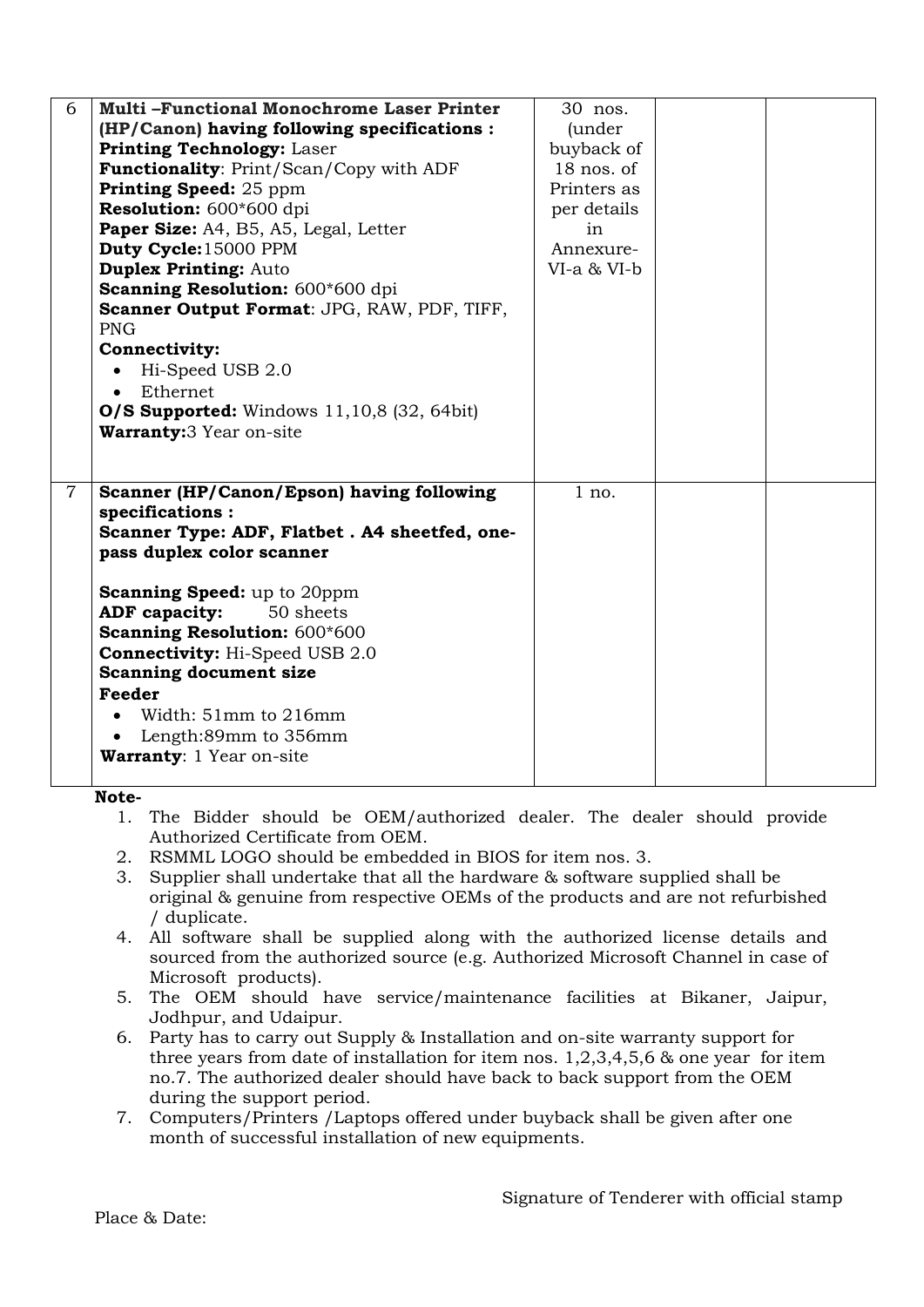### Scope of Work : The tendered items are to be supplied & installed at following location

|                                                                                      | Corporate<br>Office 4,<br>Meera<br>Marg,<br><b>Udaipur</b><br>(CO) | SBU-<br>Gypsum<br>02,<br>Gandhi<br><b>Nagar</b><br><b>Scheme</b><br><b>Bikaner</b><br>(Gyp) | SBU-<br>Lignite,<br>Khanij<br>Bhawan,<br><b>Udyog</b><br>Bhawan,<br><b>Tilak</b><br>Marg,<br>Jaipur | SBU-<br>Limeston<br>e<br>8, West<br><b>Patel</b><br>Nagar,<br>Circuit<br>House<br>Road | SBU-<br><b>Rockphos</b><br>phate,<br>Jhamrkot<br>ra Mines,<br>Udaipur<br>(JKT) | <b>Total</b> |
|--------------------------------------------------------------------------------------|--------------------------------------------------------------------|---------------------------------------------------------------------------------------------|-----------------------------------------------------------------------------------------------------|----------------------------------------------------------------------------------------|--------------------------------------------------------------------------------|--------------|
|                                                                                      |                                                                    |                                                                                             | (Lig.)                                                                                              | Jodhpur                                                                                |                                                                                |              |
|                                                                                      |                                                                    |                                                                                             |                                                                                                     | (LS)                                                                                   |                                                                                |              |
|                                                                                      | (a)                                                                | (b)                                                                                         | (c)                                                                                                 | (d)                                                                                    | (e)                                                                            |              |
| Work station<br>Computer-<br>Sr. no. 1 of<br>Annexure-VI                             |                                                                    |                                                                                             | 5                                                                                                   |                                                                                        | 5                                                                              | 10           |
| Work station<br>Computer-<br>Sr. no. 2 of<br>Annexure-VI                             | 3                                                                  | $\qquad \qquad -$                                                                           |                                                                                                     | $\qquad \qquad -$                                                                      | $\overline{\phantom{a}}$                                                       | 3            |
| Desktop<br>Computer-<br>Sr. no. 3 of<br>Annexure-VI                                  | 53                                                                 | 20                                                                                          | 35                                                                                                  | 28                                                                                     | 21                                                                             | 157          |
| Laptop-<br>Sr. no. 4 of<br>Annexure-VI                                               |                                                                    |                                                                                             | 10                                                                                                  |                                                                                        | 3                                                                              | 13           |
| Single-<br>Functional<br>Monochrome<br>Laser Printer-<br>Sr. no. 5 of<br>Annexure-VI | 10                                                                 | $\mathbf{1}$                                                                                | 8                                                                                                   | $\mathbf{1}$                                                                           | 21                                                                             | 41           |
| Multi -<br>Functional<br>Monochrome<br>Laser Printer-<br>Sr. no. 6 of<br>Annexure-VI | 9                                                                  |                                                                                             | 2                                                                                                   | 8                                                                                      | 11                                                                             | 30           |
| Scanner-<br>Sr. no. 7 of<br>Annexure-VI                                              | $\mathbf{1}$                                                       |                                                                                             |                                                                                                     |                                                                                        |                                                                                | $\mathbf{1}$ |

Signature of Tenderer with official stamp

Place & Date: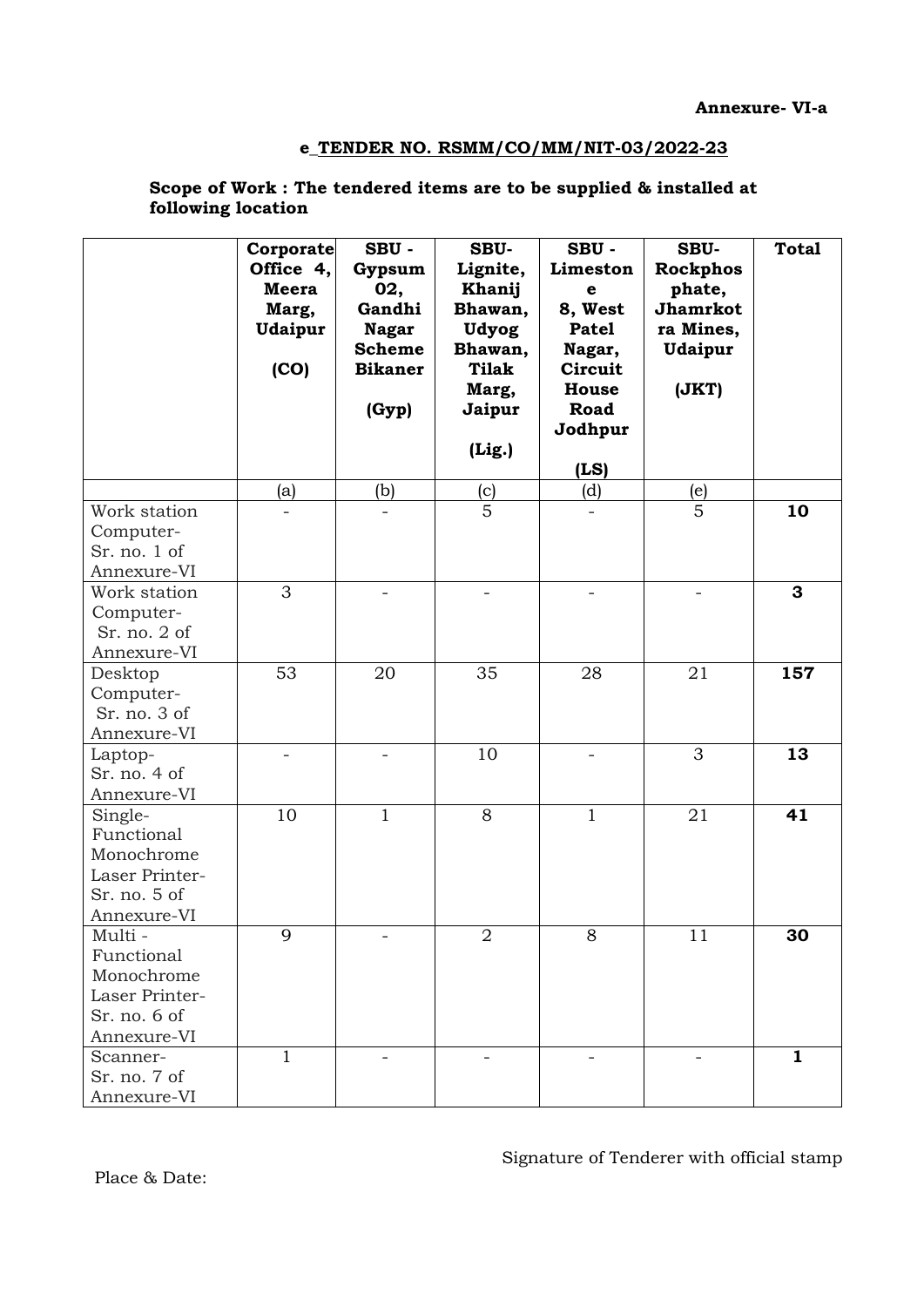Details specifications of item offered/ to be given under Buyback on ("as is where is basis")-

1. Details of 10 Nos. Old Desktop Computers to be offered/given under Buyback on ("as is where is basis") for item no. 1

| S.N.         | <b>Particulars</b> | Total | $\frac{1}{2}$ $\frac{1}{2}$ $\frac{1}{2}$ $\frac{1}{2}$ $\frac{1}{2}$ $\frac{1}{2}$ $\frac{1}{2}$ $\frac{1}{2}$ $\frac{1}{2}$ $\frac{1}{2}$ $\frac{1}{2}$ $\frac{1}{2}$ $\frac{1}{2}$ $\frac{1}{2}$ $\frac{1}{2}$ $\frac{1}{2}$ $\frac{1}{2}$ $\frac{1}{2}$ $\frac{1}{2}$ $\frac{1}{2}$ $\frac{1}{2}$ $\frac{1}{2}$<br>Complete |     |                | <b>Unit-wise Quantity</b> |     |      |
|--------------|--------------------|-------|---------------------------------------------------------------------------------------------------------------------------------------------------------------------------------------------------------------------------------------------------------------------------------------------------------------------------------|-----|----------------|---------------------------|-----|------|
|              |                    | Qty.  | <b>Specifications</b>                                                                                                                                                                                                                                                                                                           |     |                |                           |     |      |
|              |                    | in    |                                                                                                                                                                                                                                                                                                                                 |     |                |                           |     |      |
|              |                    | Nos.  |                                                                                                                                                                                                                                                                                                                                 |     |                |                           |     |      |
|              |                    |       |                                                                                                                                                                                                                                                                                                                                 | CO. | <b>JKT</b>     | <b>LS</b>                 | Gyp | Lig. |
| $\mathbf{1}$ | <b>Desktop</b>     | 10    | HCL E6550 / E7500-                                                                                                                                                                                                                                                                                                              |     |                |                           |     |      |
|              | Computers          |       | Processor-Intel                                                                                                                                                                                                                                                                                                                 |     |                |                           |     |      |
|              | (With 15"-19"      |       | Core2Duo, 2.33 Ghz,                                                                                                                                                                                                                                                                                                             |     |                |                           |     |      |
|              | TFT Monitor)       |       | 2GB, 160 GB                                                                                                                                                                                                                                                                                                                     |     |                |                           |     | 5    |
|              |                    |       | Assembled/Upgraded-                                                                                                                                                                                                                                                                                                             |     |                |                           |     |      |
|              |                    |       | Processor-Intel Celeron                                                                                                                                                                                                                                                                                                         |     | $\overline{2}$ |                           |     |      |
|              |                    |       | Dual Core Processor,                                                                                                                                                                                                                                                                                                            |     |                |                           |     |      |
|              |                    |       | RAM 4GB                                                                                                                                                                                                                                                                                                                         |     |                |                           |     |      |
|              |                    |       | Assembled/Upgraded-                                                                                                                                                                                                                                                                                                             |     |                |                           |     |      |
|              |                    |       | Processor-Intel Dual                                                                                                                                                                                                                                                                                                            |     | 1              |                           |     |      |
|              |                    |       | Core E5300/ CeleronD,                                                                                                                                                                                                                                                                                                           |     |                |                           |     |      |
|              |                    |       | RAM: 1GB/512MB                                                                                                                                                                                                                                                                                                                  |     |                |                           |     |      |
|              |                    |       | Assembled/Upgraded-                                                                                                                                                                                                                                                                                                             |     |                |                           |     |      |
|              |                    |       | HCL PRO BL 1200 XPP                                                                                                                                                                                                                                                                                                             |     |                |                           |     |      |
|              |                    |       | PIV 530 3 Ghz., Chipset                                                                                                                                                                                                                                                                                                         |     |                |                           |     |      |
|              |                    |       | Intel 915, RAM 512                                                                                                                                                                                                                                                                                                              |     | $\overline{2}$ |                           |     |      |
|              |                    |       | DDR2 80 GB SATA, 52X                                                                                                                                                                                                                                                                                                            |     |                |                           |     |      |
|              |                    |       | Combo, 6 USB                                                                                                                                                                                                                                                                                                                    |     |                |                           |     |      |

# 2. Details of 03 Nos. Old Desktop Computers to be offered/given under

|              |                    |                                    | Buyback on ("as is where is basis") for item no. 2 |                           |            |    |     |      |
|--------------|--------------------|------------------------------------|----------------------------------------------------|---------------------------|------------|----|-----|------|
| S.N.         | <b>Particulars</b> | <b>Total</b><br>Qty.<br>in<br>Nos. | Complete<br><b>Specifications</b>                  | <b>Unit-wise Quantity</b> |            |    |     |      |
|              |                    |                                    |                                                    | CO <sub>1</sub>           | <b>JKT</b> | LS | Gyp | Lig. |
| $\mathbf{2}$ | Desktop            | 3                                  |                                                    |                           |            |    |     |      |
|              | Computers          |                                    | HCL-Processor-Intel Core                           |                           |            |    |     |      |
|              | (With 15"-19"      |                                    | 2 Duo (C2D), $1/2$                                 |                           |            |    |     |      |
|              | TFT Monitor)       |                                    | GB, 160GB                                          |                           |            |    |     |      |

# 3. Details of 157 Nos. Old Desktop Computers to be offered/given under Buyback on ("as is where is basis") for item no. 3

| S.N. | <b>Particulars</b>                    | Total<br>Qty.<br>in<br>Nos. | Complete<br><b>Specifications</b>                           |     |     | <b>Unit-wise Quantity</b> |     |      |
|------|---------------------------------------|-----------------------------|-------------------------------------------------------------|-----|-----|---------------------------|-----|------|
|      |                                       |                             |                                                             | CO. | JKT | LS                        | Gyp | Lig. |
| 3    | Desktop<br>Computers<br>(With 15"-19" | 157                         | HCL-Processor-Intel Core<br>2 Duo (C2D), $1/2$<br>GB, 160GB | 14  |     |                           |     |      |
|      | TFT Monitor)                          |                             | HCL-Processor-Intel Core                                    | q   |     |                           |     |      |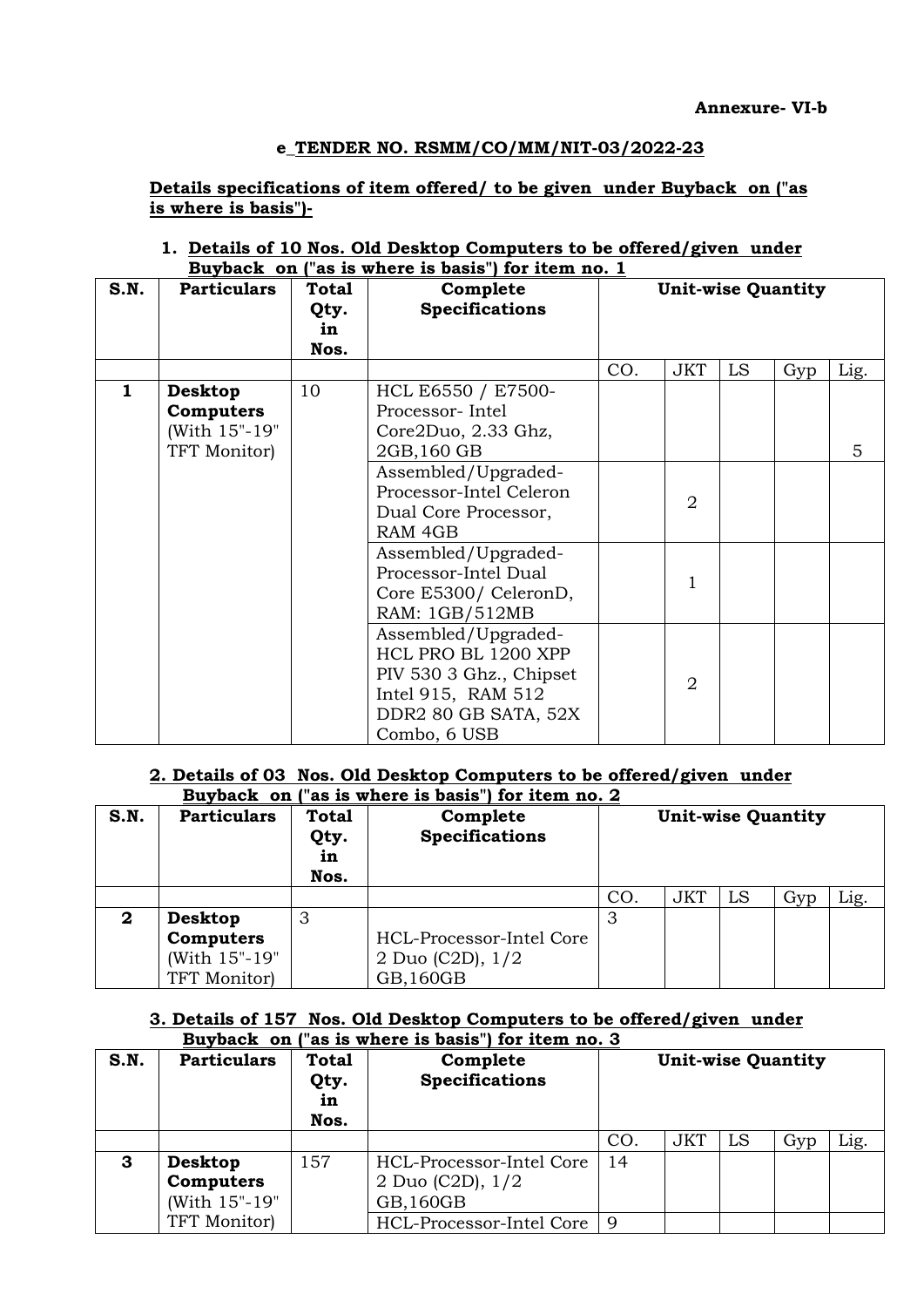|  | i3, 2 GB, 320GB           |              |                |                |                |
|--|---------------------------|--------------|----------------|----------------|----------------|
|  |                           | 6            |                |                |                |
|  | HP Compaq 8100-           |              |                |                |                |
|  | Processor-Intel Core i3,2 |              |                |                |                |
|  | GB,320GB                  |              |                |                |                |
|  | HP dx2700-Processor-      | $\mathbf{1}$ |                |                |                |
|  | Intel Pentium D CPU       |              |                |                |                |
|  | 2.80 GHz, 1 GB, 160 GB    |              |                |                |                |
|  | HP-7100 MT Elite -        | $\mathbf{1}$ |                |                |                |
|  | Processor- Intel Core     |              |                |                |                |
|  | i3,2GB,500GB              |              |                |                |                |
|  | HCL-Processor-Intel Core  | 22           |                |                |                |
|  |                           |              |                |                |                |
|  | 2 Duo (C2D), 2            |              |                |                |                |
|  | GB, 160GB                 |              |                |                |                |
|  | HP Compaq dx7380 MT-      |              |                | $\overline{4}$ |                |
|  | Processor-Intel Core      |              |                |                |                |
|  | i3,2GB RAM, 250 GB        |              |                |                |                |
|  | <b>HDD</b>                |              |                |                |                |
|  | HP Compaq 8200 Elite-     |              |                | 5              |                |
|  | Processor-Intel Core      |              |                |                |                |
|  | i3,2GB RAM, 250/500       |              |                |                |                |
|  | <b>GB HDD</b>             |              |                |                |                |
|  | HP 8100 Elite-Processor-  |              |                | 3              |                |
|  |                           |              |                |                |                |
|  | Intel Dual Core, 4 GB     |              |                |                |                |
|  | RAM, 250/500 GB HDD       |              |                |                |                |
|  | HP 8100 Elite-Processor-  |              |                | $\overline{2}$ |                |
|  | Intel Core i3,2 GB RAM,   |              |                |                |                |
|  | 250 GB HDD                |              |                |                |                |
|  | HCL Make 3063A-           |              |                | $\mathbf{1}$   |                |
|  | Processor-Intel Core2     |              |                |                |                |
|  | duo, 250 GB HDD, 2 GB     |              |                |                |                |
|  | <b>RAM</b>                |              |                |                |                |
|  | Assembled-Processor-      |              |                | 5              |                |
|  |                           |              |                |                |                |
|  | Dual core, 2 GB RAM,      |              |                |                |                |
|  | 250/500 GB HDD            |              |                |                |                |
|  | HCL E6550 / E7500-        |              |                |                | 3              |
|  | Processor-Intel           |              |                |                |                |
|  | Core2Duo, 2.33 Ghz,       |              |                |                |                |
|  | 2GB, 160 GB               |              |                |                |                |
|  | HCL-Processor-Intel Core  |              |                |                | 12             |
|  | i5-2400, 3.10 Ghz, 4GB,   |              |                |                |                |
|  | 500 GB                    |              |                |                |                |
|  | HP Compaq 8100-           |              |                |                | $\overline{7}$ |
|  | Processor-Intel Core i3,  |              |                |                |                |
|  | 550 CPU, 3.20 Ghz, 4      |              |                |                |                |
|  |                           |              |                |                |                |
|  | GB, 320 GB                |              |                |                |                |
|  | HP Compaq 8200-           |              |                |                | 13             |
|  | Processor-Intel Core i3   |              |                |                |                |
|  | 2100 CPU, 3.10 Ghz, 4     |              |                |                |                |
|  | GB, 320 GB                |              |                |                |                |
|  | HP-Processor-Intel        |              | $\overline{2}$ |                |                |
|  | Pentium 4, RAM-1 GB       |              |                |                |                |
|  | HCL-Processor-Intel       |              | 6              |                |                |
|  | Pentium Dual-Core,        |              |                |                |                |
|  | $RAM-1/2/3/4GB$           |              |                |                |                |
|  |                           |              |                |                |                |
|  | HCL-Processor-Intel Core  |              | $\mathbf{1}$   |                |                |
|  | i5, RAM-2GB               |              |                |                |                |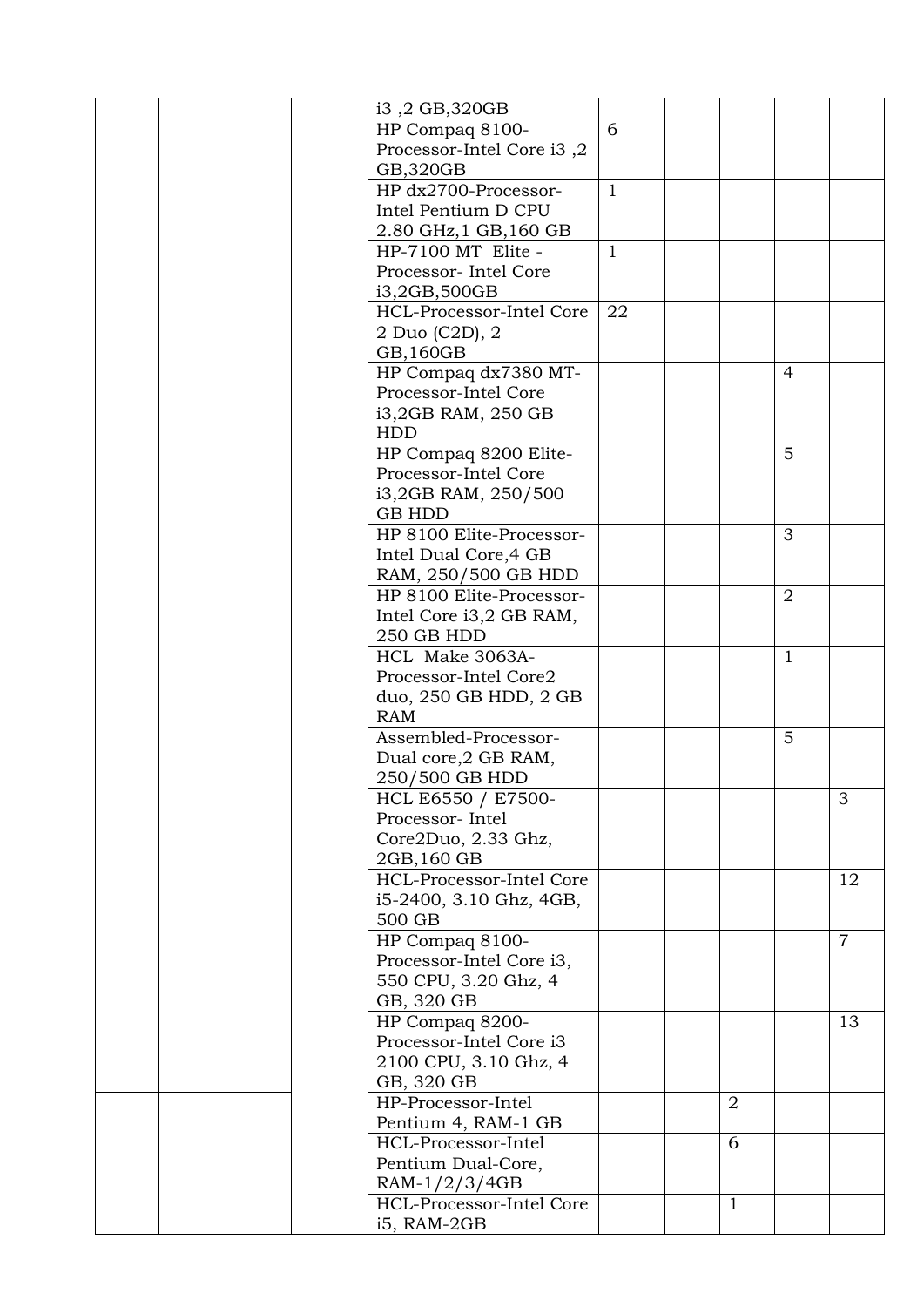|  | HCL-Processor-Intel Core    |                | 1              |  |
|--|-----------------------------|----------------|----------------|--|
|  | i3, RAM-4 GB                |                |                |  |
|  | Assembled-Processor-        |                | 3              |  |
|  | Intel Xeon, RAM-1/2 GB      |                |                |  |
|  | Assembled-Processor-        |                | 8              |  |
|  | Intel Pentium Dual Core,    |                |                |  |
|  | RAM-2/3/4GB                 |                |                |  |
|  | Assembled-Processor-        |                | 1              |  |
|  | Intel Pentium Core 2        |                |                |  |
|  | Duo, RAM-2 GB               |                |                |  |
|  | Assembled-Processor-        |                | $\overline{2}$ |  |
|  | Intel Pentium 4, RAM-1      |                |                |  |
|  | <b>GB</b>                   |                |                |  |
|  | Assembled-Processor-        |                | 3              |  |
|  | Intel Core i3, RAM-2/4      |                |                |  |
|  | GB                          |                |                |  |
|  | Assembled-Processor-        |                | 1              |  |
|  | Intel Celeron, RAM-2GB      |                |                |  |
|  | Dell Optiplex 980-          | 11             |                |  |
|  | Processor-Intel Core i3 -   |                |                |  |
|  | 530, Chipset: Intel 5       |                |                |  |
|  | series, RAM 2GB, 320GB      |                |                |  |
|  | <b>HDD</b>                  |                |                |  |
|  | Assembled/Upgraded-         | 3              |                |  |
|  | <b>Processor-Intel Dual</b> |                |                |  |
|  | Core E5300/ CeleronD,       |                |                |  |
|  | RAM: 1GB/512MB              |                |                |  |
|  | Dell Optiplex 780-          | $\overline{7}$ |                |  |
|  | Processor-Intel             |                |                |  |
|  | Core2Duo, RAM 2GB           |                |                |  |
|  | DDR2, 160GB HDD             |                |                |  |

# 4. Details of 03 Nos. Old Laptop to be offered/given under Buyback on ("as is where is basis") for item no. 4

| S.N. | <b>Particulars</b> | <b>Total</b><br>Qty.<br>in<br>Nos. | Complete<br><b>Specifications</b>                                                                                                                                                                                     | Unit-<br>wise<br>Quan<br>tity |            |    |     |      |
|------|--------------------|------------------------------------|-----------------------------------------------------------------------------------------------------------------------------------------------------------------------------------------------------------------------|-------------------------------|------------|----|-----|------|
|      |                    |                                    |                                                                                                                                                                                                                       | CO.                           | <b>JKT</b> | LS | Gyp | Lig. |
| 4.   | Laptop             | 3                                  | Compaq Presario C500-<br>CeleronM 186GHz, 15.4"<br>WXGA Screen, 512MB<br>RAM, 80GB HDD<br>HP nx6320-Processor<br>5600 Mobile Intel Core 2<br>Duo 1.83GHz., Graphics<br>Intel 845 GME, RAM 512<br>DDR2 @533, HDD 80 GB |                               |            |    |     |      |
|      |                    |                                    | IBM Thinkpad TP770Z-                                                                                                                                                                                                  |                               |            |    |     |      |
|      |                    |                                    | Pentium II, RAM 156MB                                                                                                                                                                                                 |                               |            |    |     |      |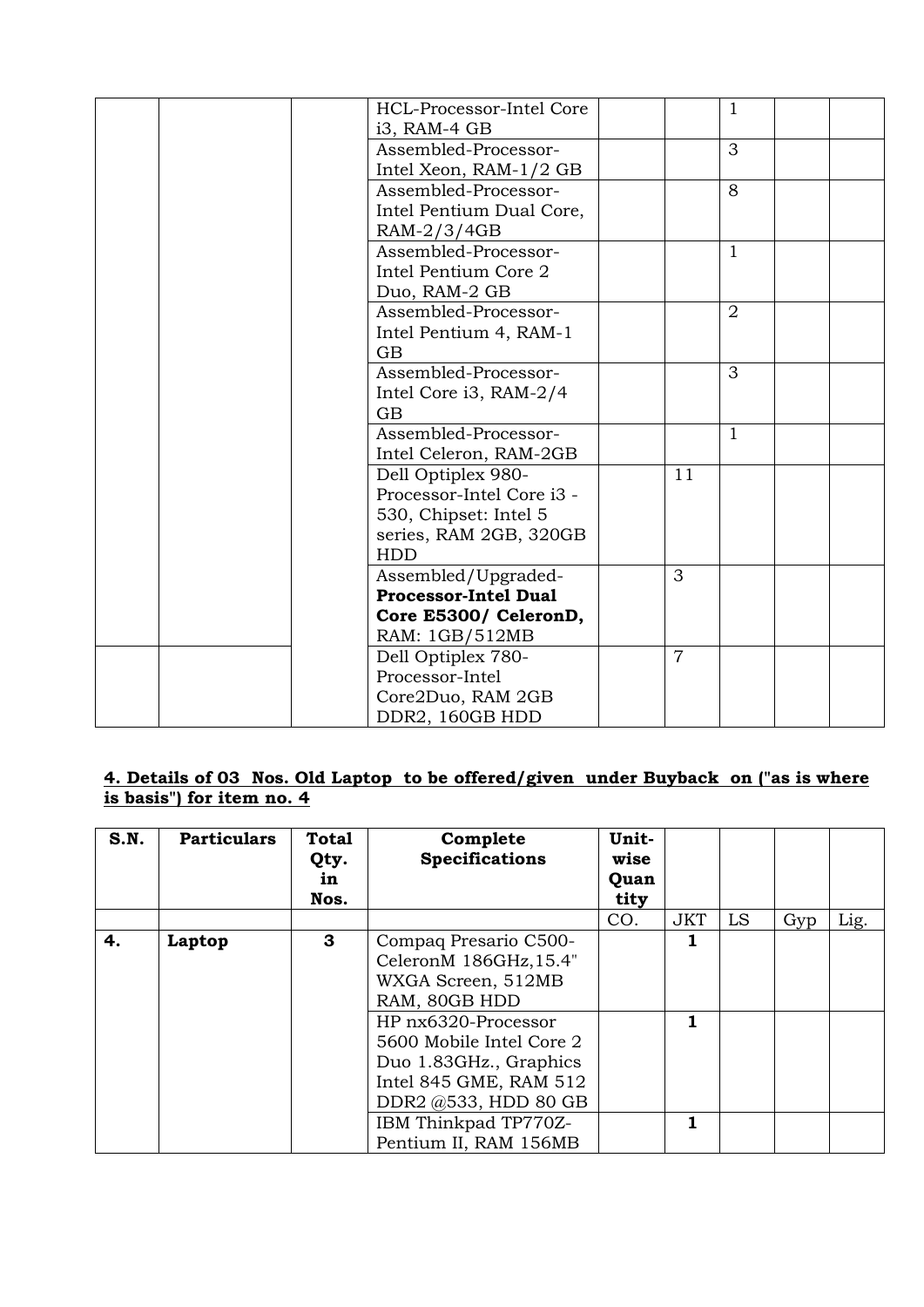# 5. Details of 44 Nos. Single Function Printer to be offered/given under Buyback on ("as is where is basis") for item no. 5

| S.N. | <b>Particulars</b> | <b>Total</b><br>Qty.<br>in | Complete<br><b>Specifications</b> | <b>Unit-wise Quantity</b> |              |                |     |                |
|------|--------------------|----------------------------|-----------------------------------|---------------------------|--------------|----------------|-----|----------------|
|      |                    | Nos.                       |                                   |                           |              |                |     |                |
|      |                    |                            |                                   | CO.                       | <b>JKT</b>   | LS             | Gyp | Lig.           |
| 5    | Single             | 44                         | HP-2015dn                         |                           |              |                |     |                |
|      | <b>Function</b>    |                            | HP-1010                           | $\overline{2}$            |              |                |     |                |
|      | Printer            |                            | HP-1320                           | $\mathbf{1}$              |              |                |     |                |
|      |                    |                            | HP-2015d                          | $\overline{4}$            |              |                |     |                |
|      |                    |                            | HP-2055dn                         | $\overline{2}$            |              |                |     |                |
|      |                    |                            | Canon LBP 2900                    |                           |              |                |     | 5              |
|      |                    |                            | HP M104                           |                           |              |                |     | $\mathbf{1}$   |
|      |                    |                            | HP P2035                          |                           |              |                |     | $\overline{2}$ |
|      |                    |                            | Canon-LBP 2900                    |                           |              | $\mathbf{1}$   |     |                |
|      |                    |                            | HP-Laserjet 1020                  |                           |              | $\overline{2}$ |     |                |
|      |                    |                            | Printer Inkjet HP Officejet       |                           | 8            |                |     |                |
|      |                    |                            | Pro 8100                          |                           |              |                |     |                |
|      |                    |                            | Printer HP Laserjet 1020          |                           | $\mathbf{1}$ |                |     |                |
|      |                    |                            | Printer HP Laserjet Pro           |                           | 10           |                |     |                |
|      |                    |                            | 1606dn                            |                           |              |                |     |                |
|      |                    |                            | Brother HL5250DN Laser            |                           | 1            |                |     |                |
|      |                    |                            | Brother HL2140 Laser              |                           | 3            |                |     |                |
|      |                    |                            |                                   |                           |              |                |     |                |
|      |                    |                            |                                   |                           |              |                |     |                |
|      |                    |                            |                                   |                           |              |                |     |                |

### 6. Details of 18 Nos. Old Multi Function Laser Printer to be offered/given under Buyback on ("as is where is basis") for item no. 6

| S.N. | <b>Particulars</b> | Total<br>Qty.<br>in<br>Nos. | Complete<br><b>Specifications</b> | <b>Unit-wise Quantity</b> |              |    |     |              |
|------|--------------------|-----------------------------|-----------------------------------|---------------------------|--------------|----|-----|--------------|
|      |                    |                             |                                   | CO.                       | <b>JKT</b>   | LS | Gyp | Lig.         |
| 6    | Multi-             | 18                          | Canon-MF4570dn                    |                           |              |    |     |              |
|      | <b>Function</b>    |                             | Canon-MF226dn                     |                           |              |    |     |              |
|      | Laser              |                             | Canon-MF4370dn                    |                           |              |    |     |              |
|      |                    |                             | Canon-MF4580dn                    | 3                         |              |    |     |              |
|      |                    |                             | Canon-MF4870dn                    | $\overline{2}$            |              |    |     |              |
|      |                    |                             | <b>HPLJ3052</b>                   |                           |              |    |     |              |
|      |                    |                             | Canon MF-3010                     |                           |              |    |     | $\mathbf{2}$ |
|      |                    |                             | Canon-LBP 6230dn                  |                           |              | 1  |     |              |
|      |                    |                             | $Epson-LO-310$                    |                           |              | 1  |     |              |
|      |                    |                             | Printer MFP Canon<br>MF4870dn     |                           | $\mathbf{2}$ |    |     |              |
|      |                    |                             | Ricoh Aficio SP1100SF             |                           | $\mathbf{2}$ |    |     |              |
|      |                    |                             | Brother 2820 MFP                  |                           | 1            |    |     |              |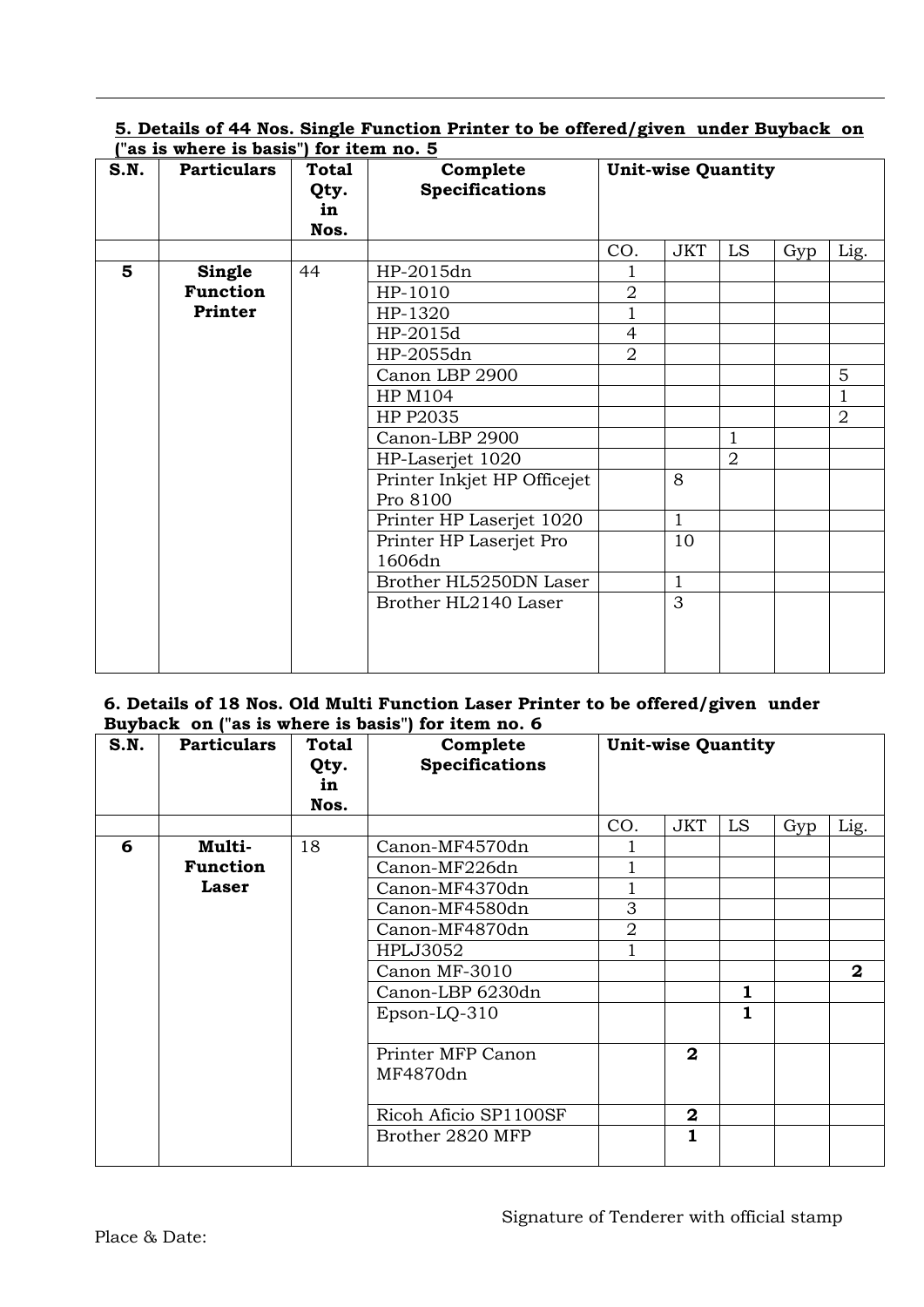#### DECLARATION BY TENDERER

I/We declare that I am/ We are Manufacturer/ Authorized dealer/distributor in the goods/stores/equipments for which I/We have tendered.

If this declaration is found to be incorrect then without prejudice to any other action that may be taken, my/our bid security/security deposit may be forfeited in full and the tender if any to the extent accepted may be cancelled.

Signature of tenderer with official stamp

Date: Place:

Note- Tick  $(\sqrt{ } )$  on tenderer's status as above and attach suitable documents in support of status of bidder i.e. Manufacturer or Authorized dealer or distributor.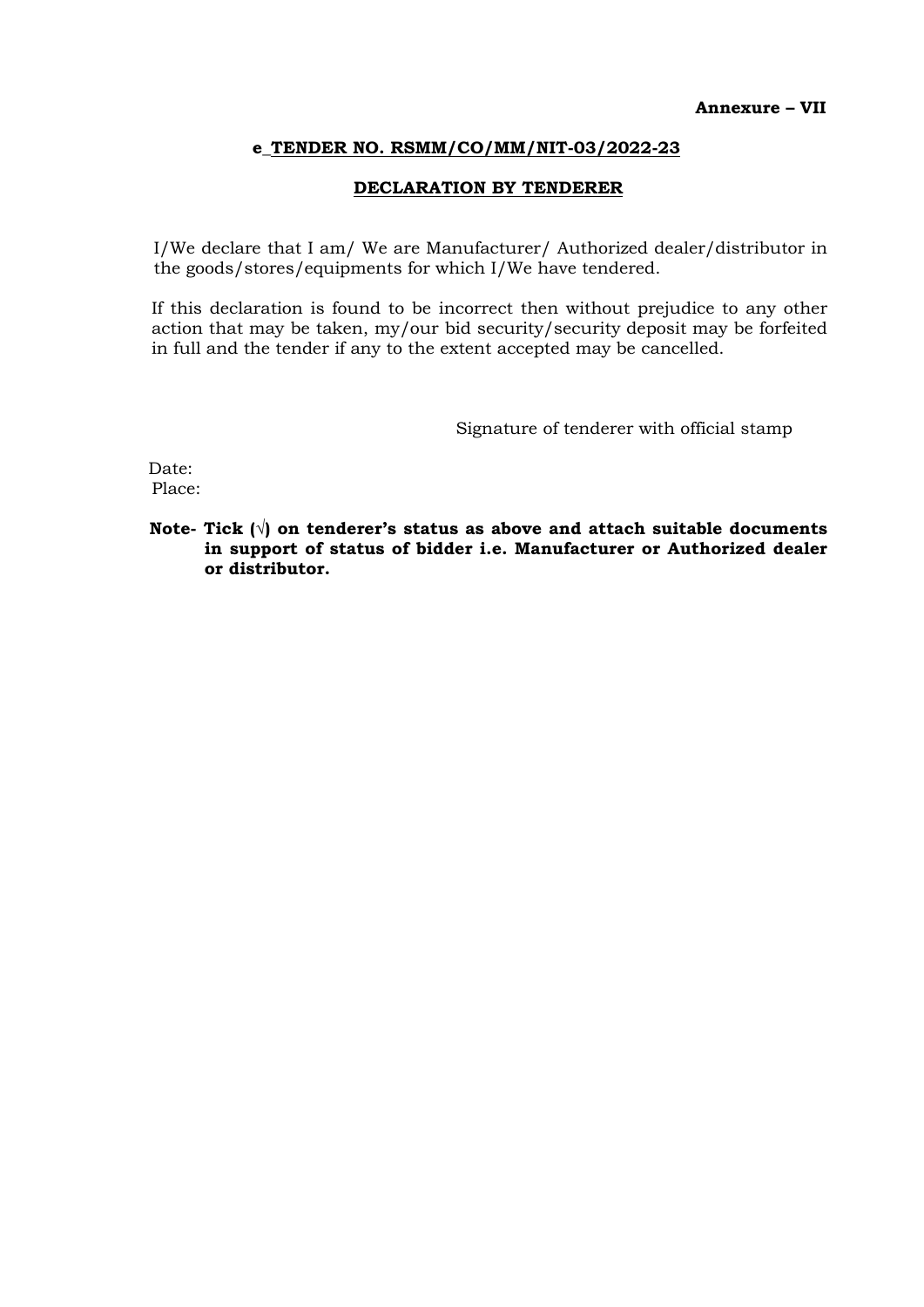#### Annexure –VIII

#### e\_TENDER NO. RSMM/CO/MM/NIT-03/2022-23

#### PROFORMA OF GUARANTEE BOND FOR SECURITY DEPOSIT

(To be issued by a Public Sector /ICICI/HDFC/AXIS Bank (except SBI) ]having its Branch office at Udaipur on the non-judicial stamp paper of value equal to  $\omega$  0.25% (zero point twenty five percent) of the total Security Deposit Amount subject to maximum of Rs. 25000/- or as applicable at the time of submission of BG.

B.G\_\_\_\_\_\_\_\_\_\_\_\_\_\_\_\_\_\_\_\_\_\_\_\_\_\_\_\_\_\_ Dated \_\_\_\_\_\_\_\_\_\_\_\_\_\_\_\_\_\_\_\_\_\_\_\_\_\_\_\_

#### Contact details of BG issuing Banker :

- Postal Address:-
- Telephone Nos.:-
- $\bullet$  Fax No.:-
- e-mail Address:-
- Contact person e-mail:-

#### Contact details of Banker's local branch at Udaipur :

- Postal Address:-
- Telephone Nos.:-
- $\bullet$  Fax No.:-
- e-mail Address:-
- Contact person e-mail:-

This Deed of Guarantee executed between \_\_\_\_\_\_\_\_\_\_\_\_\_\_\_\_\_\_\_\_\_\_\_\_\_\_\_\_\_ having its registered office at (mention complete postal address with contact nos./mail address etc.)\_\_\_\_\_\_\_\_\_\_ and its head office at (mention complete postal address with contact nos./mail address etc.)\_\_\_\_\_\_\_\_\_\_\_\_\_\_\_\_\_\_\_\_\_\_\_\_\_\_\_\_\_ and wherever the context so required include its successors and assignees (hereinafter called the Surety/Bank) AND Rajasthan State Mines and Minerals Limited, a company incorporated and registered under Indian companies Act, 1956, having its registered office at C-89/90 Lal Kothi Scheme, Janpath, Jaipur and Corporate office at 4 Meera Marg, Udaipur and wherever its context so required includes its successors and assignees (hereinafter called 'the company').

Whereas the Company having agreed to exempt  $M/s$ . \_\_\_\_\_\_\_\_\_\_\_\_\_\_\_\_\_\_\_\_\_ a company/partnership firm \_\_\_\_\_\_\_\_\_\_\_\_\_\_\_\_\_\_ (address of registered/H.O.) where ever the context so require includes its successors and assignees (hereinafter called 'the Contractor/supplier/RC holder') from the demand under the terms and conditions of Letter of Acceptance/ Purchase Order/ Rate Contract no. \_\_\_\_\_\_\_\_\_\_\_\_\_\_\_\_ dated \_\_\_\_\_\_\_\_\_\_\_\_\_\_\_\_\_\_\_\_ issued in favour of the Contractor/supplier/RC holder, hereinafter called 'the said 'Letter of Acceptance/ Purchase Order/ Rate Contract' which expression shall also include any amendment, modification or variations thereof made in accordance with the provision thereof, of cash security deposit for the due fulfillment by the said Letter of Acceptance/ Purchase Order/ Rate Contract on production of unconditional and irrevocable Bank Guarantee for Rs.  $\qquad \qquad$  (Rs. \_\_\_\_\_\_\_\_\_\_\_\_\_\_\_\_\_\_\_\_\_\_\_) being Contract .

Now this deed witnesseth that in consideration of said bank having agreed on the request of the Contractor/supplier/RC to stand as surety for payment of Rs. as security deposit to the company subject to the following conditions.

1. We, \_\_\_\_\_\_\_\_\_\_\_\_\_\_\_\_\_\_\_\_\_\_\_ (Bank) do hereby undertake to pay to the company as amount not exceeding Rs. \_\_\_\_\_\_\_\_\_\_\_\_\_\_\_\_ against any loss or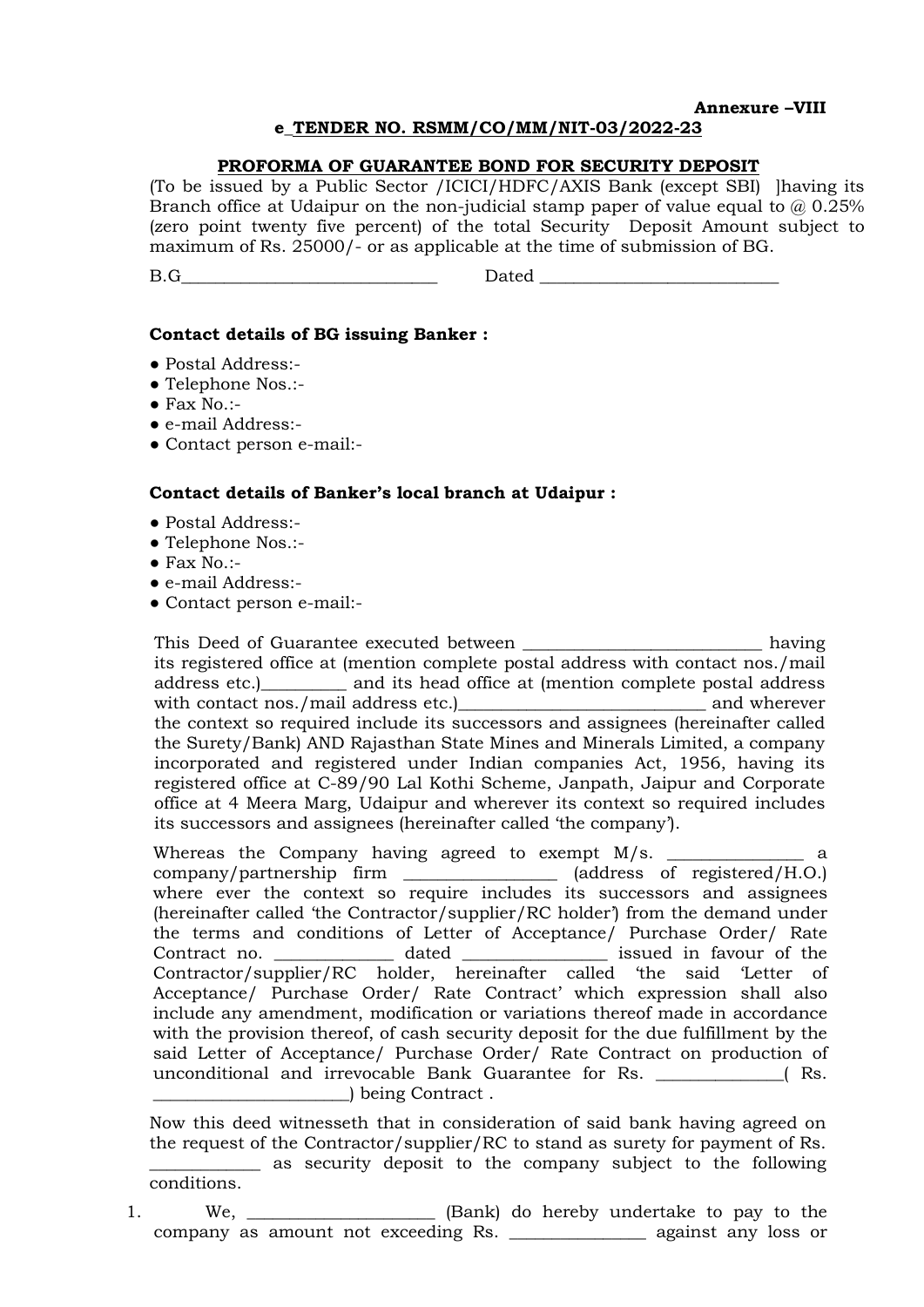damage caused to or suffered or would be caused to or suffered by the company by reason of any breach by the said contractor/supplier/RC holder of any of the terms and/or conditions contained in the Letter of Acceptance/ Purchase Order/ Rate Contract. The decision of the Company, as to any such breach having been committed and loss/damage suffered to shall be absolute and binding on us.

2. We, the same of the same of the panel of the bank) do hereby undertake without any reference to the Contractor/supplier/RC holder or any other person and irrespective of the fact whether any dispute is pending between the Company and the Contractor/supplier/RC holder before any court or tribunal or Arbitrator relating thereto, to pay the amount due and payable under this guarantee without any demur, and/or protest merely on the very first demand from the Company stating that the amount claimed is due by way of loss or damage caused to or suffered by or would be caused to or suffered by the Company by reason of any breach by the said contractor/supplier/RC holder of any of the terms and conditions contained in the said Letter of Acceptance/ Purchase Order/ Rate Contract by reason of the said contractor's/supplier's/RC holder's failure to perform the covenants contained in said Letter of Acceptance/ Purchase Order/ Rate Contract. Any such demand made on the bank shall be conclusive, absolute and unequivocal as regards the amount due and payable by the bank under this guarantee. However, bank's liability under this guarantee shall be restricted to an amount not exceeding Rs.

3. We, \_\_\_\_\_\_\_\_\_\_\_\_\_\_\_\_\_\_\_(bank) further agree that the guarantee herein above contained shall remain in full force and effect during the period that would be taken for the performance of the contract and that it shall continue to be enforceable till all the dues of the company under or by virtue of the contract have been fully paid and its claim/s satisfied or discharged or till the company certifies that the terms and the conditions of the said Letter of Acceptance/ Purchase Order/ Rate Contract have been fully and properly carried out by the said contractor/supplier/RC holder and accordingly discharges the guarantee, unless a demand or claim under this guarantee is made on the bank in writing on or before\_\_\_\_\_\_\_\_\_\_\_\_\_( scheduled completion date, plus six months or period which is required), the bank shall be discharged from all liability under this guarantee thereafter unless otherwise further extended by the bank.

4. In order to give full effect to the guarantee herein contained the company shall be entitled to act as if, we(bank) are your principal debtor in respect of all your claims against the Contractor/supplier/RC holder hereby guaranteed by us as aforesaid and we hereby expressly waive all our rights of surety-ship and other rights, if any which are in any way inconsistent and/or contrary to the above or any other provision of this guarantee, the bank's guarantee to pay hereunder will not be determined or affected by your proceeding against the Contractor/supplier/RC holder and the bank will be liable to pay the said sum as and when demanded by you merely on first demand being made on the bank by you and even before any legal or other proceedings taken against the contractor/supplier/RC holder. Any letter of demand delivered at the bank's above branch/divisional office or Udaipur branch office

\_\_\_\_\_\_\_\_\_\_\_\_\_\_\_\_\_\_\_\_\_\_\_\_\_\_\_\_\_\_\_\_\_\_\_\_\_\_\_\_\_\_\_\_\_\_\_\_\_\_\_\_\_(specify the name & address) under the signatures of the company's Financial Advisor/ Group General Manager/ General Manager or any of the Directors shall deemed to be sufficient demand under this guarantee.

\_\_\_\_\_\_\_\_\_\_\_\_\_\_\_\_\_\_\_\_\_\_\_\_\_\_\_\_\_\_\_\_\_\_\_\_\_\_\_\_\_\_\_\_\_\_\_\_\_\_\_\_\_\_\_\_\_\_\_\_\_\_\_\_\_\_\_\_\_\_\_\_\_\_\_\_\_\_\_

5. We, \_\_\_\_\_\_\_\_\_\_\_\_\_\_\_\_\_\_\_\_\_(bank) further agree that the company shall have the fullest liberty without our consent and without affecting in any manner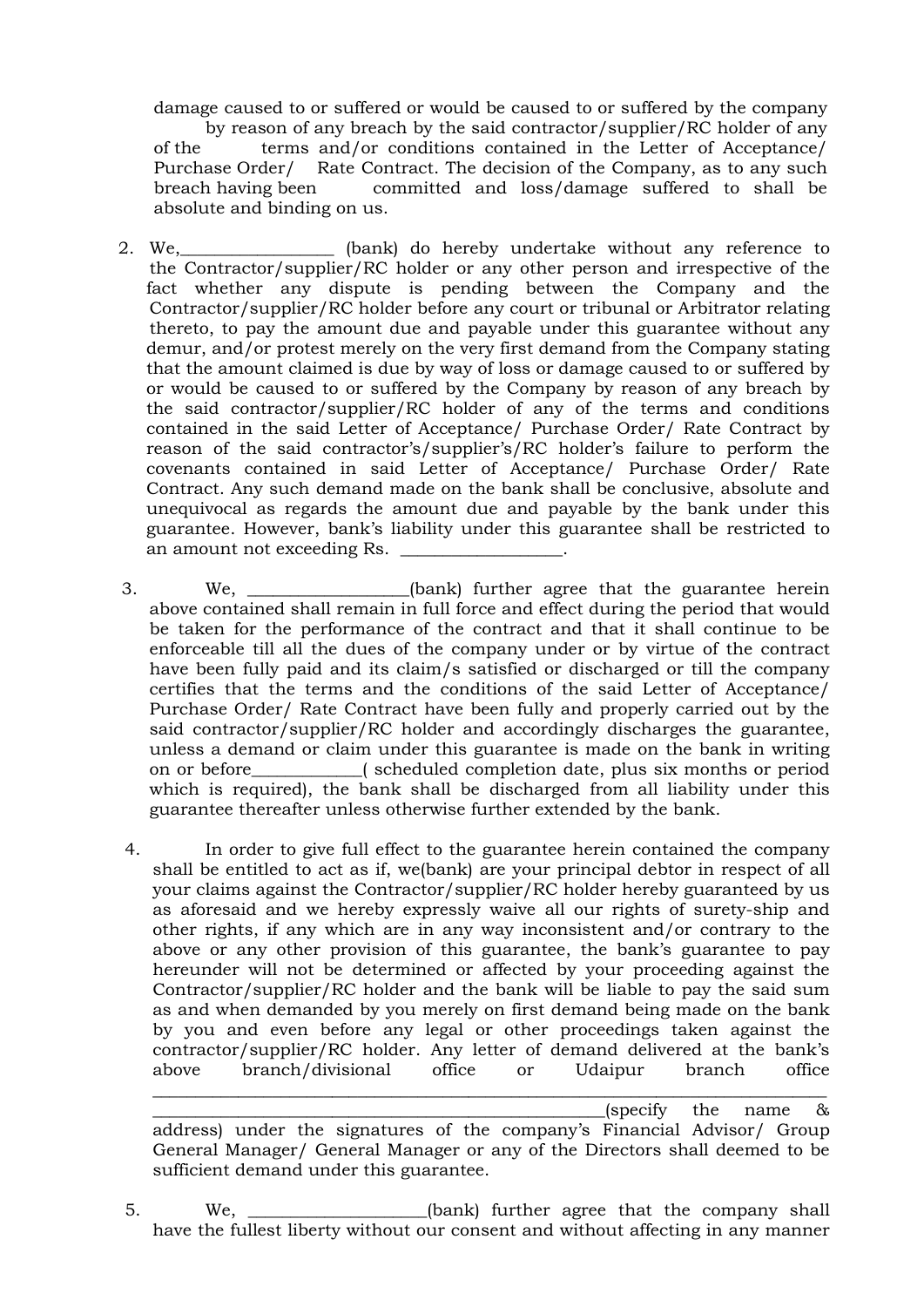our obligation hereunder to vary any of the terms and conditions of the said letter/Purchase Order/ or to extend time of performance by the said supplier/RC from time to time or to postpone for any time or from time to time any of the powers exercisable by the Company against the said Contractor/supplier/RC and to for bear or enforce any of the terms and conditions relating to the Purchase Order/ and we shall not be relieved from our liability by reason of any such variation or extension being granted to the said contractor/supplier/RC holder or for any fore bearance act, or omissions on the part of the company or any indulgence of the Company to the said Contractor/supplier/RC holder or by any such matter or things whatsoever which under the law relating to the sureties would but for this provisions have effect of so relieving us.

- 6. This guarantee herein contained would come into force from the date of issue and would not be affected by any change in the constitution of the supplier/RC or ourselves or liquidation or winding up or dissolution or insolvency of the contractor/supplier/RC holder nor shall it be affected by any change in company's constitution or by any amalgamation or any absorption thereof or therewith but shall ensure for and be available to and enforceable by absorbing or amalgamated company or concern till the payment or amount not exceeding Rs.  $\qquad \qquad$  is made by the Bank.
- 7. The guarantee will not be discharged or affected if the Company holds/obtain any other security/guarantee/promissory note from any person and/or the contractor/supplier/RC holder and this guarantee shall be in addition to any such guarantees.
- 8. We, we (Bank) lastly undertake not to revoke this guarantee during this currency except with the previous consent of the company in writing.
- 9. The bank has power to issue this guarantee in favour of the Company and the undersigned has full powers to do so under power of Attorney dated \_\_\_\_\_\_\_\_\_\_\_\_\_\_\_\_\_ granted to him by the bank.
- 10. For the purpose of enforcing legal rights in respect of this guarantee only Udaipur courts in the state of Rajasthan alone shall have jurisdiction, exclusively.

IN WITNESSETH I, HEREBY SON OF \_\_\_\_\_\_\_\_\_\_\_\_\_(designation)\_\_\_\_\_\_\_\_\_\_\_\_\_\_(branch) constituted attorney of the said bank have set my signatures and bank seal on this guarantee which is being issued on non-judicial stamp of proper value as per Stamp Act prevailing in the state of  $\frac{\text{exected at}}{\text{day of}} = \frac{2022}{\text{cm}}$ . \_\_\_\_\_\_\_\_\_\_\_\_\_\_\_\_\_\_ day of \_\_\_\_\_\_\_\_\_\_\_\_\_\_\_2022.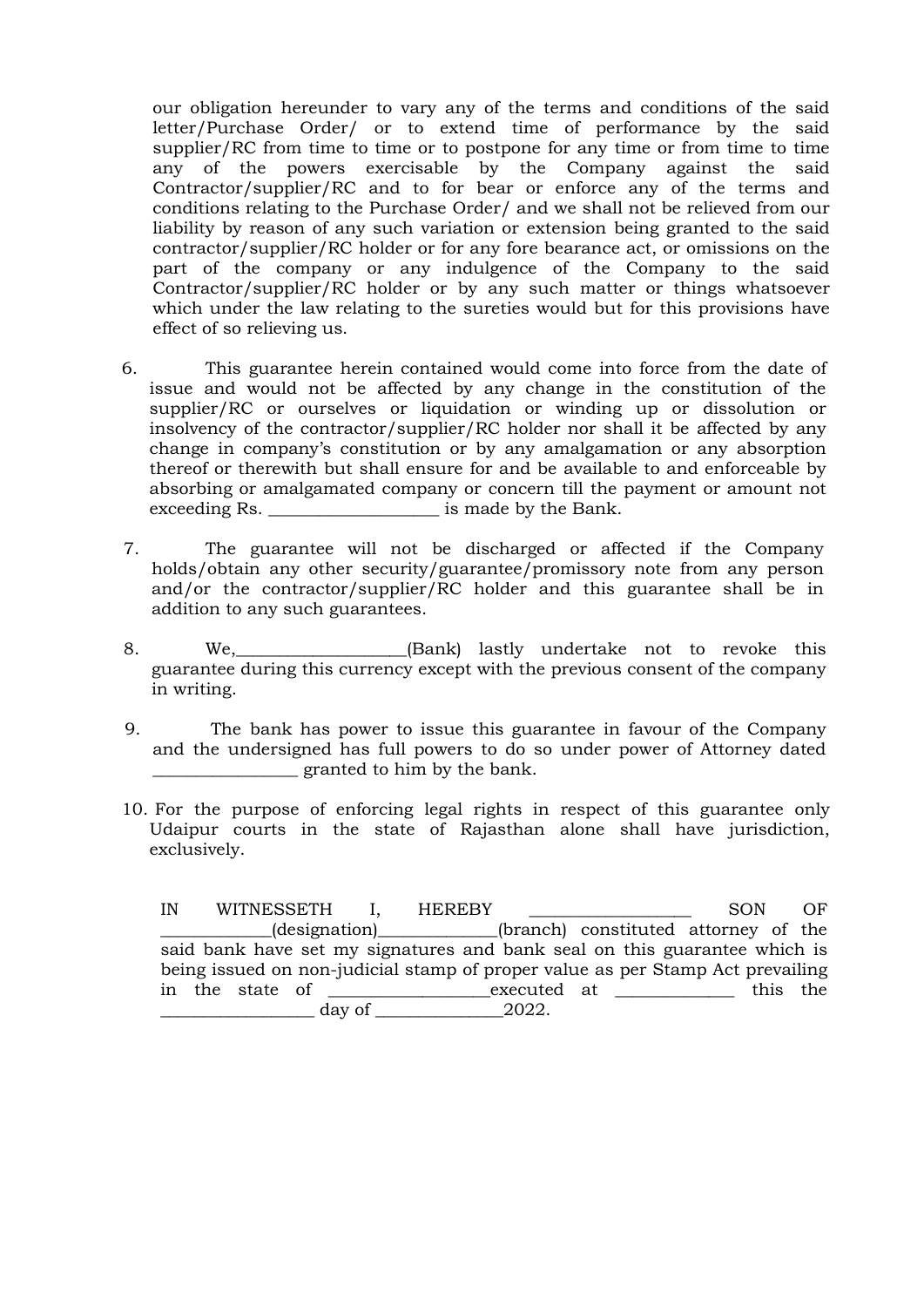### PROFORMA OF GUARANTEE BOND FOR BID SECURITY

(To be issued by any Public Sector (except SBI)/ICICI/Axis/HDFC Bank having its Branch at Udaipur on non-judicial stamp paper of appropriate value) B.G. No. \_\_\_\_\_\_\_\_\_\_\_\_\_\_ Dated \_\_\_\_\_\_\_\_\_\_\_\_ This Deed of Guarantee made between \_\_\_\_\_\_\_\_\_\_\_\_\_\_\_\_\_\_ a Public Sector (except SBI) /ICICI/Axis/HDFC Bank, having its registered office at \_\_\_\_\_\_\_\_\_\_\_\_\_ and its head office at \_\_\_\_\_\_\_\_\_\_\_\_\_\_\_\_\_\_\_ and wherever the context so required include its successors and assignees ( hereinafter called the Surety/ Bank) & Rajasthan State Mines & Minerals Limited, a Company incorporated and registered under the Indian Companies Act, 1956, having its registered office at 89-90, Janpath, Lal Kothi, Jaipur and Corporate Office at 4 Meera Marg, Udaipur 313004, Rajasthan, and wherever its context so required includes its successors and assignees (hereinafter called 'the Company'). Whereas the company having agreed to furnish BG for Bid Security from M/s

a company/ partnership firm \_\_\_\_\_\_\_\_\_\_\_\_\_\_\_ (address of registered / H.O.) wherever the context so require includes its successors and assignees (hereinafter called 'the Tenderer' ) from the demand under the terms and conditions of e-Tender No. RSMM/CO/MM/NIT-03/2022-23 (hereinafter called 'the said Tender) of Bid Security Deposit to be paid in cash or by Demand Draft for the due fulfillment by the said tenderer of terms and condition contained in the said tender on production of unconditional and irrevocable Bank Guarantee for Rs. ........................ .

Now this deed witnesseth that in consideration of said bank having agreed on the request of the Tenderer to stand as surety for payment of Rs. …… lacs as Bid Security deposit to the company subject to the following conditions.

- (i) We, \_\_\_\_\_\_\_\_\_\_\_\_\_\_\_\_\_\_\_\_\_\_\_ (Bank) do hereby undertake to pay to the company an amount not exceeding Rs. --------------- against any loss or damage caused to or suffered or would be caused to or suffered by the company by reason of any breach by the said Tenderer of any of the terms and /or conditions contained in the Agreement ( the decision of the company as to any such breach having been committed and loss/damage suffered to shall be absolute and binding on us).
- (ii) We, \_\_\_\_\_\_\_\_\_\_\_\_\_\_\_\_\_\_\_\_ (bank) do hereby undertake without any reference to the Tenderer or any other person and irrespective of the fact whether any dispute is pending between the company and the Tenderer before any court or tribunal or Arbitrator relating thereto, to pay the amount due and payable under this guarantee without any demur, and/or protest merely on the very first demand from the company stating that the amount claimed is due by way of loss or damage caused to or suffered by or would be caused to or suffered by the company by reason of any breach by the said tenderer of any of the terms and condition contained in the said tender by reason of the said tenderer's failure to keep the said tender open. Any such demand made on the bank shall be conclusive absolute and unequivocal as regards the amount due and payable by the bank under this guarantee. However, bank's liability under this guarantee shall be restricted to an amount not exceeding Rs. ----------------------
- (iii) We, \_\_\_\_\_\_\_\_\_\_\_\_\_\_\_\_\_\_\_(bank) further agree that the guarantee here in above contained shall remain in full force and effect during the period that would be taken for the finalization of the said tender and that it shall continue to be enforceable the said tender till the said tender is finally decided and order placed on the successful tenderer and / or till the company certifies that the terms and the conditions of the said tender have been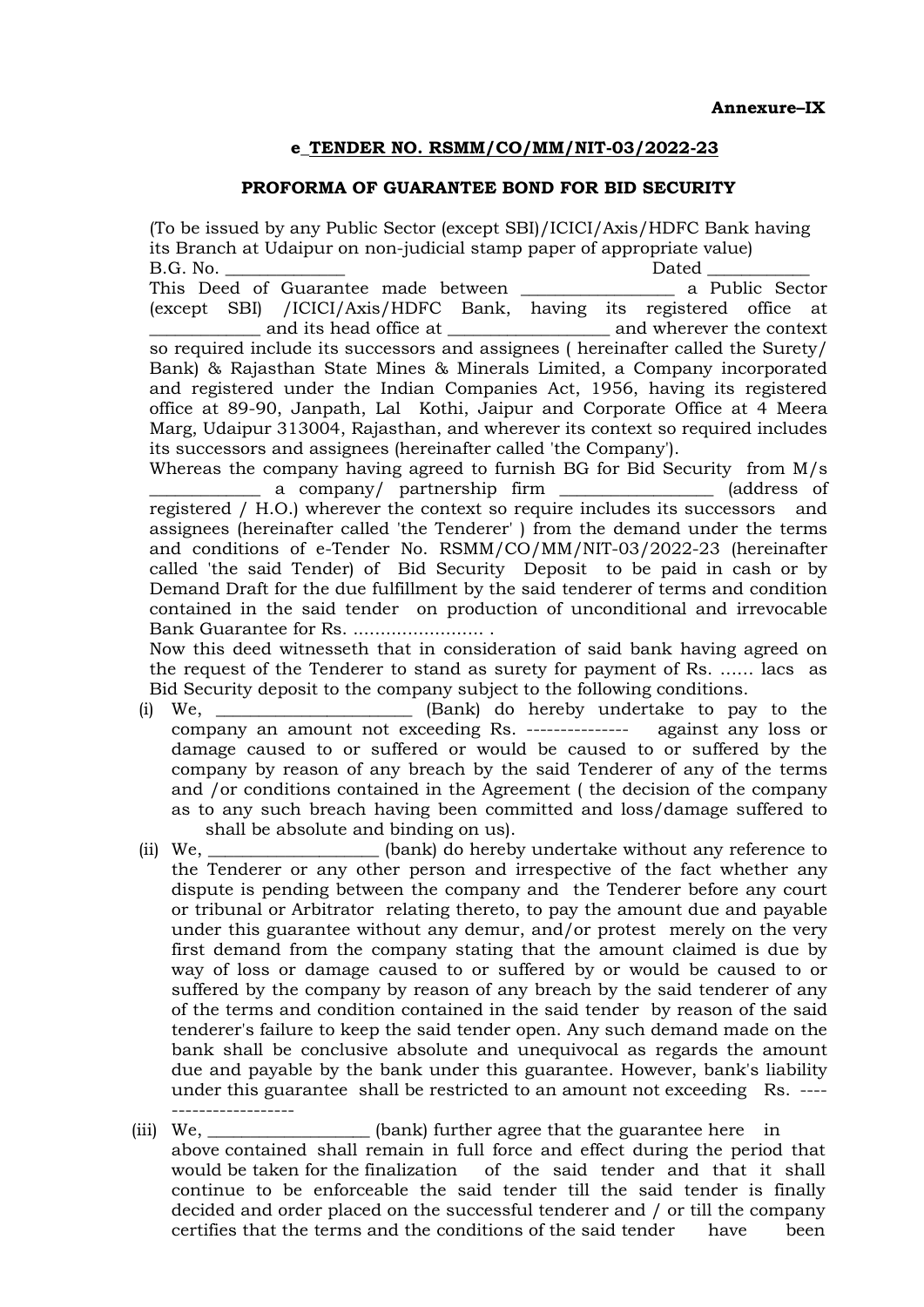fully and properly carried out by the said tenderer and accordingly discharges the guarantee, unless a demand or claim under this guarantee is made on the bank in writing on or before ………....... (should not be less than six months) the bank shall be discharged from all liability under this guarantee thereafter unless otherwise further extended by the bank. Any letter of demand delivered at the bank's above branch/ divisional office or Udaipur branch office under the signatures of the company's F.A or GGM(MM.) shall be deemed to be sufficient demand under this guarantee.

- (iv) In order to give full effect to the guarantee herein contained the company shall be entitled to act as if, we (bank) are your principal debtor in respect of all your claims against the Tenderer hereby guaranteed by us as aforesaid and we hereby expressly waive all our rights of surety ship and other rights, if any which are in any way inconsistent and/or contrary to the above or any other provision of this guarantee, the bank's guarantee to pay hereunder will not be determined or affected by your proceeding against the Tenderer and the bank will be liable to pay the said sum as and when demanded by you merely on first demand being made on the bank by you and even before any legal or other proceedings taken against the Tenderer
- (v) This guarantee herein contained would come into force from the date of issue and would not be affected by any change in the constitution of the tenderer or ourselves or liquidation or winding up or dissolution or insolvency of the Tenderer nor shall it be affected by any change in company's constitution or by any amalgamation or any absorption thereof or therewith but shall ensure for and be available to and enforceable by absorbing or amalgamated company or concern till the payment of amount not exceeding Rs. ----------------- is made by the Bank.
- (vi) The guarantee will not be discharged or affected if the Company holds/obtain any other Bid Security Deposit /guarantee / promissory note from any person and/or the Tenderer and this guarantee shall be in addition to any such guarantees.
- (vii) We, \_\_\_\_\_\_\_\_\_\_\_\_\_\_\_\_\_\_\_\_\_\_\_\_\_\_\_\_\_\_\_ (Bank) lastly undertake not to revoke this guarantee during this currency except with the previous consent of the company in writing.
- (viii) The bank has power to issue this guarantee in favour of the Company and the undersigned has full powers to do so under Power of Attorney dated \_\_\_\_\_\_\_\_\_\_\_\_\_\_\_\_\_ granted to him by the Bank.
- (ix) For the purpose of enforcing legal rights in respect of this guarantee Udaipur courts in the state of Rajasthan along shall have jurisdiction

IN WITNESSETH I, hereby \_\_\_\_\_\_\_\_\_\_\_\_\_, son of \_\_\_\_\_\_\_\_\_\_\_\_\_\_\_\_\_ (designation) \_\_\_\_\_\_\_\_\_\_\_\_\_ (branch) constituted attorney of the said bank have set my signatures and bank seal on this guarantee which being issued on non-judicial stamp of Rs........... as per Stamp Act Prevailing in the state of Rajasthan, executed on this date of  $\qquad \qquad$  , 2022.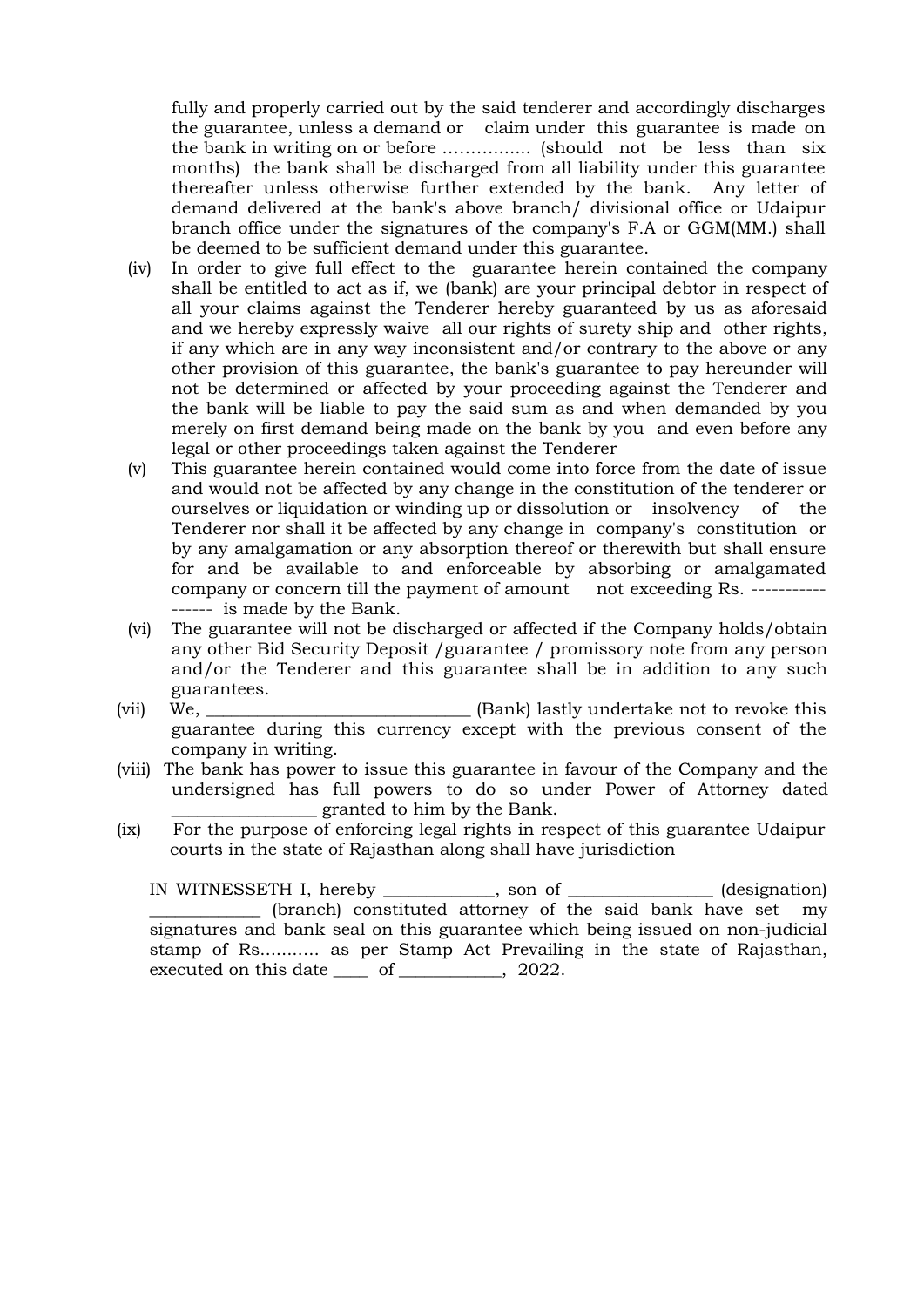### e\_TENDER NO. RSMM \_CO\_MM\_NIT\_03\_ 2022-23

### FORMAT OF DECLARATION IN LIEU OF SECURITY DEPOSIT CUM PERFORMANCE GUARANTEE IN CASE OF AWARD OF CONTRACT

To: RSMML

We, the undersigned, declare that:

We understand that, according to your conditions, the Contract must be supported by a Performance Security Declaration as a guarantee to ensure fulfillment of our all performance obligations under the Contract for above mentioned tender.

We accept that we will automatically be suspended from being eligible for bidding in any contract with you for the suitable time if we are in breach of any of our performance obligation under the conditions of the Contract. We further understand this Performance Security Declaration shall expire after 60 days of completion of our all obligations under the Contract including Defect Liability, warranty/ Guarantee, operation, maintenance, etc. in accordance with the conditions of the Contract.

Signature of tenderer with official stamp

Date:

Place: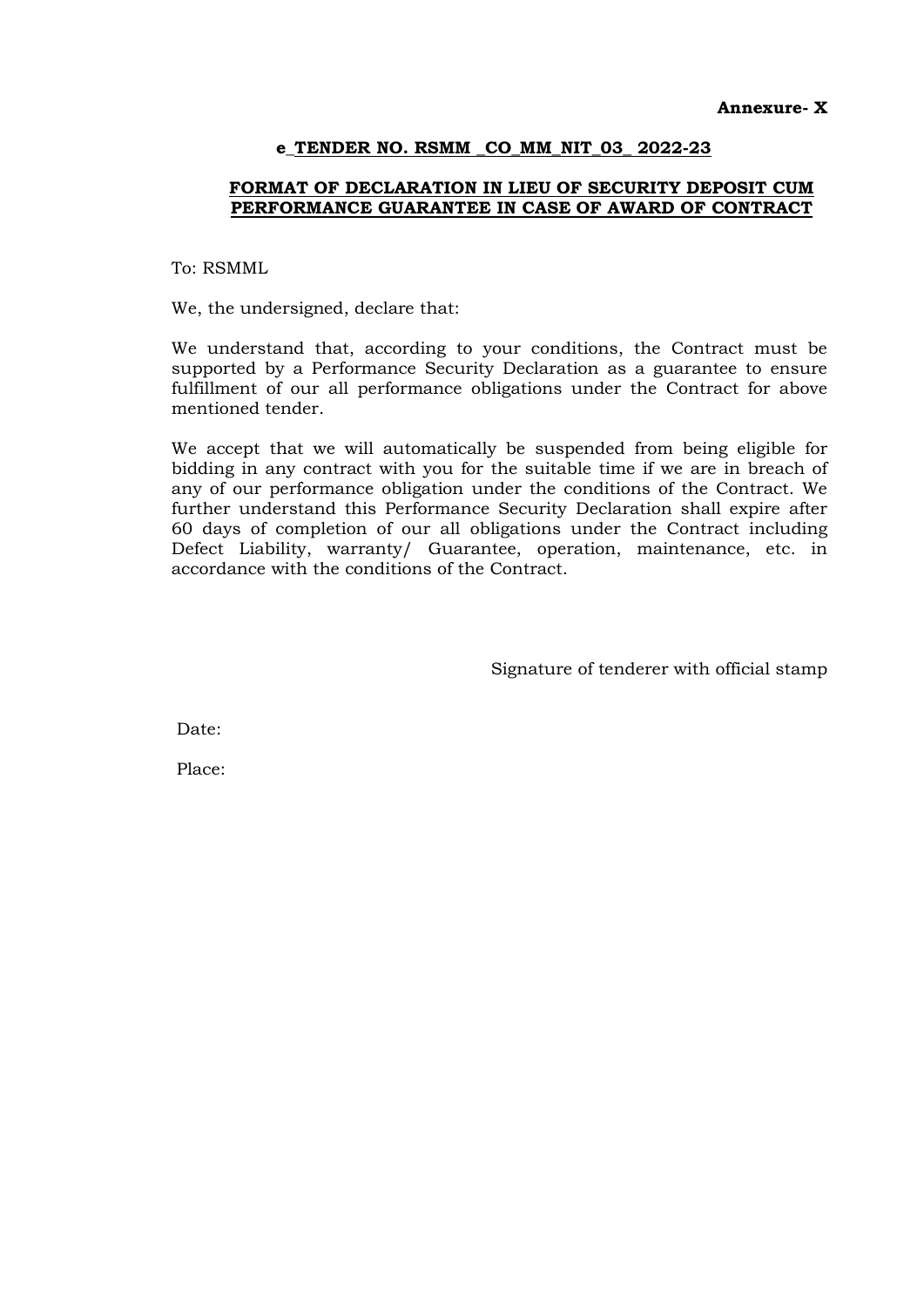# FORM OF BID-SECURING DECLARATION ( to be typed on non judicial stamp paper of valuing Rs. 50/- )

Date:  $Bid No.$ 

Alternative No.:

To:

We, the undersigned, declare that:

We understand that, according to your conditions, bids must be supported by a Bid-Securing Declaration.

We accept that we are required to pay the bid security amount specified in the Term and Condition of Bid,

In the following cases, namely:-

- (a) when we withdraw or modify our bid after opening of bids;
- (b) when we do not execute the agreement, if any, after placement of supply/work order with in the Specified period;
- (c) when we fail to commence the supply of the goods or service or execute work as per supply/work Order within the time specified;
- (d) when we do not deposit the performance security within specified period after the supply/work Order is placed ;and
- (e) if we breach any provision of code of integrity prescribed for bidding specified in the Act and Chapter VI of these rules.

In addition to above, the State Government shall debar us from participating in any procurement process Undertaken for a period not exceeding three years in case where the entire bid security or any part thereof is required to be forfeited by procuring entity.

We understand this bid securing declaration shall expire if:-

- (i) we are not the successful bidder;
- (ii) the execution of agreement for procurement and performance security is furnished by us in case we are successful bidder;
- (iii) thirty days after the expiration of our bid.
- (iv) the cancellation of the procurement process ;or
- (v) the withdrawal of bid prior to the deadline for presenting bids, unless the bidding documents stipulate that no such withdrawal is permitted.

Signed.:------------------------------------------ Name :-------------------------------------------

In the capacity of:-----------------------------

Duly authorized to sign the bid for and on behalf of:

Dated on day of

Corporate seal------

[Note: In case of a Joint Venture, the bid securing declaration must be signed in name of all Partners of the joint venture that is submitting the bid,]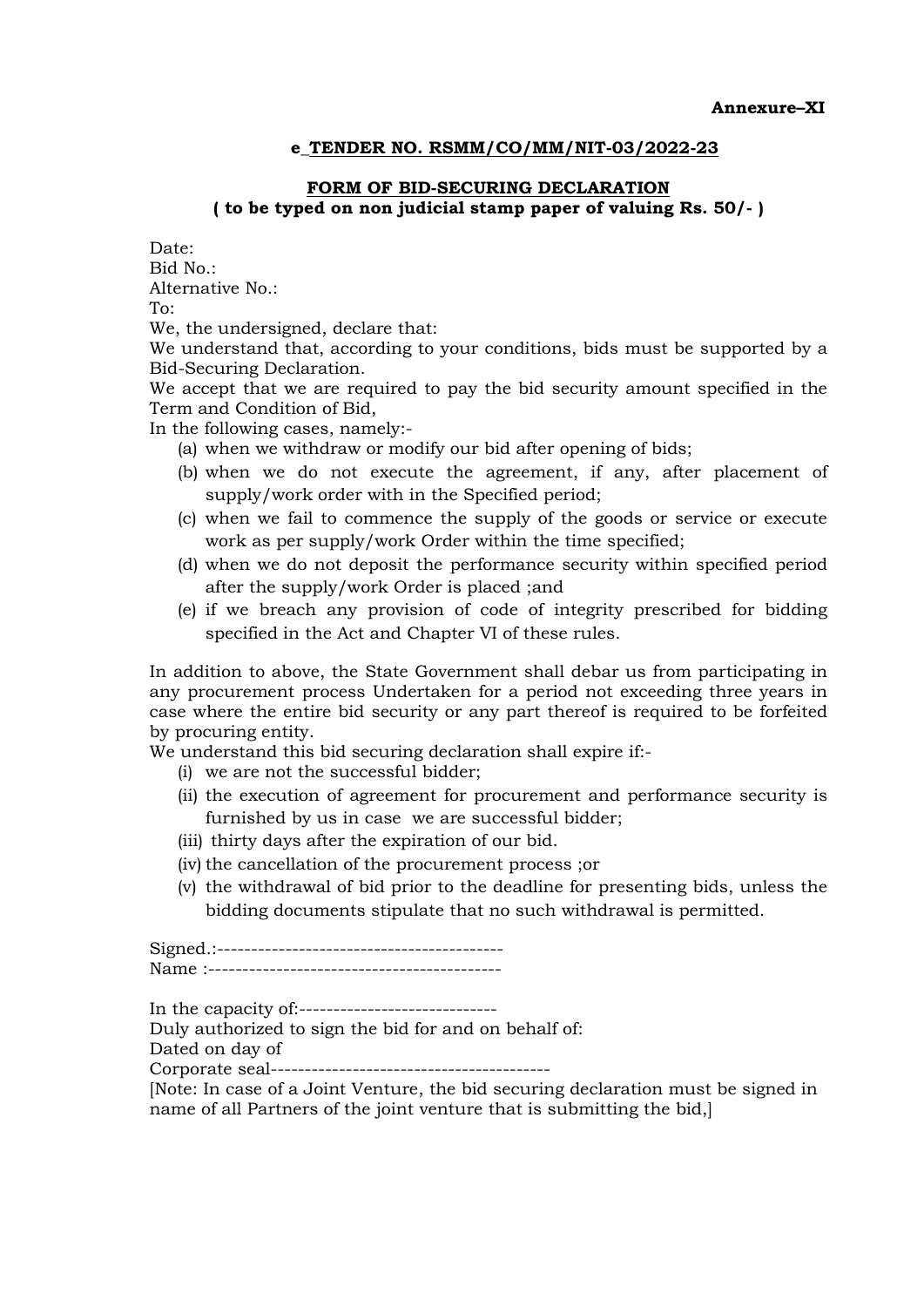# e\_TENDER NO. RSMM/CO/MM/NIT-03/2022-23 Annexure A : Compliance with the Code of Integrity and No Conflict of Interest

Any person participating in a procurement process shall –

- a) Not misrepresent or omit that misleads or attempts to mislead so as to obtain a financial or other benefit or avoid an obligation;
- b) Not offer any bribe, reward or gift or any material benefit either directly or indirectly in exchange for an unfair advantage in procurement process or to otherwise influence the procurement process;
- c) Not indulge in any collusion, Bid rigging or anti-competitive behaviour to impair the transparency, fairness and progress of the procurement process;
- d) Not misuse any information shared between the procuring Entity and the Bidders with an intent to gain unfair advantage in the procurement process;
- e) Not indulge in any coercion including impairing or harming or threatening to do the same, directly or indirectly, to any party or to its property to influence the procurement process;
- f) Not obstruct any investigation or audit of a procurement process;
- g) Disclose conflict of interest, if any, and
- h) Disclose any previous transgressions with any Entity in India or any other country during the last three years or any debarment by any other procuring entity.

# Conflict of Interest :-

The Bidder participating in a bidding process must not have a Conflict of Interest.

A Conflict of Interest is considered to be a situation in which a party has interests that could improperly influence that party's performance of official duties or responsibilities, contractual obligations, or compliance with applicable laws and regulations.

- 1) A Bidder may be considered to be in Conflict of Interest with one or more parties in a bidding process if, including but not limited to:
- a) Have controlling partners/shareholders in common; or
- b) Receive or have received any direct or indirect subsidy from any of them; or
- c) Have the same legal representative for purposes of the bid; or
- d) Have a relationship with each other, directly or through common third parties, that puts them in a position to have access to information about or influence on the bid of another Bidder, or influence the decisions of the Procuring Entity regarding the bidding process; or
- e) The Bidder participates in more than one bid in a bidding process. Participation by a Bidder in more than one bid will result in the disqualification of all bids in which the Bidder is involved. However, this does not limit the inclusion of the same subcontractor, not otherwise participating as a Bidder, in more than one bid; or
- f) The Bidder or any of its affiliates participated as a consultant in the preparation of the design or technical specifications of the Goods, Works or Services that are the subject of the bid; or
- g) Bidder or any of its affiliates has been hired (or is proposed to be hired) by the Procuring Entity as engineer-in-charge/consultant for the contract.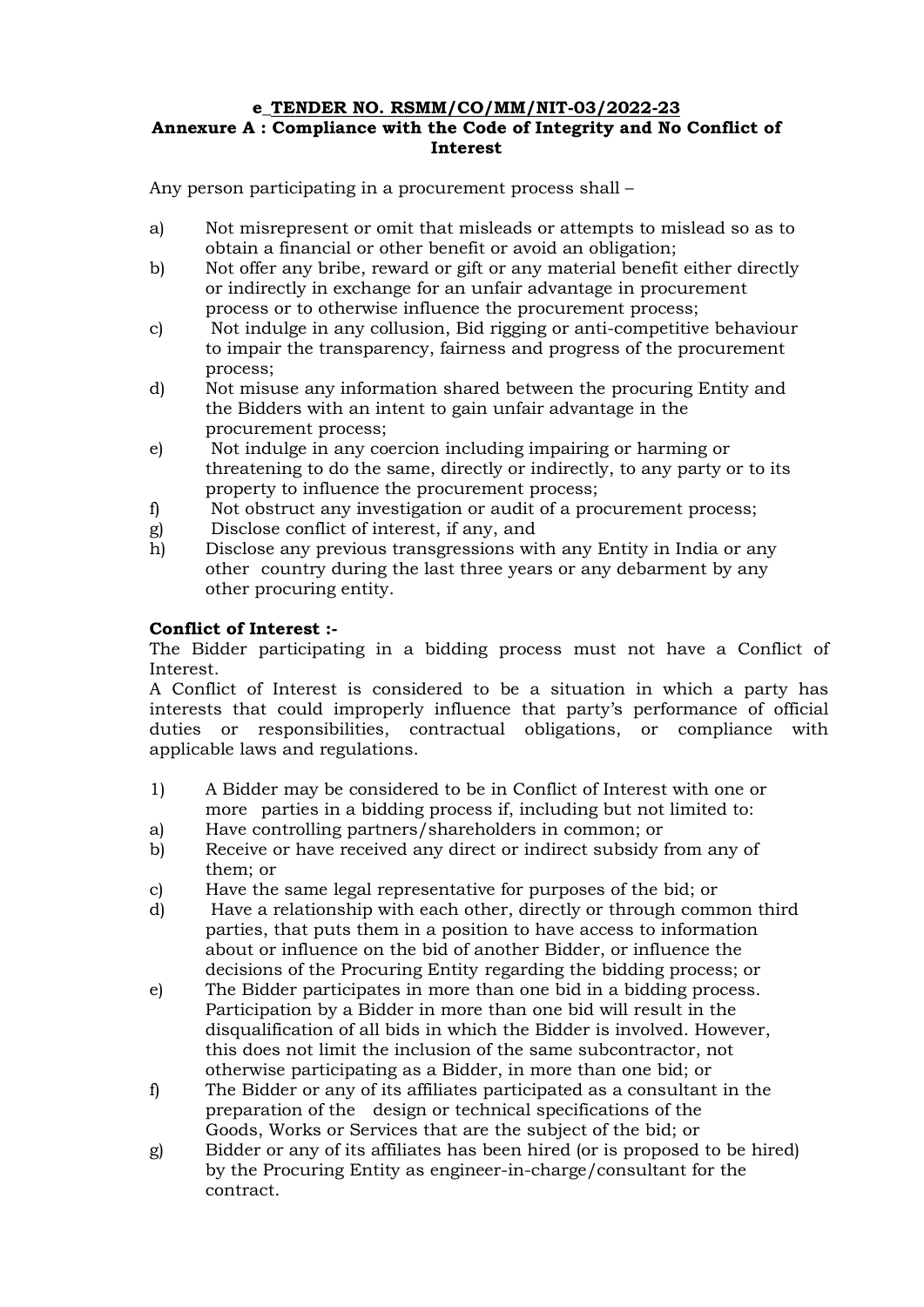# e\_TENDER NO. RSMM/CO/MM/NIT-03/2022-23 Annexure B: Declaration by the Bidder regarding qualifications

### Declaration by the Bidder

| under Section 7 of Rajasthan Transparency in Public Procurement Act 2012, |
|---------------------------------------------------------------------------|
| that :                                                                    |

- 1. I/we possess the necessary professional, technical, financial and managerial resources and competence required by the Bidding Document issued by the Procuring Entity;
- 2. I/we have fulfilled my/our obligation to pay such of the taxes payable to the Union and the State Government or any local authority as specified in the Bidding Document;
- 3. I/we are not insolvent, in receivership, bankrupt or being wound up, not have my/our affairs administered by a court or a judicial officer, not have my/our business activities suspended and not the subject of legal proceedings for any of the foregoing reasons;
- 4. I/we do not have, and our directors and officers not have been convicted of any criminal offence related to my/our processional conduct or the making of false statements or misrepresentations as to my/our qualifications to enter into a procurement contract within a period of three years preceding the commencement of this procurement process, or not have been otherwise disqualified pursuant to debarment proceedings;
- 5. I/we do not have a conflict of interest as specified in the Act, Rules and the Bidding Document, which materially affects fair competition;

Date: Signature of bidder Place: Name: Designation: Address: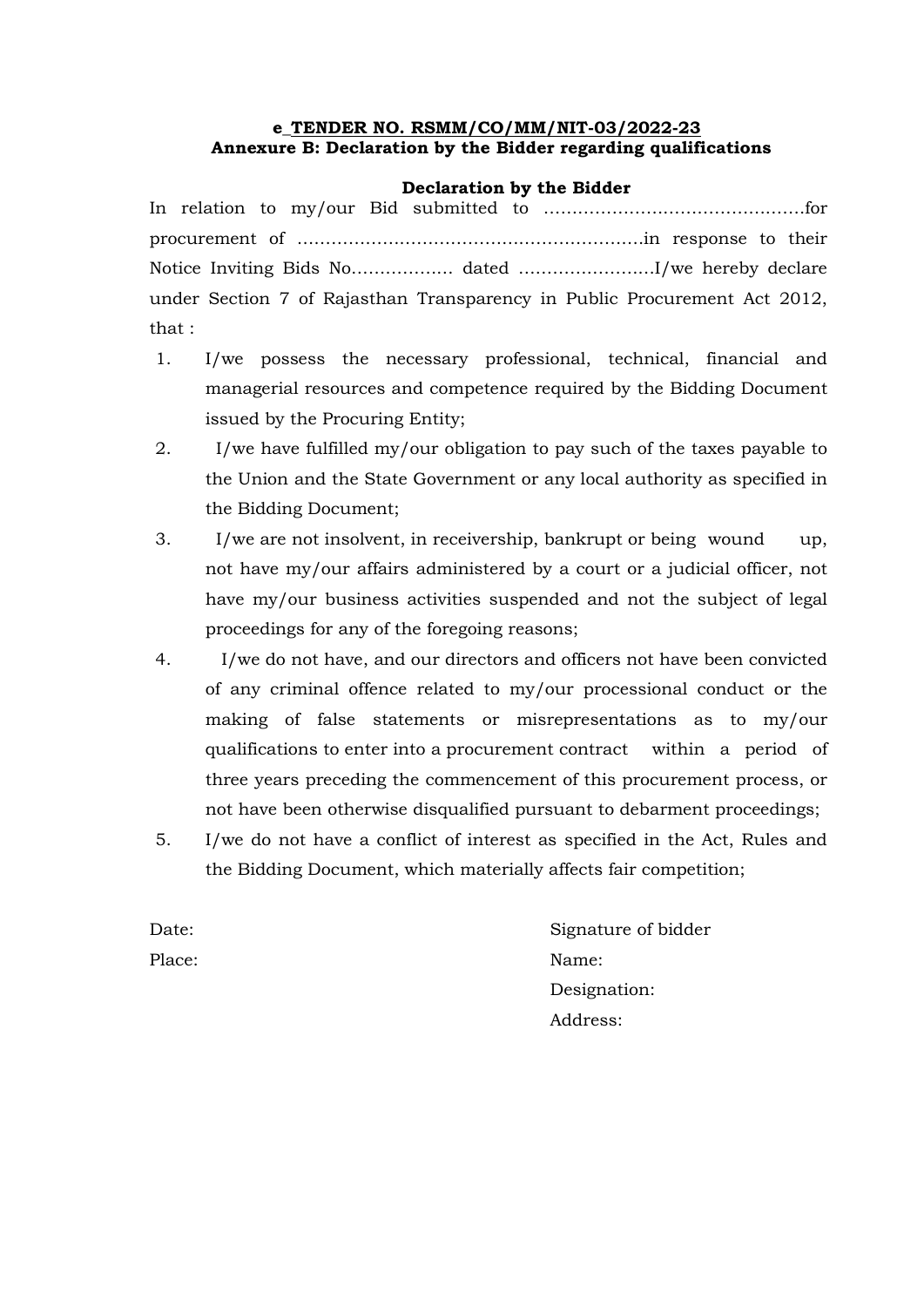### e\_TENDER NO. RSMM/CO/MM/NIT-03/2022-23 Annexure C: Grievance Redressal during Procurement Process

The designation and address of the First Appellate Authority is : Mines Dept, Govt. of Rajasthan

The designation and address of the Second Appellate Authority is: Finance Dept., Govt. of Rajasthan

# 1. Filing an appeal

If any Bidder or prospective bidder is aggrieved that any decision, action or omission of the Procuring Entity is in contravention to the provisions of the Act or the Rules or the Guidelines issued thereunder, he may file an appeal to First Appellate Authority, as specified in the Bidding Document within a period of ten days from the date of such decision or action, omission, as the case may be clearly giving the specific ground or grounds on which he feels aggrieved:

Provided that after the declaration of a Bidder as successful the appeal may be filed only by a Bidder who has participated in the procurement proceedings:

Provided further that in case a Procuring Entity evaluates the technical bids before the opening of the financial Bids, an appeal related to the matter of Financial Bids may be filed only by a Bidder whose Technical Bid is found to be acceptable.

- **2.** The officer to whom an appeal is filed under para (1) shall deal with the appeal as expeditiously as possible and shall endeavour to dispose it of within thirty days from the date of the appeal.
- **3.** If the officer designated under para (1) fails to dispose of the appeal filed within the period specified in para (2) or if the Bidder or prospective bidder or the Procuring Entity is aggrieved by the order passed by the First Appellate Authority, the bidder or prospective bidder or the Procuring Entity, as the case may be, may file a second appeal to Second Appellate Authority specified in the Bidding Document in this behalf within fifteen days from the expiry of the period specified in para (2) or of the date of receipt of the order passed by the First Appellate Authority, as the case may be .

# 4. Appeal not to lie in certain cases

No appeal shall lie against any decision of the Procuring Entity relating to the following matters, namely:-

- a. Determination of need of procurement;
- b. Provisions limiting participation of Bidders in the Bid process;
- c. The decision of whether or not to enter into negotiations ;
- d. Cancellation of a procurement process;
- e. Applicability of the provisions of confidentiality.

# 5. Form of Appeal

a. An appeal under para (1) or (3) above shall be in the annexed form alongwith as many copies as there are respondents in the appeal;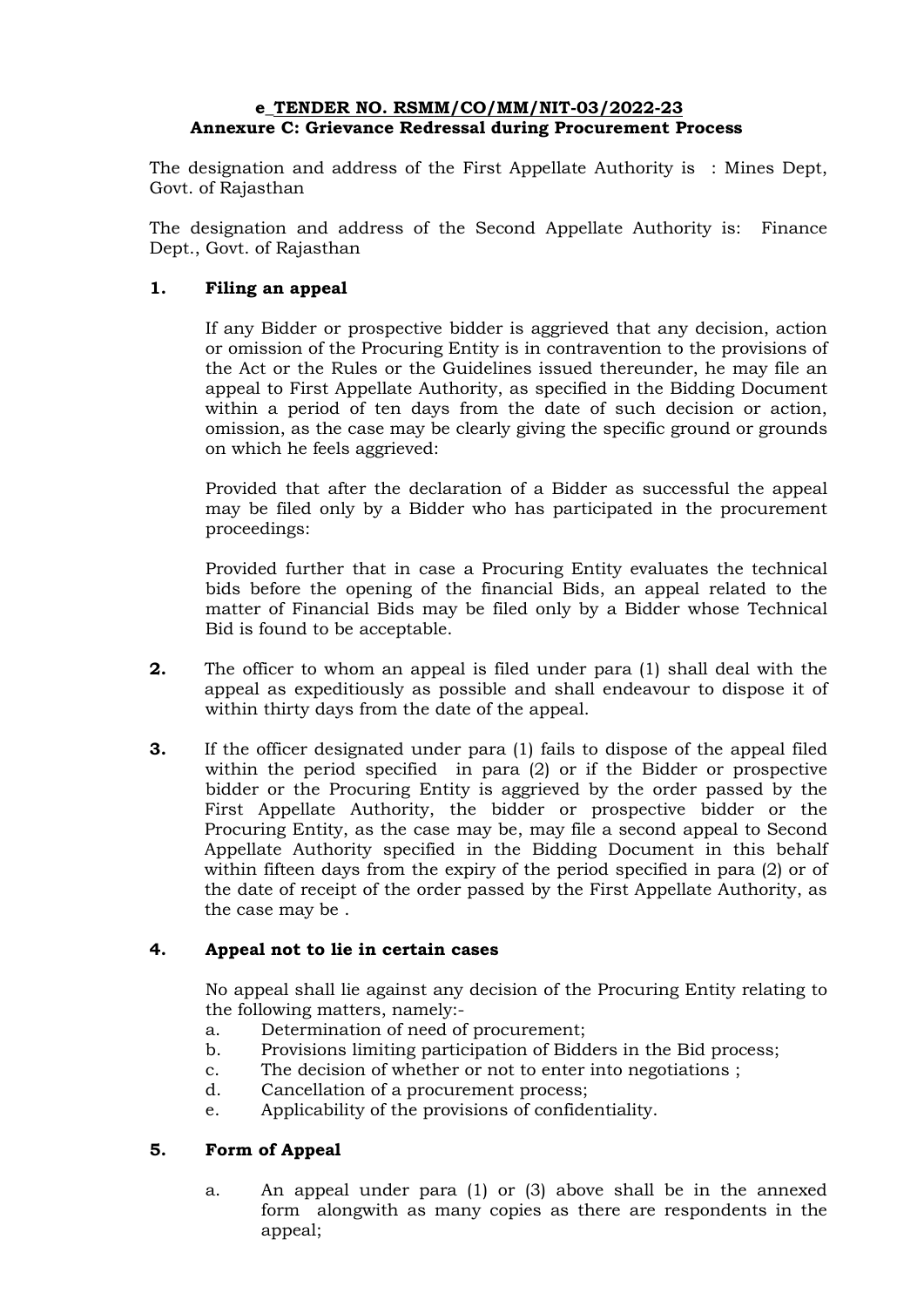- b. Every appeal shall be accompanied by an order appealed against, if any, affidavit verifying the facts stated in the appeal and proof of payment of fee.
- c. Every appeal may be presented to First Appellate Authority or Second Appellate Authority, as the case may be, in person or through registered post or authorized representative.

# 6. Fee for filing appeal

- a) Fee for the first appeal shall be rupees two thousand five hundred and for second appeal shall be rupees ten thousand, which shall be nonrefundable.
- b) The fee shall be paid in the form of bank demand draft or bankers' cheque of a Scheduled Bank in India payable in the name of Appellate Authority concerned.

# 7. Procedure for disposal of appeal

- a. The First Appellate Authority or Second Appellate Authority, as the case may be, upon filing of appeal, shall issue notice accompanied by copy of appeal, affidavit and documents, if any, to the respondents and fix date of hearing.
- b. On the date fixed for hearing, the First Appellate Authority or Second Appellate Authority , as the case may be, shall –
	- (i) Hear all the parties to appeal present before him; and
	- (ii) Peruse or inspect documents, relevant records or copies thereof relating to the matter.
- c. After hearing the parties, perusal or inspection of documents and relevant records or copies thereof relating to the matter, the Appellate Authority concerned shall pass an order in writing and provide the copy of order to the parties to appeal free of cost.
- d. The order passed under sub-clause (c) above shall also be placed on the State Public Procurement Portal.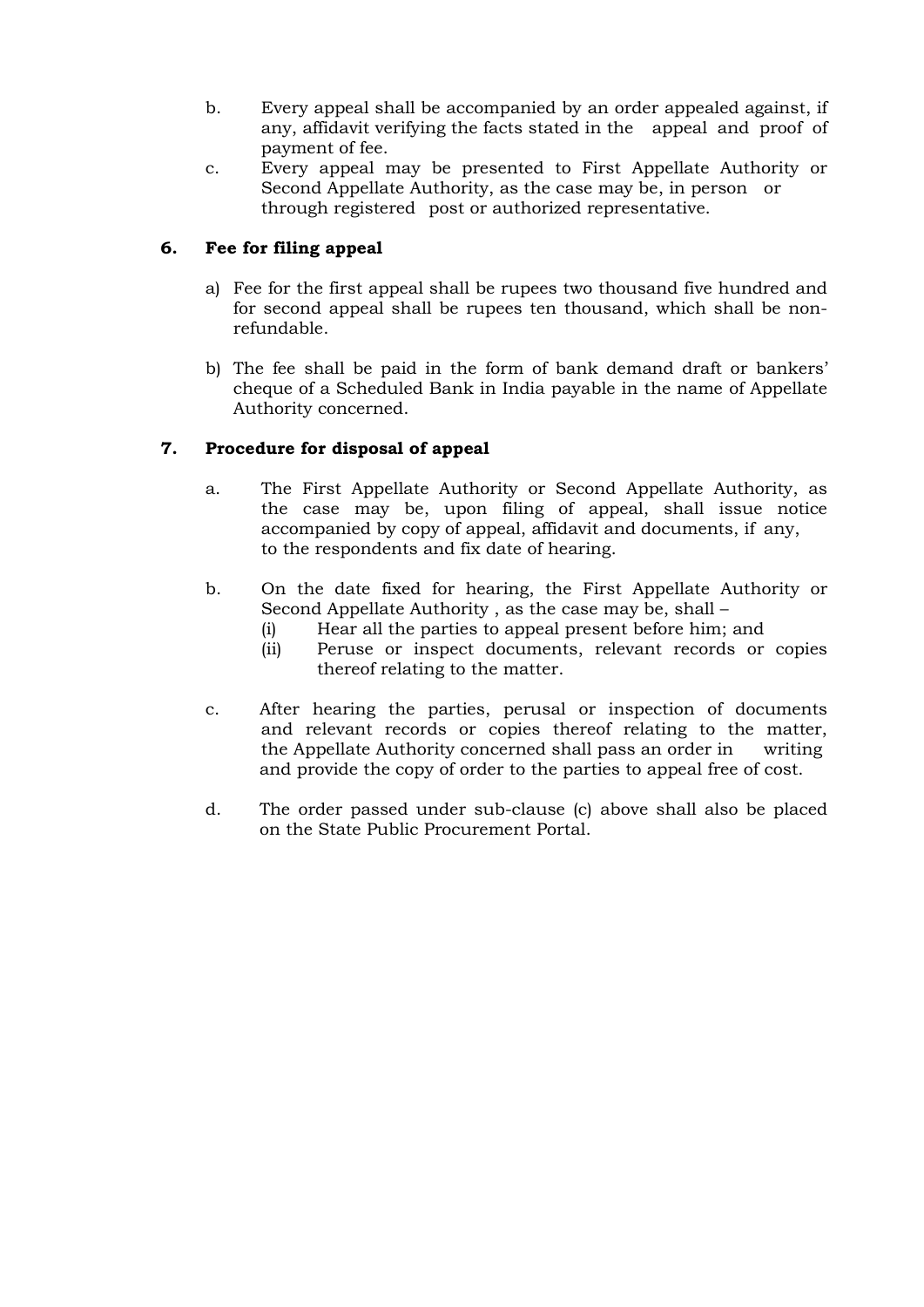# FORM NO.1

# (See rule 83)

### Memorandum of Appeal under the Rajasthan Transparency in Public Procurement Act 2012

| Before<br>Authority) | 1. Particulars of appellant :<br>(i) Name of the appellant :                                                                                                                                                                                                                                                                         |                         |        |
|----------------------|--------------------------------------------------------------------------------------------------------------------------------------------------------------------------------------------------------------------------------------------------------------------------------------------------------------------------------------|-------------------------|--------|
|                      | (ii) Official address, if any:                                                                                                                                                                                                                                                                                                       |                         |        |
|                      | (iii)Residential address:                                                                                                                                                                                                                                                                                                            |                         |        |
|                      | 2. Name and address of the respondent(s) :<br>(i)<br>(i)<br>(iii)                                                                                                                                                                                                                                                                    |                         |        |
|                      | 3. Number and date of the<br>order<br>appealed against and name<br>and<br>designation of the officer/authority<br>who passed the order (enclose<br>copy), or a statement of a decision,<br>action or omission of the Procuring<br>Entity in contravention to<br>the<br>provisions of the Act by which the<br>appellant is aggrieved: |                         |        |
|                      | 4. If the Appellant proposes to be<br>represented by a representative, the<br>name and postal address of the<br>representative:                                                                                                                                                                                                      |                         |        |
|                      | 5. Number of affidavits and documents<br>enclosed with the appeal :                                                                                                                                                                                                                                                                  |                         |        |
|                      | 6. Ground<br>of                                                                                                                                                                                                                                                                                                                      |                         | appeal |
|                      |                                                                                                                                                                                                                                                                                                                                      |                         |        |
|                      |                                                                                                                                                                                                                                                                                                                                      |                         |        |
|                      | (Supported by an affidavit)                                                                                                                                                                                                                                                                                                          |                         |        |
| 7.                   |                                                                                                                                                                                                                                                                                                                                      |                         |        |
|                      |                                                                                                                                                                                                                                                                                                                                      |                         |        |
|                      |                                                                                                                                                                                                                                                                                                                                      |                         |        |
|                      |                                                                                                                                                                                                                                                                                                                                      |                         |        |
|                      | Place:                                                                                                                                                                                                                                                                                                                               |                         |        |
|                      | Date:                                                                                                                                                                                                                                                                                                                                | Appellant's signature : |        |
|                      |                                                                                                                                                                                                                                                                                                                                      |                         |        |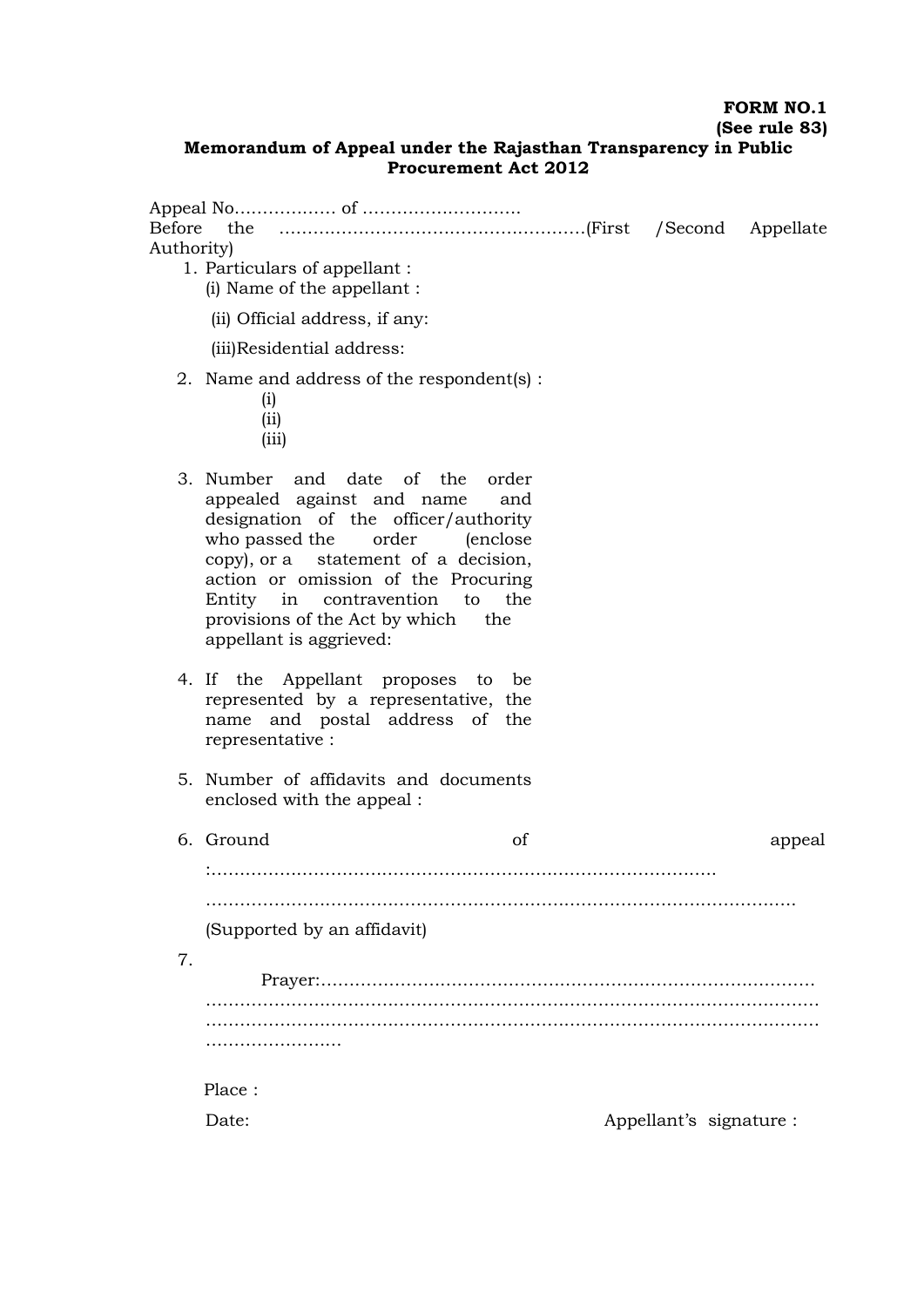### e\_TENDER NO. RSMM/CO/MM/NIT-03/2022-23 Annexure D : Additional Conditions of Contract

### 1.Correction of arithmetical errors

Provided that a Financial Bid is substantially responsive, the Procuring Entity will correct arithmetical errors during evaluation of Financial Bids on the following basis:

- (i) If there is a discrepancy between the unit price and the total price that is obtained by multiplying the unit price and quantity, the unit price shall prevail and the total price shall be corrected, unless in the opinion of the Procuring Entity there is an obvious misplacement of the decimal point in the unit price, in which case the total price as quoted shall govern and the unit price shall be corrected;
- (ii) If there is an error in a total corresponding to the addition or subtraction of sub totals, the subtotals shall prevail and the total shall be corrected; and
- (iii) If there is a discrepancy between words and figures, the amount in words shall prevail, unless the amount expressed in words is related to an arithmetic error, in which case the amount in figures shall prevail subject to (i) and (ii) above.

If the Bidder that submitted the lowest evaluated bid does not accept the correction of errors, its bid shall be disqualified and its Bid Security shall be forfeited or its Bid Securing Declaration shall be executed.

# 2.Procuring Entity's Right to Vary Quantities

- (i) At the time of award of contract, the quantity of Goods, works or services originally specified in the Bidding Document may be increased or decreased by a specified percentage, but such increase or decrease shall not exceed twenty percent, of the quantity specified in the Bidding Document. It shall be without any change in the unit price or other terms and conditions of the bid and the conditions of contract.
- (ii) If the Procuring Entity does not procure any subject matter of procurement or procures less than the quantity in the Bidding Document due to change in circumstances, the bidder shall not be entitled for any claim or compensation except otherwise provided in the conditions of contract.
- (iii) In case of procurement of goods or services, additional quantity may be procured by extending the Rate Contract for a period of 3 months on the rates and conditions of the original Rate Contract. However, the additional quantity shall be in proportion to the original Rate Contract and shall be within one month from the date of expiry of last supply. If the supplier fails to do so, Procuring Entity shall be free to arrange for the balance supply by limited bidding or otherwise and the extra cost incurred shall be recovered from the supplier.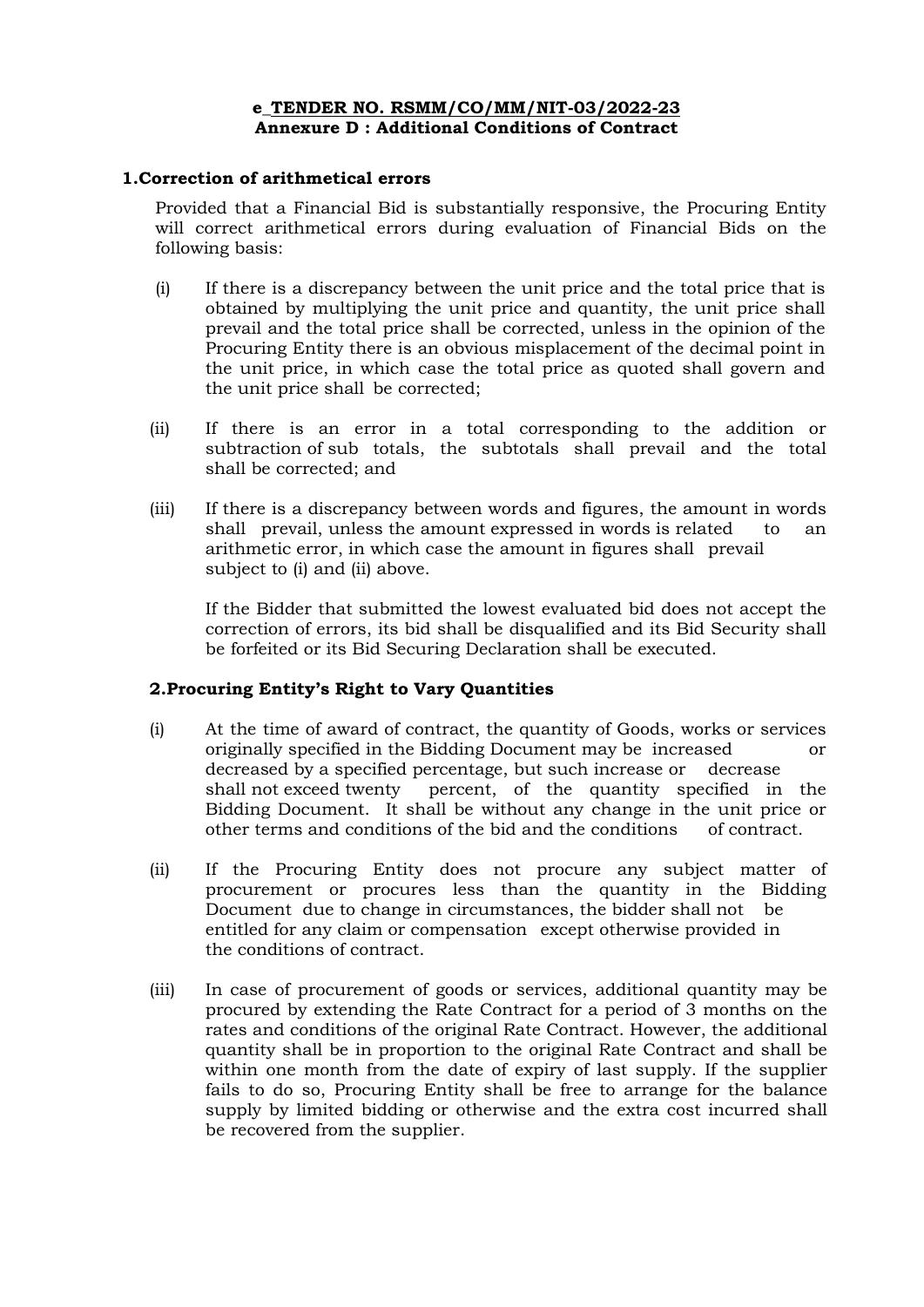### 3. Dividing quantities among more than one bidder at the time of award (In case of procurement of goods)

As a general rule all the quantities of the subject matter of procurement shall be procured from the bidder, whose bid is accepted. However, when it is considered that the quantity of the subject matter of procurement to be procured is very large and it may not be in the capacity of the bidder, whose bid is accepted, to deliver the entire quantity or when it is considered that the subject matter of procurement to be procured is of critical and vital nature, in such cases, the quantity may be divided between the bidder, whose bid is accepted and the second lowest bidder or even more bidders in that order, in a fair, transparent and equitable manner at the rates of the bidder, whose bid is accepted.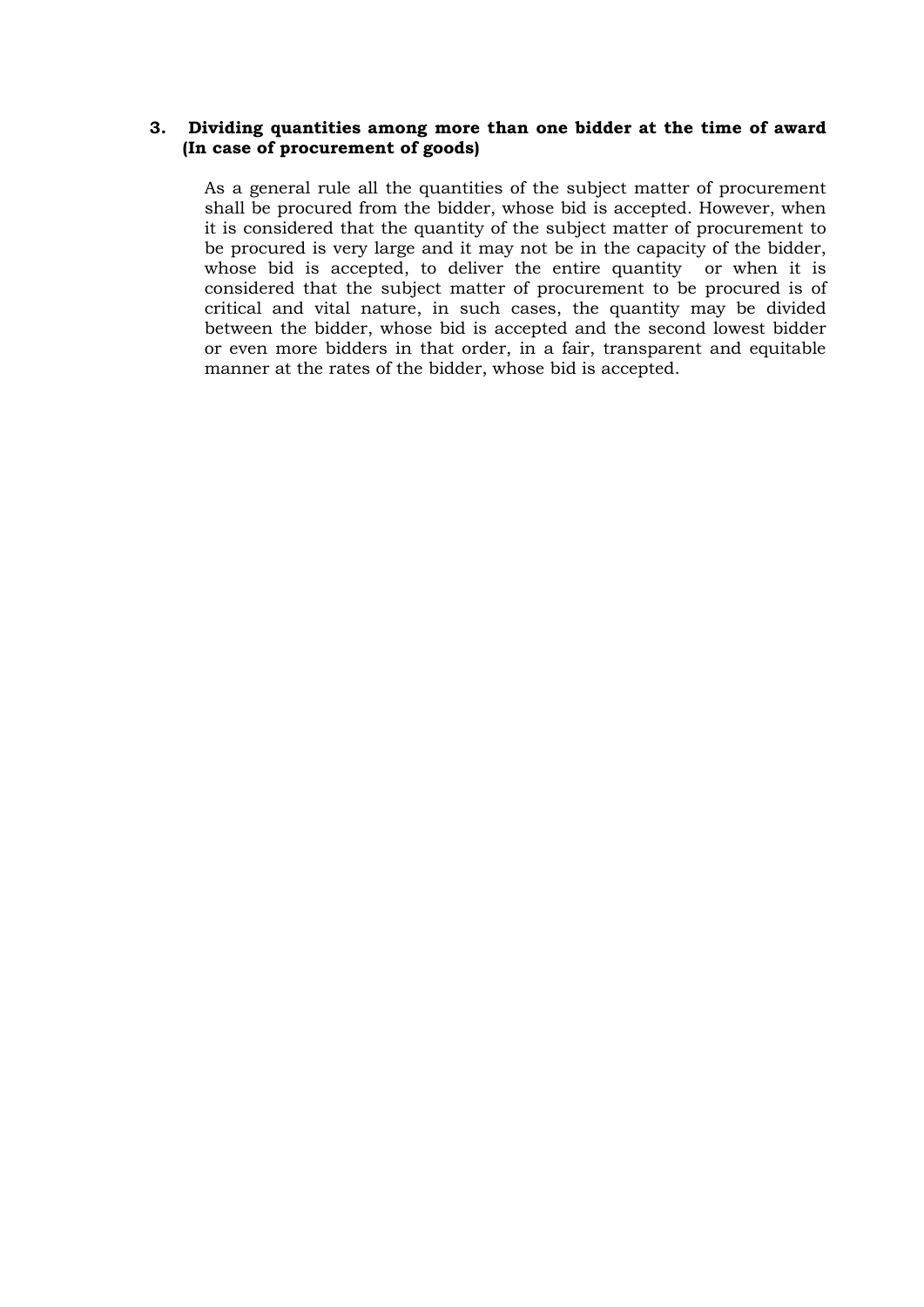#### Form A

(Apply in Duplicate)

Application by MSME for Purchase Preference in Procurement of Goods

To,

The General Manager DIC, District ……………….

- 1. Name of Applicant with Post:
- 2. Permanent Address:
- 3. Contact Details:
- a. Telephone No.:
- b. Mobile No.:
- c. Fax No.:
- d. Email Address:

4. Name of micro & small enterprise:

5. Office Address:

6. Address of Work Place:

7. No. & Date of Entrepreneurs Memorandum-II/Udyog Aadhaar Memorandum: (enclose photo copy):

8. Products which Entrepreneurs Memorandum-II/Udyog Aadhaar Memorandum availed:

- 9. Products which are at present being produced by the enterprise:
- 10. Products for which purchase preference has been applied for:
- 11. Production capacity as per Capacity Assessment Certificate (enclose photocopy of Capacity Assessment Certificate):

| Serial | Product | <b>Product Production Capacity</b> |       |  |
|--------|---------|------------------------------------|-------|--|
| No.    |         | Quantity                           | Value |  |
|        |         |                                    |       |  |
|        |         |                                    |       |  |
|        |         |                                    |       |  |
|        |         |                                    |       |  |

#### 12. List of Plant & Machinery installed:

| Serial | Name of Plant & | Quantity | Value |
|--------|-----------------|----------|-------|
| No.    | Machinery       |          |       |
|        |                 |          |       |
|        |                 |          |       |
| J      |                 |          |       |
|        |                 |          |       |

#### 13. List of Testing Equipments installed:

| Serial | $\cdot$ $\cdot$<br>Name of Testing | Quantity | Value |
|--------|------------------------------------|----------|-------|
| No.    | Equipments                         |          |       |
|        |                                    |          |       |
|        |                                    |          |       |
| ັ      |                                    |          |       |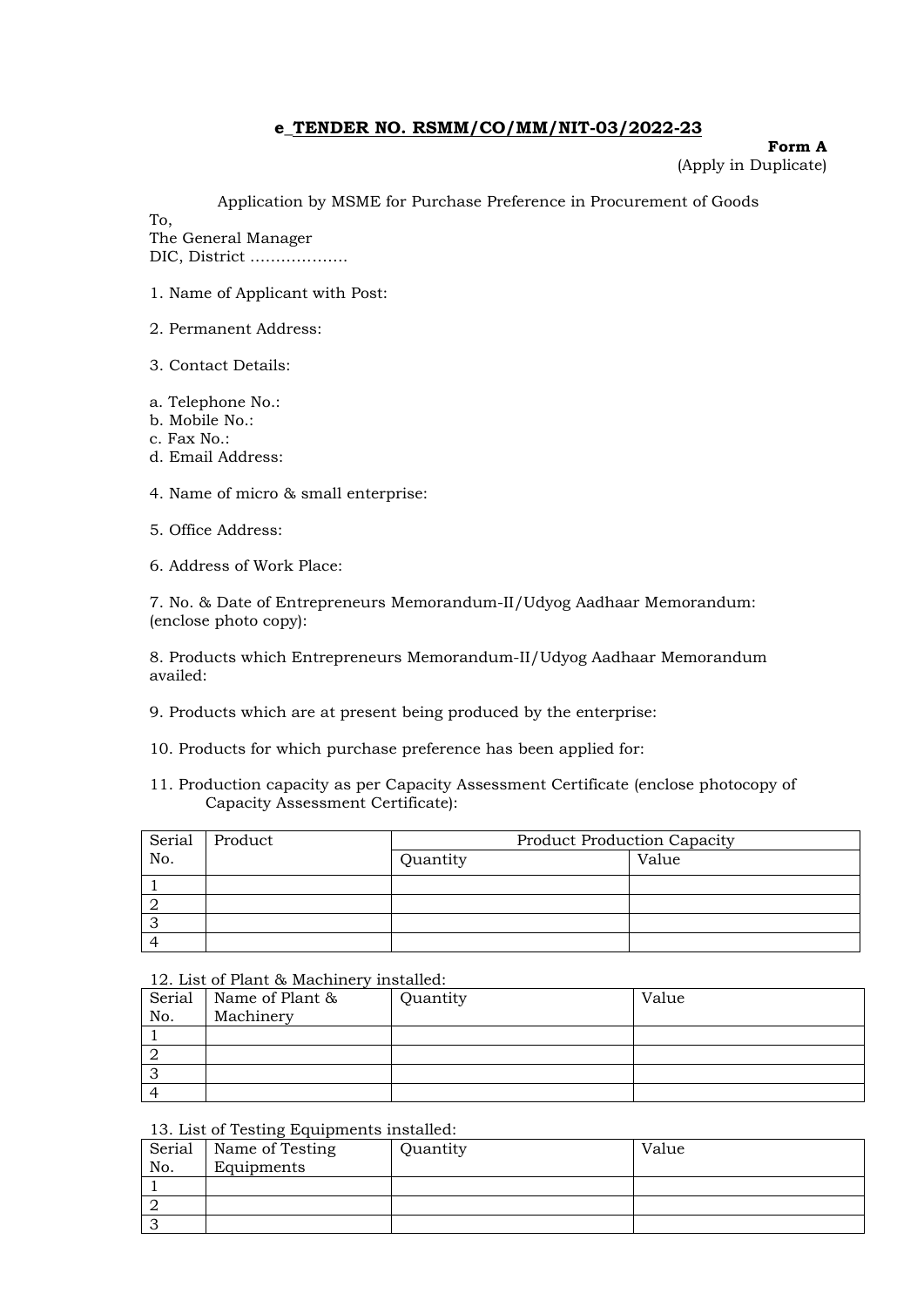#### 4

#### 14. Benefits availed in last financial year and current financial year:

#### a. Benefits depositing Bid Security and Performance Security:

| Last Financial Year |                 |                         | Current Financial Year |                         |  |
|---------------------|-----------------|-------------------------|------------------------|-------------------------|--|
| Department          | Bid<br>Security | Performance<br>Security | <b>Bid</b><br>Security | Performance<br>Security |  |
|                     |                 |                         |                        |                         |  |

#### b. Details of Supply orders received:

| Last Financial Year |                                       |                                                      |                                | Current Financial Year                |                                                      |                                |  |
|---------------------|---------------------------------------|------------------------------------------------------|--------------------------------|---------------------------------------|------------------------------------------------------|--------------------------------|--|
| Department          | No. &<br>Date of<br>purchase<br>order | Amount<br>for which<br>purchase<br>order<br>received | Amount<br>of goods<br>supplied | No. &<br>Date of<br>purchase<br>order | Amount<br>for which<br>purchase<br>order<br>received | Amount<br>of goods<br>supplied |  |

I declare that the above all facts given in the application are correct and my enterprise is producing the items mentioned in column No. 10.

Date

Signature (Name of the applicant along with seal of post)

Office of the District Industries Centre

#### **CERTIFICATE**

File No. \_\_\_\_\_\_\_\_\_\_\_\_\_\_\_\_\_\_\_\_\_\_\_ Date\_\_\_\_\_\_\_\_\_\_\_\_\_\_\_

It is certified that M/s \_\_\_\_\_\_\_\_\_\_\_\_\_\_\_\_\_\_\_\_\_\_\_\_\_\_\_\_\_\_\_\_was inspected by \_\_\_\_\_\_\_\_\_\_\_\_\_\_\_\_\_\_\_\_\_\_\_\_\_on dated \_\_\_\_\_\_\_\_\_\_ and the facts mentioned by the enterprise

are correct as per the record shown by the applicant. The enterprise is eligible for Purchase Preference under this notification.

The certificate is valid for one year from the date of its issue.

Office Seal Signature

(Full Name of the Officer) General Manager District Industries Centre Rubber Seal/Stamp

| Enclosure-      |  |  |  |  |  |  |
|-----------------|--|--|--|--|--|--|
| (1) Application |  |  |  |  |  |  |
| (2)             |  |  |  |  |  |  |
| (3)             |  |  |  |  |  |  |